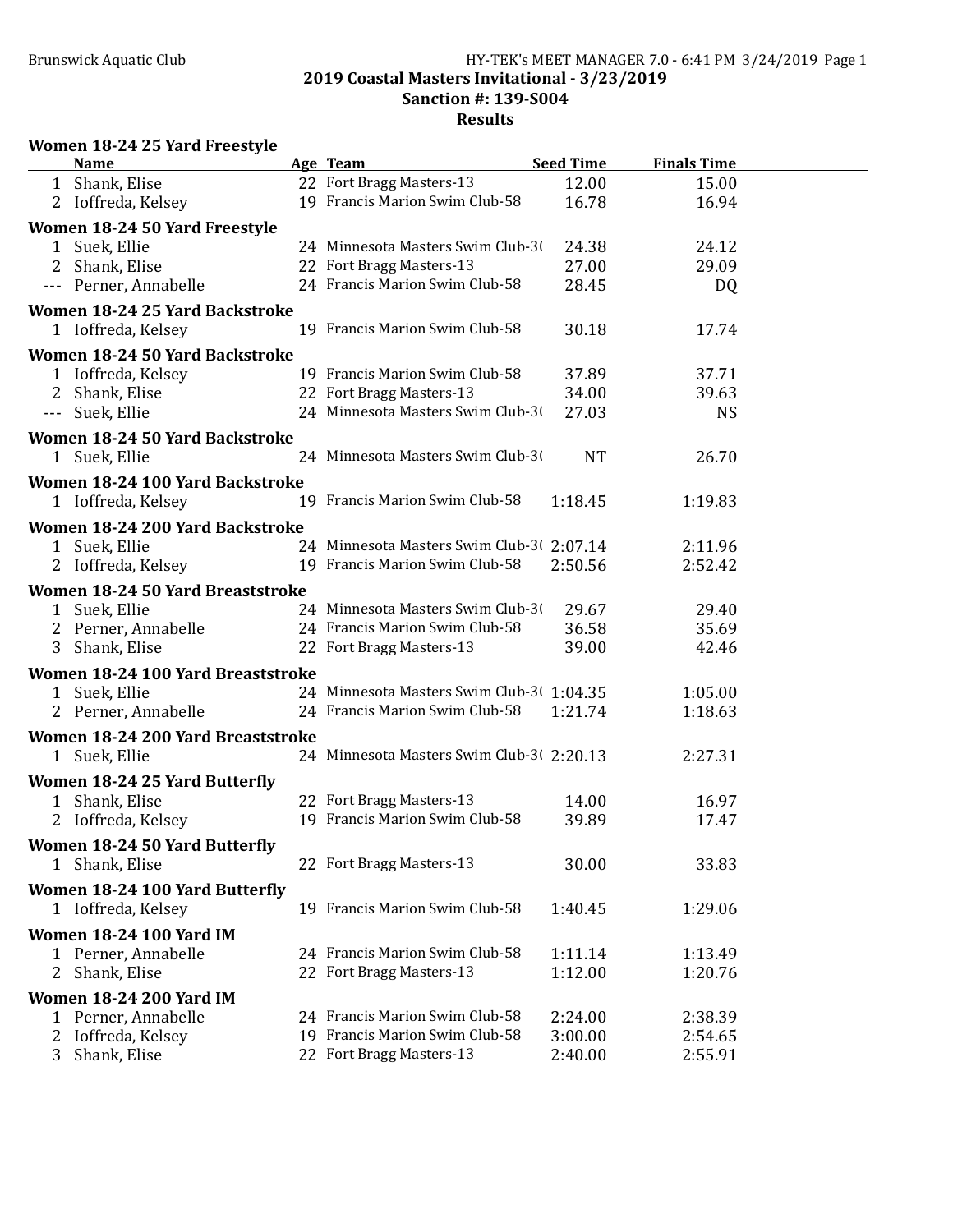|                        | Women 25-29 25 Yard Freestyle     |                                          |         |           |
|------------------------|-----------------------------------|------------------------------------------|---------|-----------|
|                        | 1 Miller, Jenna L                 | 27 Grand Strand Masters Swimming         | 13.56   | 13.40     |
| 2                      | Sverrisdottir, Sigrun             | 29 Hawk Masters Uncw-13                  | 12.00   | 13.76     |
|                        | 3 Hunter, McCready                | 25 YMCA Columbia Swim Club-55            | 13.82   | 15.71     |
|                        | --- Hewitt, Jacquelyn             | 25 Uc13-13                               | 15.00   | <b>NS</b> |
|                        | Women 25-29 50 Yard Freestyle     |                                          |         |           |
|                        | 1 Sverrisdottir, Sigrun           | 29 Hawk Masters Uncw-13                  | 28.00   | 26.95     |
|                        | 2 Hunter, McCready                | 25 YMCA Columbia Swim Club-55            | 29.60   | 29.93     |
|                        | --- Smith, Meghan                 | 26 Usms One Event Registration           | 29.00   | X26.50    |
|                        | --- Hewitt, Jacquelyn             | 25 Uc13-13                               | 33.00   | <b>NS</b> |
|                        | Women 25-29 100 Yard Freestyle    |                                          |         |           |
|                        | 1 Sverrisdottir, Sigrun           | 29 Hawk Masters Uncw-13                  | 59.00   | 58.20     |
| $\scriptstyle\cdots$ . | Smith, Meghan                     | 26 Usms One Event Registration           | 1:05.00 | X58.92    |
|                        | Women 25-29 200 Yard Freestyle    |                                          |         |           |
|                        | 1 Sverrisdottir, Sigrun           | 29 Hawk Masters Uncw-13                  | 2:10.00 | 2:06.45   |
|                        | 2 Hunter, McCready                | 25 YMCA Columbia Swim Club-55            | 2:20.38 | 2:24.95   |
|                        | Women 25-29 500 Yard Freestyle    |                                          |         |           |
|                        | 1 Hoard, Sarah                    | 27 Grand Strand Masters Swimming 6:50.19 |         | 6:46.85   |
|                        | Women 25-29 25 Yard Backstroke    |                                          |         |           |
|                        | 1 Miller, Jenna L                 | 27 Grand Strand Masters Swimming         | 15.00   | 15.92     |
|                        | Women 25-29 50 Yard Backstroke    |                                          |         |           |
|                        | --- Hoard, Sarah                  | 27 Grand Strand Masters Swimming         | 40.87   | <b>NS</b> |
|                        | Women 25-29 100 Yard Backstroke   |                                          |         |           |
|                        | 1 Hoard, Sarah                    | 27 Grand Strand Masters Swimming 1:28.61 |         | 1:21.90   |
|                        | Women 25-29 200 Yard Backstroke   |                                          |         |           |
|                        | 1 Hoard, Sarah                    | 27 Grand Strand Masters Swimming 3:00.14 |         | 3:01.90   |
|                        | Women 25-29 25 Yard Breaststroke  |                                          |         |           |
|                        | 1 Miller, Jenna L                 | 27 Grand Strand Masters Swimming         | 19.39   | 18.33     |
|                        | --- Hewitt, Jacquelyn             | 25 Uc13-13                               | 25.25   | <b>NS</b> |
|                        | Women 25-29 50 Yard Breaststroke  |                                          |         |           |
| 1                      | Miller, Jenna L                   | 27 Grand Strand Masters Swimming         | 37.00   | 36.41     |
|                        | 2 Hunter, McCready                | 25 YMCA Columbia Swim Club-55            | 40.15   | 40.45     |
|                        | Women 25-29 100 Yard Breaststroke |                                          |         |           |
| 1                      | Miller, Jenna L                   | 27 Grand Strand Masters Swimming 1:20.50 |         | 1:18.21   |
|                        | Hunter, McCready                  | 25 YMCA Columbia Swim Club-55            | 1:31.87 | 1:28.80   |
| $- - -$                | Smith, Meghan                     | 26 Usms One Event Registration           | 1:22.00 | X1:13.99  |
|                        | Women 25-29 25 Yard Butterfly     |                                          |         |           |
| 1                      | Sverrisdottir, Sigrun             | 29 Hawk Masters Uncw-13                  | 13.00   | 14.40     |
| 2                      | Miller, Jenna L                   | 27 Grand Strand Masters Swimming         | 14.88   | 14.64     |
| 3                      | Hunter, McCready                  | 25 YMCA Columbia Swim Club-55            | 17.83   | 15.99     |
|                        | Women 25-29 50 Yard Butterfly     |                                          |         |           |
| 1                      | Sverrisdottir, Sigrun             | 29 Hawk Masters Uncw-13                  | 30.00   | 29.68     |
| 2                      | Miller, Jenna L                   | 27 Grand Strand Masters Swimming         | 30.00   | 29.94     |
| 3                      | Hunter, McCready                  | 25 YMCA Columbia Swim Club-55            | 32.09   | 33.65     |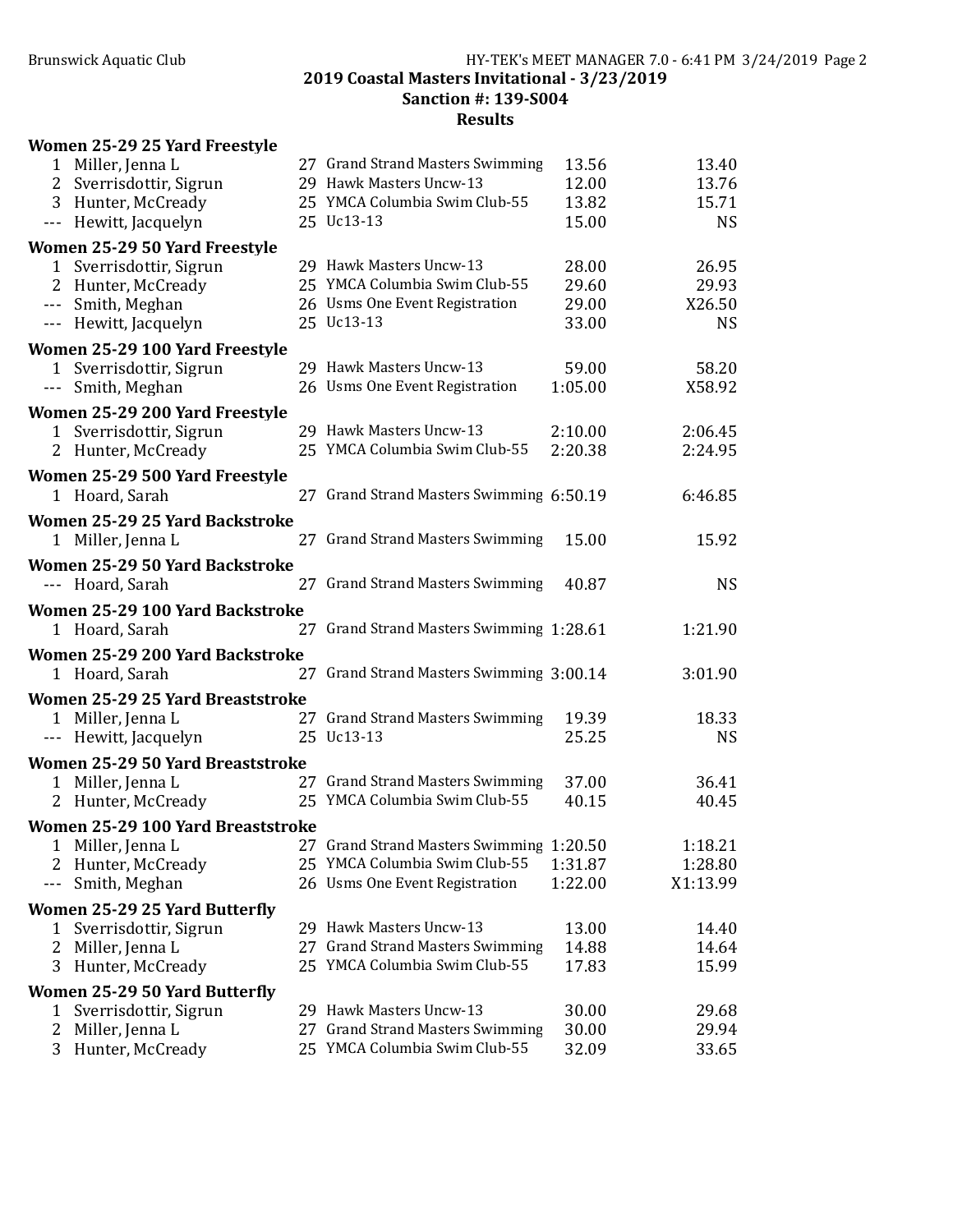2019 Coastal Masters Invitational - 3/23/2019 Sanction #: 139-S004

|              | (Women 25-29 50 Yard Butterfly)                      |                                          |         |          |
|--------------|------------------------------------------------------|------------------------------------------|---------|----------|
|              | 4 Hoard, Sarah                                       | 27 Grand Strand Masters Swimming         | 39.18   | 37.99    |
| ---          | Smith, Meghan                                        | 26 Usms One Event Registration           | 30.00   | X28.52   |
|              | Women 25-29 100 Yard Butterfly                       |                                          |         |          |
| 1            | Hoard, Sarah                                         | 27 Grand Strand Masters Swimming 1:30.23 |         | 1:27.54  |
|              | <b>Women 25-29 100 Yard IM</b>                       |                                          |         |          |
|              | 1 Miller, Jenna L                                    | 27 Grand Strand Masters Swimming 1:10.00 |         | 1:08.00  |
| 2            | Sverrisdottir, Sigrun                                | 29 Hawk Masters Uncw-13                  | 1:08.00 | 1:09.10  |
| 3            | Hunter, McCready                                     | 25 YMCA Columbia Swim Club-55            | 1:14.71 | 1:17.44  |
|              | 4 Hoard, Sarah                                       | 27 Grand Strand Masters Swimming 1:30.34 |         | 1:30.67  |
| $- - -$      | Smith, Meghan                                        | 26 Usms One Event Registration           | 1:12.00 | X1:06.02 |
|              | <b>Women 25-29 200 Yard IM</b>                       |                                          |         |          |
| 1            | Sverrisdottir, Sigrun                                | 29 Hawk Masters Uncw-13                  | 2:28.00 | 2:25.65  |
|              | 2 Hoard, Sarah                                       | 27 Grand Strand Masters Swimming 3:15.65 |         | 3:02.61  |
| $ -$         | Smith, Meghan                                        | 26 Usms One Event Registration           | 2:25.00 | X2:20.13 |
|              | Women 30-34 25 Yard Freestyle                        |                                          |         |          |
| $\mathbf{1}$ | Taylor, Sharon C                                     | 33 Arkansas Masters-23                   | 12.00   | 13.29    |
|              | 2 Driscoll, Maureen                                  | 34 Hawk Masters Uncw-13                  | 13.89   | 14.45    |
|              | 3 Harrison, Caroline                                 | 33 Hawk Masters Uncw-13                  | 13.75   | 14.60    |
|              | --- Edwards, Ashley                                  | 31 Usms One Event Registration           | 15.00   | X14.68   |
|              |                                                      |                                          |         |          |
|              | Women 30-34 50 Yard Freestyle                        | 34 Hawk Masters Uncw-13                  |         |          |
| 1            | Driscoll, Maureen                                    |                                          | 29.53   | 29.63    |
|              | 2 Harrison, Caroline                                 | 33 Hawk Masters Uncw-13                  | 30.46   | 29.89    |
|              | Women 30-34 100 Yard Freestyle                       |                                          |         |          |
|              | 1 Driscoll, Maureen                                  | 34 Hawk Masters Uncw-13                  | 1:04.70 | 1:07.00  |
|              | Women 30-34 500 Yard Freestyle                       |                                          |         |          |
| $\mathbf{1}$ | Driscoll, Maureen                                    | 34 Hawk Masters Uncw-13                  | 6:31.75 | 6:41.04  |
| $---$        | Edwards, Ashley                                      | 31 Usms One Event Registration           | 7:30.00 | X6:35.64 |
|              | Women 30-34 25 Yard Backstroke                       |                                          |         |          |
| $\mathbf{1}$ | Taylor, Sharon C                                     | 33 Arkansas Masters-23                   | 14.66   | 16.34    |
| 2            | Driscoll, Maureen                                    | 34 Hawk Masters Uncw-13                  | 17.84   | 18.42    |
|              | Women 30-34 50 Yard Backstroke                       |                                          |         |          |
|              | 1 Taylor, Sharon C                                   | 33 Arkansas Masters-23                   | 31.59   | 33.09    |
|              |                                                      |                                          |         |          |
|              | Women 30-34 100 Yard Backstroke<br>Driscoll, Maureen | 34 Hawk Masters Uncw-13                  | 1:15.08 | 1:17.19  |
| 1            |                                                      |                                          |         |          |
|              | Women 30-34 25 Yard Breaststroke                     |                                          |         |          |
| 1            | Taylor, Sharon C                                     | 33 Arkansas Masters-23                   | 14.67   | 16.45    |
| ---          | Edwards, Ashley                                      | 31 Usms One Event Registration           | 20.00   | X18.57   |
|              | Women 30-34 50 Yard Breaststroke                     |                                          |         |          |
| 1            | Taylor, Sharon C                                     | 33 Arkansas Masters-23                   | 32.37   | 33.08    |
|              | Women 30-34 100 Yard Breaststroke                    |                                          |         |          |
|              | Taylor, Sharon C                                     | 33 Arkansas Masters-23                   | 1:10.49 | 1:10.60  |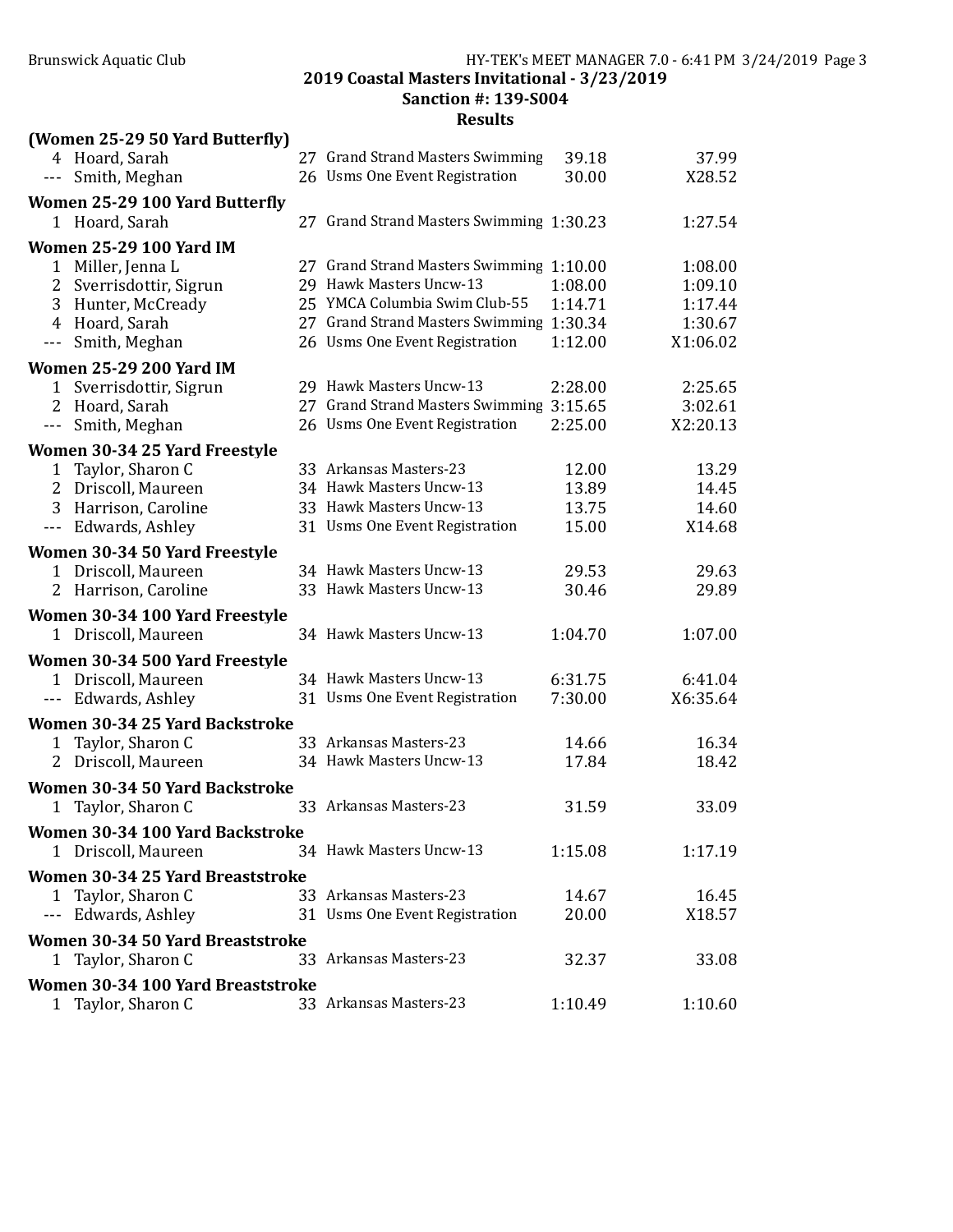# Brunswick Aquatic Club **HY-TEK's MEET MANAGER 7.0 - 6:41 PM 3/24/2019** Page 4 2019 Coastal Masters Invitational - 3/23/2019 Sanction #: 139-S004

| Women 30-34 200 Yard Breaststroke                |                                                                |                    |                |
|--------------------------------------------------|----------------------------------------------------------------|--------------------|----------------|
| Taylor, Sharon C<br>1                            | 33 Arkansas Masters-23                                         | 2:34.23            | 2:33.39        |
| 2 Harrison, Caroline                             | 33 Hawk Masters Uncw-13                                        | 3:08.14            | 3:04.96        |
| Women 30-34 25 Yard Butterfly                    |                                                                |                    |                |
| Taylor, Sharon C<br>1                            | 33 Arkansas Masters-23                                         | 13.49              | 14.90          |
| 2 Driscoll, Maureen                              | 34 Hawk Masters Uncw-13                                        | 15.71              | 15.74          |
| Women 30-34 50 Yard Butterfly                    |                                                                |                    |                |
| 1 Driscoll, Maureen                              | 34 Hawk Masters Uncw-13                                        | 31.88              | 33.34          |
| <b>Women 30-34 200 Yard IM</b>                   |                                                                |                    |                |
| 1 Harrison, Caroline                             | 33 Hawk Masters Uncw-13                                        | 2:35.20            | 2:49.55        |
| Women 35-39 25 Yard Freestyle                    |                                                                |                    |                |
| 1 Holland, Irish                                 | 38 Charlotte SwimMasters-13<br>39 Uc13-13                      | 12.02              | 14.31          |
| 2 Smith, Jen<br>3 Hendricks, Kamesha             | 39 Fort Bragg Masters-13                                       | <b>NT</b><br>40.00 | 16.43<br>25.10 |
|                                                  |                                                                |                    |                |
| Women 35-39 50 Yard Freestyle<br>1 Smith, Nicole | 36 Greenville Splash Masters-55                                | 31.00              | 31.63          |
| 2 Smith, Jen                                     | 39 Uc13-13                                                     | <b>NT</b>          | 33.72          |
| Women 35-39 100 Yard Freestyle                   |                                                                |                    |                |
| 1 Smith, Jen                                     | 39 Uc13-13                                                     | <b>NT</b>          | 1:17.36        |
| 2 Fox, Carrie                                    | 37 Fort Bragg Masters-13                                       | 1:31.00            | 1:25.51        |
| Women 35-39 200 Yard Freestyle                   |                                                                |                    |                |
| 1 Morris, Abbey                                  | 35 YMCA Columbia Swim Club-55                                  | 2:44.48            | 2:47.18        |
| 2 Fox, Carrie                                    | 37 Fort Bragg Masters-13                                       | 4:00.00            | 3:09.06        |
| Women 35-39 500 Yard Freestyle                   |                                                                |                    |                |
| 1 Morris, Abbey                                  | 35 YMCA Columbia Swim Club-55                                  | 7:26.34            | 7:30.55        |
| Women 35-39 25 Yard Backstroke                   |                                                                |                    |                |
| 1 Holland, Irish                                 | 38 Charlotte SwimMasters-13                                    | 14.02              | 15.39          |
| 2 Morris, Abbey                                  | 35 YMCA Columbia Swim Club-55                                  | 22.22              | 19.20          |
| 3 Hendricks, Kamesha                             | 39 Fort Bragg Masters-13                                       | 40.00              | 37.34          |
| Women 35-39 50 Yard Backstroke                   |                                                                |                    |                |
| 1 Morris, Abbey                                  | 35 YMCA Columbia Swim Club-55                                  | 42.54              | 41.85          |
| 2 Fox, Carrie                                    | 37 Fort Bragg Masters-13                                       | 40.00              | 45.87          |
| Women 35-39 100 Yard Backstroke                  |                                                                |                    |                |
| 1 Morris, Abbey                                  | 35 YMCA Columbia Swim Club-55                                  | 1:35.35            | 1:31.18        |
| 2 Fox, Carrie                                    | 37 Fort Bragg Masters-13                                       | 2:00.00            | 1:37.99        |
| Women 35-39 200 Yard Backstroke                  |                                                                |                    |                |
| Fox, Carrie<br>1                                 | 37 Fort Bragg Masters-13                                       | 3:31.00            | 3:30.03        |
| Women 35-39 25 Yard Breaststroke                 |                                                                |                    |                |
| Smith, Nicole<br>1<br>Holland, Irish<br>2        | 36 Greenville Splash Masters-55<br>38 Charlotte SwimMasters-13 | 17.00<br>15.98     | 16.98<br>17.93 |
| Morris, Abbey<br>3                               | 35 YMCA Columbia Swim Club-55                                  | 24.24              | 21.11          |
| Women 35-39 50 Yard Breaststroke                 |                                                                |                    |                |
| Smith, Nicole<br>1                               | 36 Greenville Splash Masters-55                                | 34.55              | 33.89          |
| 2<br>Morris, Abbey                               | 35 YMCA Columbia Swim Club-55                                  | 46.57              | 44.44          |
|                                                  |                                                                |                    |                |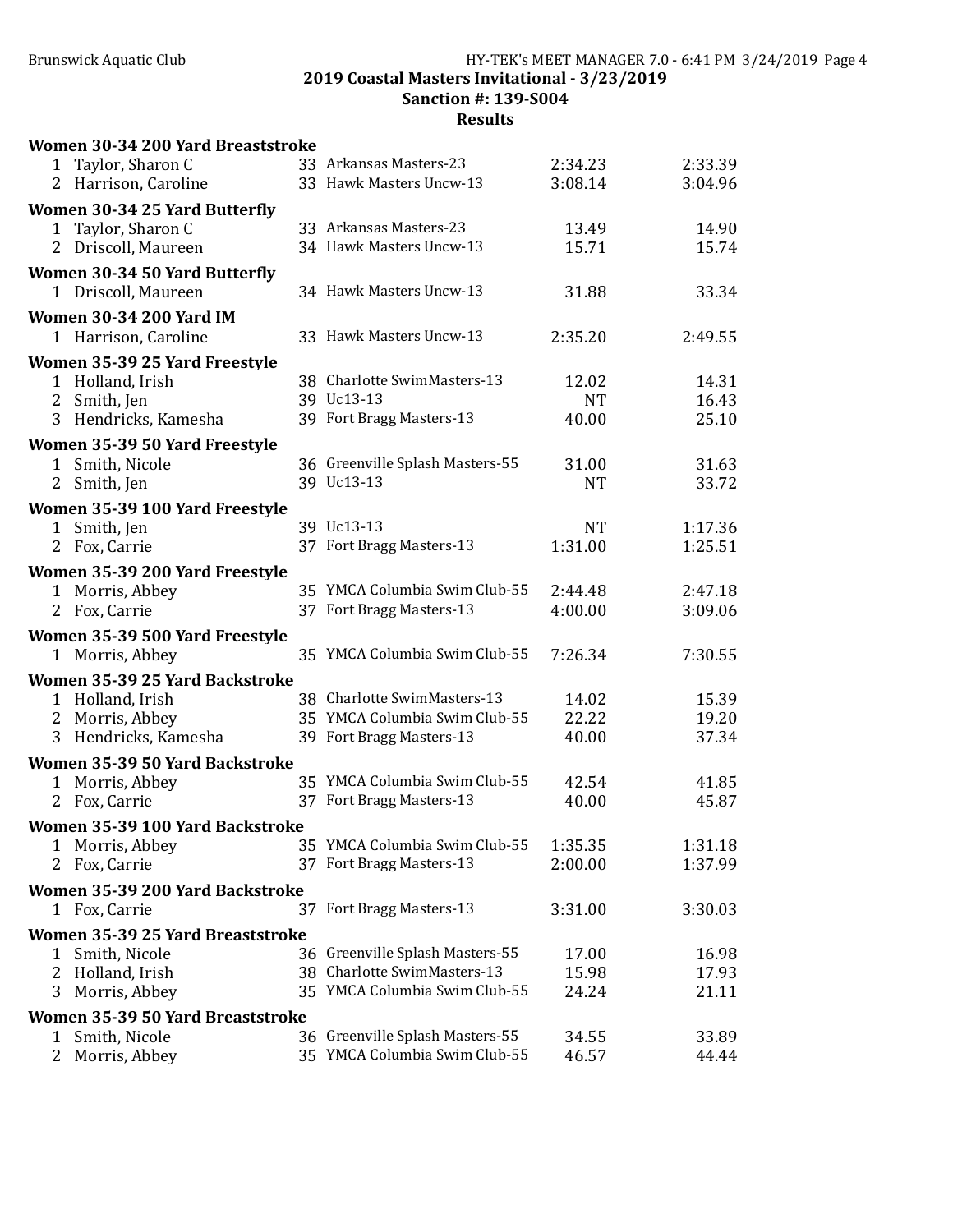Women 35-39 100 Yard Breaststroke

## Brunswick Aquatic Club HY-TEK's MEET MANAGER 7.0 - 6:41 PM 3/24/2019 Page 5 2019 Coastal Masters Invitational - 3/23/2019 Sanction #: 139-S004

| $\mathbf 1$       | Smith, Nicole                  | 36 Greenville Splash Masters-55  | 1:15.60   | 1:14.75   |
|-------------------|--------------------------------|----------------------------------|-----------|-----------|
| $\overline{2}$    | Holland, Irish                 | 38 Charlotte SwimMasters-13      | 1:20.13   | 1:18.27   |
|                   | Women 35-39 25 Yard Butterfly  |                                  |           |           |
|                   | 1 Holland, Irish               | 38 Charlotte SwimMasters-13      | 12.48     | 14.29     |
| 2                 | Smith, Nicole                  | 36 Greenville Splash Masters-55  | 15.35     | 14.95     |
| 3                 | Smith, Jen                     | 39 Uc13-13                       | <b>NT</b> | 19.81     |
| 4                 | Fox, Carrie                    | 37 Fort Bragg Masters-13         | 23.00     | 24.97     |
|                   | Women 35-39 50 Yard Butterfly  |                                  |           |           |
|                   | 1 Holland, Irish               | 38 Charlotte SwimMasters-13      | 28.62     | 29.81     |
| 2                 | Smith, Nicole                  | 36 Greenville Splash Masters-55  | 32.51     | 31.38     |
|                   | Women 35-39 100 Yard Butterfly |                                  |           |           |
|                   | 1 Holland, Irish               | 38 Charlotte SwimMasters-13      | 1:03.18   | 1:06.16   |
|                   | <b>Women 35-39 100 Yard IM</b> |                                  |           |           |
| 1                 | Holland, Irish                 | 38 Charlotte SwimMasters-13      | 1:08.69   | 1:08.62   |
| 2                 | Smith, Nicole                  | 36 Greenville Splash Masters-55  | 1:14.55   | 1:14.86   |
| 3                 | Fox, Carrie                    | 37 Fort Bragg Masters-13         | 1:40.89   | 1:43.29   |
| $- - -$           | Morris, Abbey                  | 35 YMCA Columbia Swim Club-55    | 1:25.66   | <b>NS</b> |
|                   | Women 40-44 25 Yard Freestyle  |                                  |           |           |
| 1                 | Stump, Karen                   | 40 Hawk Masters Uncw-13          | 12.28     | 13.65     |
| 2                 | Devers, Jennifer B             | 41 Hawk Masters Uncw-13          | 18.00     | 14.31     |
| 3                 | Phillips, Bridget              | 42 Hawk Masters Uncw-13          | 19.00     | 16.33     |
| 4                 | Law, Amanda                    | 43 Raleigh Area Masters-13       | 16.89     | 17.08     |
| $- - -$           | Flynn, Maureen                 | 41 Usms One Event Registration   | 20.00     | X16.34    |
| $- - -$           | Lessard, Mary                  | 43 Usms One Event Registration   | 30.00     | X19.41    |
| $- - -$           | Armstrong, Heather             | 43 Grand Strand Masters Swimming | 30.00     | <b>NS</b> |
| $- - -$           | Barker, Jennifer               | 42 Raleigh Area Masters-13       | 15.00     | <b>NS</b> |
|                   | Women 40-44 50 Yard Freestyle  |                                  |           |           |
| 1                 | Uhl, Alicia                    | 42 Hawk Masters Uncw-13          | 26.91     | 27.29     |
| 2                 | Gutermuth, Samantha            | 41 Hawk Masters Uncw-13          | 30.00     | 30.48     |
| 3                 | Phillips, Bridget              | 42 Hawk Masters Uncw-13          | 33.03     | 34.46     |
| 4                 | Law, Amanda                    | 43 Raleigh Area Masters-13       | 37.08     | 37.77     |
| $- - -$           | Lessard, Mary                  | 43 Usms One Event Registration   | 1:58.00   | X41.82    |
| $- - -$           | Wurtzbacher, Maria             | 43 Usms One Event Registration   | <b>NT</b> | X51.63    |
|                   | --- Barker, Jennifer           | 42 Raleigh Area Masters-13       | 31.00     | <b>NS</b> |
|                   | Women 40-44 100 Yard Freestyle |                                  |           |           |
| 1                 | Uhl, Alicia                    | 42 Hawk Masters Uncw-13          | 58.78     | 59.49     |
| 2                 | Devers, Jennifer B             | 41 Hawk Masters Uncw-13          | 1:20.00   | 1:06.77   |
| 3                 | Gutermuth, Samantha            | 41 Hawk Masters Uncw-13          | 1:08.00   | 1:10.08   |
| 4                 | Phillips, Bridget              | 42 Hawk Masters Uncw-13          | 1:20.00   | 1:16.48   |
| 5                 | Law, Amanda                    | 43 Raleigh Area Masters-13       | 1:22.50   | 1:24.23   |
| $---$             | Flynn, Maureen                 | 41 Usms One Event Registration   | 1:35.00   | X1:18.16  |
| $- - -$           | Lessard, Mary                  | 43 Usms One Event Registration   | 1:56.00   | X1:33.78  |
| $---$             | Barker, Jennifer               | 42 Raleigh Area Masters-13       | 1:09.00   | <b>NS</b> |
|                   | Women 40-44 200 Yard Freestyle |                                  |           |           |
| 1                 | Uhl, Alicia                    | 42 Hawk Masters Uncw-13          | 2:05.71   | 2:10.96   |
| $\qquad \qquad -$ | Lessard, Mary                  | 43 Usms One Event Registration   | 4:10.00   | X3:31.65  |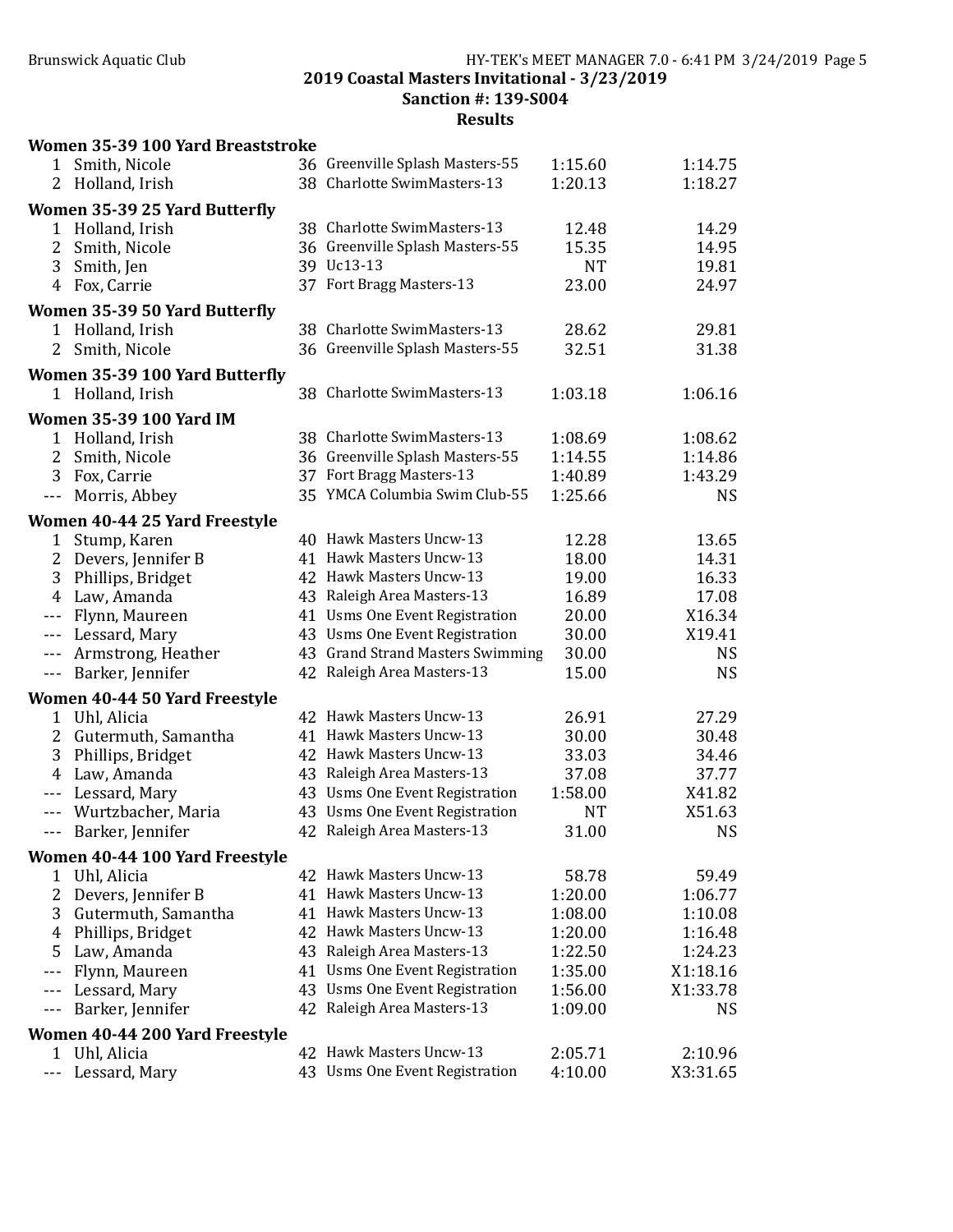Sanction #: 139-S004

|                   | (Women 40-44 200 Yard Freestyle)     |                                          |           |                |
|-------------------|--------------------------------------|------------------------------------------|-----------|----------------|
|                   | --- Barker, Jennifer                 | 42 Raleigh Area Masters-13               | 2:35.00   | <b>NS</b>      |
|                   | --- Armstrong, Heather               | 43 Grand Strand Masters Swimming 3:45.00 |           | <b>NS</b>      |
|                   | Women 40-44 500 Yard Freestyle       |                                          |           |                |
|                   | 1 Knapp, Jammie                      | 41 Fort Bragg Masters-13                 | <b>NT</b> | 8:06.63        |
|                   | Women 40-44 25 Yard Backstroke       |                                          |           |                |
|                   | 1 Stump, Karen                       | 40 Hawk Masters Uncw-13                  | 14.87     | 15.75          |
|                   | --- Flynn, Maureen                   | 41 Usms One Event Registration           | 23.00     | X19.80         |
|                   | --- Wurtzbacher, Maria               | 43 Usms One Event Registration           | <b>NT</b> | X22.68         |
|                   | Women 40-44 50 Yard Backstroke       |                                          |           |                |
| 1                 | Stump, Karen                         | 40 Hawk Masters Uncw-13                  | 30.70     | 31.62          |
|                   | Women 40-44 200 Yard Backstroke      |                                          |           |                |
|                   | --- Knapp, Jammie                    | 41 Fort Bragg Masters-13                 | <b>NT</b> | DQ             |
|                   | Women 40-44 25 Yard Breaststroke     |                                          |           |                |
| 1                 | Stump, Karen                         | 40 Hawk Masters Uncw-13                  | 15.92     | 16.43          |
| 2                 | Phillips, Bridget                    | 42 Hawk Masters Uncw-13                  | 23.00     | 18.37          |
| 3                 | Devers, Jennifer B                   | 41 Hawk Masters Uncw-13                  | 25.00     | 19.72          |
| 4                 | Law, Amanda                          | 43 Raleigh Area Masters-13               | 21.97     | 21.33          |
| $\qquad \qquad -$ | Flynn, Maureen                       | 41 Usms One Event Registration           | 25.00     | X22.54         |
|                   | Women 40-44 50 Yard Breaststroke     |                                          |           |                |
| $\mathbf{1}$      | Phillips, Bridget                    | 42 Hawk Masters Uncw-13                  | 38.67     | 39.97          |
| 2                 | Law, Amanda                          | 43 Raleigh Area Masters-13               | 43.83     | 44.07          |
| $\qquad \qquad -$ | Flynn, Maureen                       | 41 Usms One Event Registration           | 55.00     | X43.68         |
|                   | Women 40-44 100 Yard Breaststroke    |                                          |           |                |
| 1                 | Phillips, Bridget                    | 42 Hawk Masters Uncw-13                  | 1:35.00   | 1:27.73        |
|                   | 2 Law, Amanda                        | 43 Raleigh Area Masters-13               | 1:36.10   | 1:35.84        |
|                   |                                      |                                          |           |                |
|                   | Women 40-44 25 Yard Butterfly        | 40 Hawk Masters Uncw-13                  | 12.95     |                |
| $\mathbf{1}$<br>2 | Stump, Karen                         | 42 Hawk Masters Uncw-13                  | 13.59     | 13.95<br>14.23 |
| 3                 | Uhl, Alicia                          | 43 Raleigh Area Masters-13               | 25.00     | 19.73          |
|                   | Law, Amanda<br>--- Flynn, Maureen    | 41 Usms One Event Registration           | 22.00     | X18.46         |
|                   | --- Barker, Jennifer                 | 42 Raleigh Area Masters-13               | 15.00     | <b>NS</b>      |
|                   |                                      |                                          |           |                |
|                   | <b>Women 40-44 50 Yard Butterfly</b> |                                          |           |                |
|                   | 1 Stump, Karen                       | 40 Hawk Masters Uncw-13                  | 27.51     | 28.06          |
| 2                 | Uhl, Alicia                          | 42 Hawk Masters Uncw-13                  | 28.81     | 29.11          |
| 3                 | Gutermuth, Samantha                  | 41 Hawk Masters Uncw-13                  | 35.78     | 34.58          |
| $---$             | Barker, Jennifer                     | 42 Raleigh Area Masters-13               | 39.00     | <b>NS</b>      |
|                   | Women 40-44 100 Yard Butterfly       |                                          |           |                |
| 1                 | Stump, Karen                         | 40 Hawk Masters Uncw-13                  | 1:02.84   | 1:03.33        |
| 2                 | Uhl, Alicia                          | 42 Hawk Masters Uncw-13                  | 1:05.32   | 1:05.44        |
| 3                 | Knapp, Jammie                        | 41 Fort Bragg Masters-13                 | <b>NT</b> | 1:46.62        |
|                   | <b>Women 40-44 100 Yard IM</b>       |                                          |           |                |
| 1                 | Stump, Karen                         | 40 Hawk Masters Uncw-13                  | 1:04.72   | 1:06.01        |
| 2                 | Uhl, Alicia                          | 42 Hawk Masters Uncw-13                  | 1:06.86   | 1:06.35        |
| 3                 | Gutermuth, Samantha                  | 41 Hawk Masters Uncw-13                  | 1:17.79   | 1:18.13        |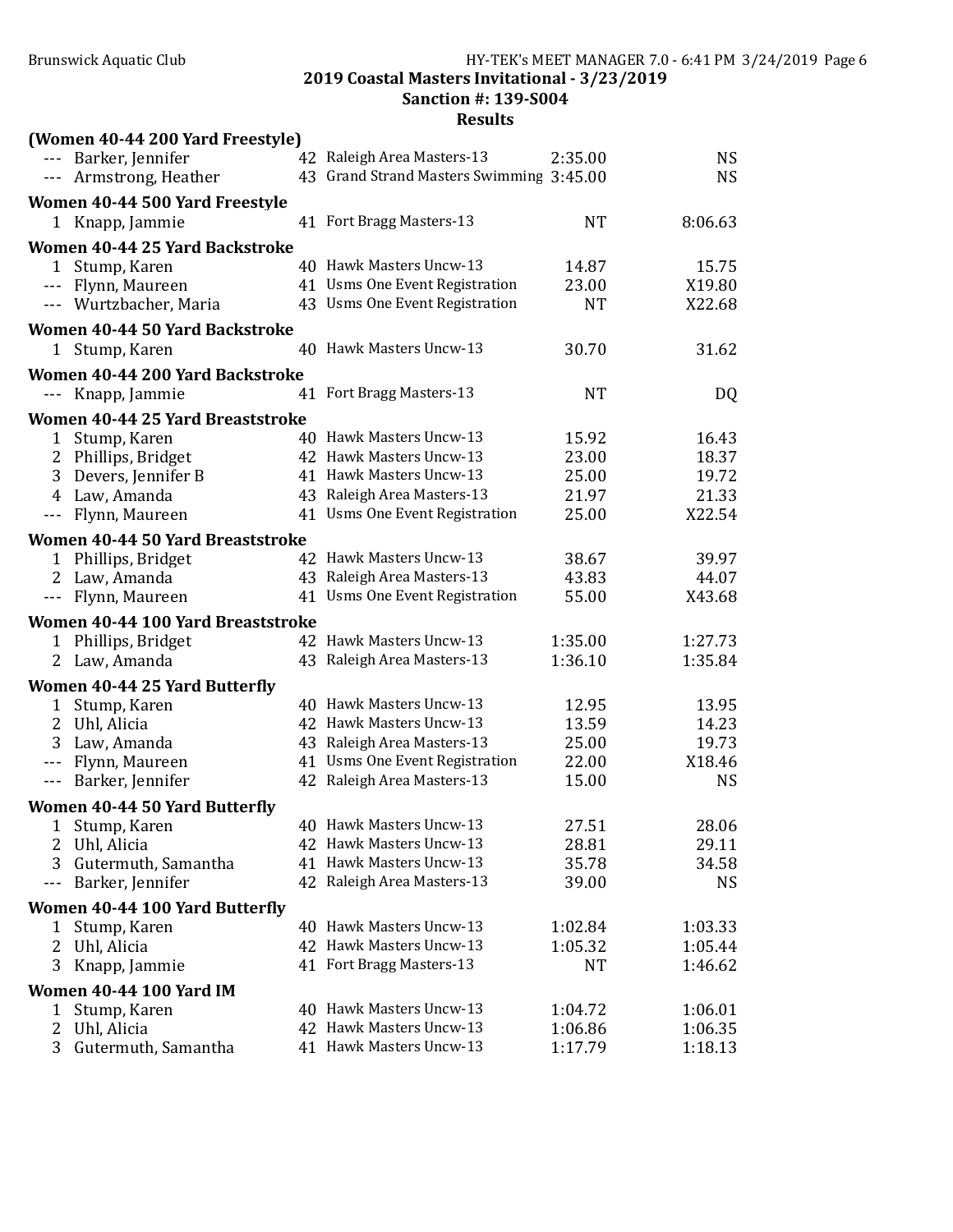### Brunswick Aquatic Club **HY-TEK's MEET MANAGER 7.0 - 6:41 PM 3/24/2019** Page 7 2019 Coastal Masters Invitational - 3/23/2019 Sanction #: 139-S004

|                     | (Women 40-44 100 Yard IM)        |                                             |           |            |
|---------------------|----------------------------------|---------------------------------------------|-----------|------------|
|                     | 4 Knapp, Jammie                  | 41 Fort Bragg Masters-13                    | NT        | 1:34.62    |
| 5.                  | Law, Amanda                      | 43 Raleigh Area Masters-13                  | 1:33.43   | 1:35.07    |
| $---$               | Flynn, Maureen                   | 41 Usms One Event Registration              | 1:55.00   | X1:28.77   |
|                     | --- Barker, Jennifer             | 42 Raleigh Area Masters-13                  | 1:20.00   | <b>NS</b>  |
|                     | <b>Women 40-44 200 Yard IM</b>   |                                             |           |            |
|                     | 1 Uhl, Alicia                    | 42 Hawk Masters Uncw-13                     | 2:26.18   | 2:26.74    |
| ---                 | Knapp, Jammie                    | 41 Fort Bragg Masters-13                    | <b>NT</b> | DQ         |
|                     | Women 45-49 25 Yard Freestyle    |                                             |           |            |
|                     | 1 York, Miki                     | 45 Fort Bragg Masters-13                    | NT        | 17.41      |
|                     | 2 Adams, Rachel H                | 49 Cape Carteret Aquatic & Wellne-11:30.30  |           | 18.97      |
|                     | Women 45-49 50 Yard Freestyle    |                                             |           |            |
|                     | 1 York, Miki                     | 45 Fort Bragg Masters-13                    | <b>NT</b> | 36.94      |
|                     | --- Weinberg, Betsy              | 47 Usms One Event Registration              | 45.00     | X35.54     |
|                     | --- Adams, Rachel H              | 49 Cape Carteret Aquatic & Wellne-1 2:00.00 |           | <b>NS</b>  |
|                     | Women 45-49 100 Yard Freestyle   |                                             |           |            |
|                     | --- Weinberg, Betsy              | 47 Usms One Event Registration              | 1:35.00   | X1:19.49   |
|                     | Women 45-49 200 Yard Freestyle   |                                             |           |            |
|                     | --- Weinberg, Betsy              | 47 Usms One Event Registration              | 3:10.00   | X2:54.40   |
|                     |                                  |                                             |           |            |
|                     | Women 45-49 25 Yard Backstroke   |                                             |           |            |
|                     | 1 York, Miki                     | 45 Fort Bragg Masters-13                    | NT        | 21.03      |
| $\qquad \qquad - -$ | Adams, Rachel H                  | 49 Cape Carteret Aquatic & Wellne-11:30.30  |           | <b>NS</b>  |
|                     | Women 45-49 50 Yard Backstroke   |                                             |           |            |
|                     | 1 Haynes, Marsha                 | 49 East Carolina Aquatics Masters-1         | NT        | 41.81      |
|                     | --- Adams, Rachel H              | 49 Cape Carteret Aquatic & Wellne-1 2:30.00 |           | <b>NS</b>  |
|                     | Women 45-49 100 Yard Backstroke  |                                             |           |            |
|                     | --- Haynes, Marsha               | 49 East Carolina Aquatics Masters-1         | <b>NT</b> | DQ         |
|                     | Women 45-49 25 Yard Breaststroke |                                             |           |            |
|                     | 1 York, Miki                     | 45 Fort Bragg Masters-13                    | NT        | 21.66      |
|                     | Women 45-49 50 Yard Breaststroke |                                             |           |            |
|                     | 1 York, Miki                     | 45 Fort Bragg Masters-13                    | NT        | 46.08      |
|                     | --- Weinberg, Betsy              | 47 Usms One Event Registration              | 55.00     | X45.46     |
|                     | Women 45-49 25 Yard Butterfly    |                                             |           |            |
| 1                   | Haynes, Marsha                   | 49 East Carolina Aquatics Masters-1         | NT        | 18.81      |
| 2                   | York, Miki                       | 45 Fort Bragg Masters-13                    | <b>NT</b> | 24.66      |
| ---                 | Weinberg, Betsy                  | 47 Usms One Event Registration              | 23.00     | <b>XNS</b> |
|                     | Women 45-49 50 Yard Butterfly    |                                             |           |            |
| 1                   | York, Miki                       | 45 Fort Bragg Masters-13                    | <b>NT</b> | 52.56      |
| ---                 | Weinberg, Betsy                  | 47 Usms One Event Registration              | 52.00     | X43.16     |
|                     | Women 45-49 100 Yard Butterfly   |                                             |           |            |
|                     | --- Weinberg, Betsy              | 47 Usms One Event Registration              | 1:50.00   | X1:40.38   |
|                     | <b>Women 45-49 100 Yard IM</b>   |                                             |           |            |
|                     | 1 Haynes, Marsha                 | 49 East Carolina Aquatics Masters-1         | <b>NT</b> | 1:33.95    |
|                     |                                  |                                             |           |            |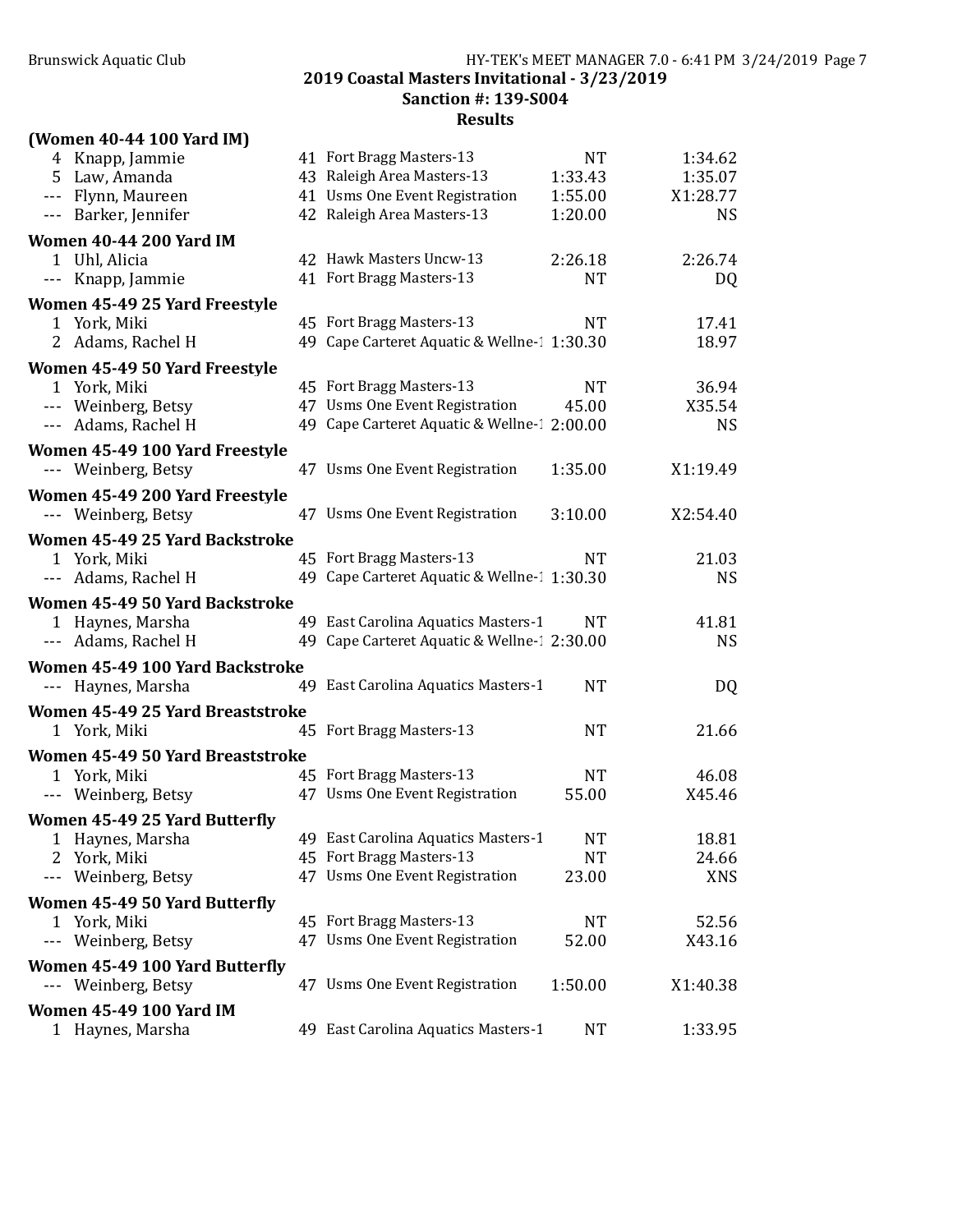Sanction #: 139-S004

|              | (Women 45-49 100 Yard IM)        |                                          |           |           |
|--------------|----------------------------------|------------------------------------------|-----------|-----------|
|              | 2 York, Miki                     | 45 Fort Bragg Masters-13                 | <b>NT</b> | 1:41.38   |
|              | --- Weinberg, Betsy              | 47 Usms One Event Registration           | 2:10.00   | X1:33.35  |
|              | Women 50-54 25 Yard Freestyle    |                                          |           |           |
|              | 1 Scott, Leslie                  | 54 Greenville Splash Masters-55          | 19.00     | 16.23     |
|              | Women 50-54 500 Yard Freestyle   |                                          |           |           |
|              | 1 Wilson, Melissa                | 50 Uc13-13                               | 10:00.00  | 9:40.45   |
|              | Women 50-54 25 Yard Backstroke   |                                          |           |           |
|              | 1 Scott, Leslie                  | 54 Greenville Splash Masters-55          | 22.00     | 19.97     |
|              | --- Wolff, Celia                 | 53 Hawk Masters Uncw-13                  | 17.00     | <b>NS</b> |
|              | Women 50-54 50 Yard Backstroke   |                                          |           |           |
|              | --- Wolff, Celia                 | 53 Hawk Masters Uncw-13                  | 38.00     | <b>NS</b> |
|              | Women 50-54 25 Yard Breaststroke |                                          |           |           |
|              | 1 Scott, Leslie                  | 54 Greenville Splash Masters-55          | 22.00     | 20.43     |
|              | Women 50-54 25 Yard Butterfly    |                                          |           |           |
|              | 1 Scott, Leslie                  | 54 Greenville Splash Masters-55          | 20.00     | 17.56     |
|              | Women 55-59 25 Yard Freestyle    |                                          |           |           |
| $\mathbf{1}$ | Warner, Julie                    | 57 Grand Strand Masters Swimming         | 13.90     | 14.62     |
| 2            | Pawlowski, Kathy                 | 57 Hawk Masters Uncw-13                  | 16.50     | 16.39     |
| 3            | Brown, Kelley                    | 57 Uc13-13                               | <b>NT</b> | 16.45     |
| 4            | DeTurk, Nancy                    | 58 Hawk Masters Uncw-13                  | 35.00     | 17.44     |
| 5            | Stephens, Brenda D               | 56 Greenville Splash Masters-55          | 22.00     | 19.15     |
| 6            | Thomas, Wendy                    | 57 Grand Strand Masters Swimming         | 25.00     | 22.07     |
|              | Women 55-59 50 Yard Freestyle    |                                          |           |           |
| $\mathbf{1}$ | Whelchel, Nancy                  | 59 Raleigh Area Masters-13               | 29.88     | 30.17     |
| 2            | Fisher, Jamie                    | 56 Grand Strand Masters Swimming         | 31.46     | 30.55     |
| 3            | Pawlowski, Kathy                 | 57 Hawk Masters Uncw-13                  | 34.00     | 33.95     |
| 4            | Brown, Kelley                    | 57 Uc13-13                               | <b>NT</b> | 35.00     |
| 5            | DeTurk, Nancy                    | 58 Hawk Masters Uncw-13                  | 1:15.00   | 38.21     |
| 6            | Thomas, Wendy                    | 57 Grand Strand Masters Swimming         | 50.00     | 39.83     |
| 7            | Stephens, Brenda D               | 56 Greenville Splash Masters-55          | 42.96     | 40.99     |
|              | Women 55-59 100 Yard Freestyle   |                                          |           |           |
| 1            | Moore, Carolyn B                 | 57 Greenville Splash Masters-55          | 1:02.64   | 1:03.67   |
|              | 2 Warner, Julie                  | 57 Grand Strand Masters Swimming 1:09.50 |           | 1:06.62   |
| 3            | Fisher, Jamie                    | 56 Grand Strand Masters Swimming 1:10.07 |           | 1:08.27   |
| 4            | Pawlowski, Kathy                 | 57 Hawk Masters Uncw-13                  | 1:13.00   | 1:12.95   |
| 5            | Brown, Kelley                    | 57 Uc13-13                               | <b>NT</b> | 1:18.25   |
| 6            | Thomas, Wendy                    | 57 Grand Strand Masters Swimming 1:45.00 |           | 1:34.88   |
| 7            | Stephens, Brenda D               | 56 Greenville Splash Masters-55          | 1:37.04   | 1:39.92   |
|              | Women 55-59 200 Yard Freestyle   |                                          |           |           |
|              | 1 Warner, Julie                  | 57 Grand Strand Masters Swimming 2:28.90 |           | 2:29.25   |
| 2            | Pawlowski, Kathy                 | 57 Hawk Masters Uncw-13                  | 2:45.00   | 2:40.76   |
|              | Women 55-59 500 Yard Freestyle   |                                          |           |           |
|              | 1 Whelchel, Nancy                | 59 Raleigh Area Masters-13               | 6:20.00   | 6:12.85   |
|              | 2 Warner, Julie                  | 57 Grand Strand Masters Swimming 6:25.50 |           | 6:51.83   |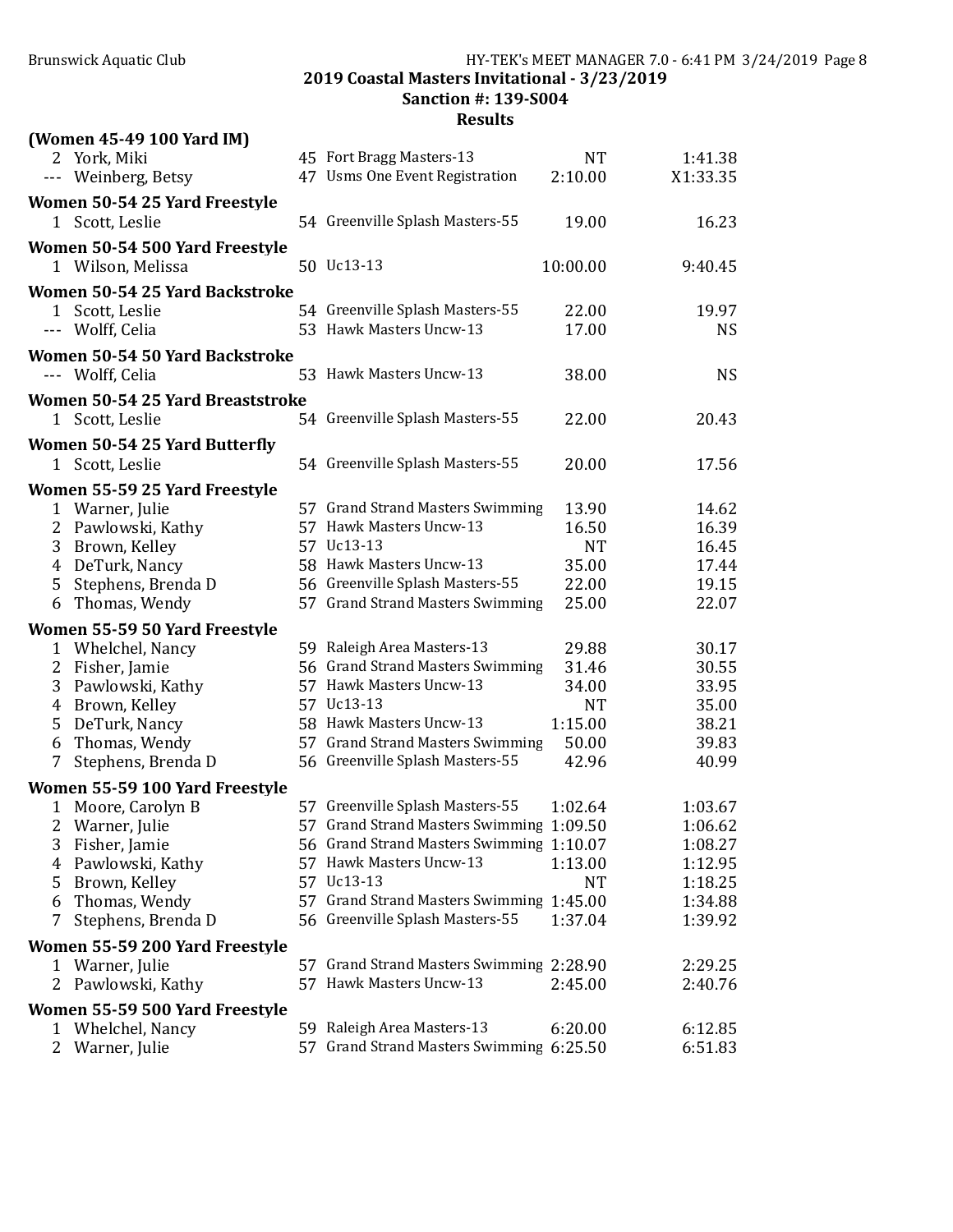Sanction #: 139-S004

|                        | (Women 55-59 500 Yard Freestyle)  |                                          |           |           |
|------------------------|-----------------------------------|------------------------------------------|-----------|-----------|
|                        | 3 Pawlowski, Kathy                | 57 Hawk Masters Uncw-13                  | 7:00.00   | 7:08.28   |
|                        | Women 55-59 25 Yard Backstroke    |                                          |           |           |
| $\mathbf{1}$           | Whelchel, Nancy                   | 59 Raleigh Area Masters-13               | 18.57     | 17.85     |
| 2                      | Collins, Margaret                 | 55 Hawk Masters Uncw-13                  | 20.00     | 18.67     |
| 3                      | Warner, Julie                     | 57 Grand Strand Masters Swimming         | 15.80     | 20.37     |
|                        | 4 Pawlowski, Kathy                | 57 Hawk Masters Uncw-13                  | 20.00     | 20.64     |
| 5                      | Stephens, Brenda D                | 56 Greenville Splash Masters-55          | 24.00     | 26.47     |
|                        | Women 55-59 50 Yard Backstroke    |                                          |           |           |
|                        | 1 Moore, Carolyn B                | 57 Greenville Splash Masters-55          | 35.00     | 35.69     |
| 2                      | Collins, Margaret                 | 55 Hawk Masters Uncw-13                  | 39.00     | 40.02     |
| 3                      | Fisher, Jamie                     | 56 Grand Strand Masters Swimming         | 40.89     | 40.46     |
|                        | Women 55-59 100 Yard Backstroke   |                                          |           |           |
|                        | 1 Pawlowski, Kathy                | 57 Hawk Masters Uncw-13                  | 1:32.00   | 1:31.76   |
| $\scriptstyle\cdots$ . | Fisher, Jamie                     | 56 Grand Strand Masters Swimming 1:28.57 |           | <b>NS</b> |
|                        | Women 55-59 200 Yard Backstroke   |                                          |           |           |
|                        | 1 Pawlowski, Kathy                | 57 Hawk Masters Uncw-13                  | 3:10.00   | 3:11.64   |
|                        | Women 55-59 25 Yard Breaststroke  |                                          |           |           |
| 1                      | Warner, Julie                     | 57 Grand Strand Masters Swimming         | 15.80     | 19.10     |
| 2                      | Collins, Margaret                 | 55 Hawk Masters Uncw-13                  | 21.00     | 19.32     |
| 3                      | Whelchel, Nancy                   | 59 Raleigh Area Masters-13               | 18.80     | 20.13     |
| 4                      | Brown, Kelley                     | 57 Uc13-13                               | <b>NT</b> | 20.49     |
| 5                      | Thomas, Wendy                     | 57 Grand Strand Masters Swimming         | 30.00     | 22.19     |
| 6                      | DeTurk, Nancy                     | 58 Hawk Masters Uncw-13                  | 59.00     | 25.04     |
| 7                      | Stephens, Brenda D                | 56 Greenville Splash Masters-55          | 25.00     | 26.38     |
|                        | Women 55-59 50 Yard Breaststroke  |                                          |           |           |
| 1                      | Moore, Carolyn B                  | 57 Greenville Splash Masters-55          | 37.67     | 37.91     |
| 2                      | Whelchel, Nancy                   | 59 Raleigh Area Masters-13               | 39.15     | 39.73     |
| 3                      | Fisher, Jamie                     | 56 Grand Strand Masters Swimming         | 42.53     | 40.51     |
| 4                      | Collins, Margaret                 | 55 Hawk Masters Uncw-13                  | 40.00     | 41.47     |
| 5                      | Brown, Kelley                     | 57 Uc13-13                               | <b>NT</b> | 43.49     |
| 6                      | Thomas, Wendy                     | 57 Grand Strand Masters Swimming         | 55.00     | 50.57     |
| 7                      | Stephens, Brenda D                | 56 Greenville Splash Masters-55          | 50.07     | 53.41     |
|                        | Women 55-59 100 Yard Breaststroke |                                          |           |           |
| 1                      | Moore, Carolyn B                  | 57 Greenville Splash Masters-55          | 1:20.00   | 1:21.12   |
| 2                      | Fisher, Jamie                     | 56 Grand Strand Masters Swimming 1:37.41 |           | 1:32.67   |
| 3                      | Savage, Mary Anne                 | 58 Hawk Masters Uncw-13                  | 1:31.43   | 1:33.72   |
| 4                      | Thomas, Wendy                     | 57 Grand Strand Masters Swimming 2:00.00 |           | 1:49.86   |
|                        | Women 55-59 200 Yard Breaststroke |                                          |           |           |
| 1                      | Whelchel, Nancy                   | 59 Raleigh Area Masters-13               | 3:00.00   | 3:02.23   |
| 2                      | Savage, Mary Anne                 | 58 Hawk Masters Uncw-13                  | 3:18.86   | 3:20.76   |
|                        | Women 55-59 25 Yard Butterfly     |                                          |           |           |
| 1                      | Whelchel, Nancy                   | 59 Raleigh Area Masters-13               | 16.22     | 17.25     |
| $*2$                   | Warner, Julie                     | 57 Grand Strand Masters Swimming         | 15.80     | 17.57     |
| *2                     | Allen, Gretchen                   | 56 Francis Marion Swim Club-58           | 28.78     | 17.57     |
| 4                      | DeTurk, Nancy                     | 58 Hawk Masters Uncw-13                  | 45.00     | 21.59     |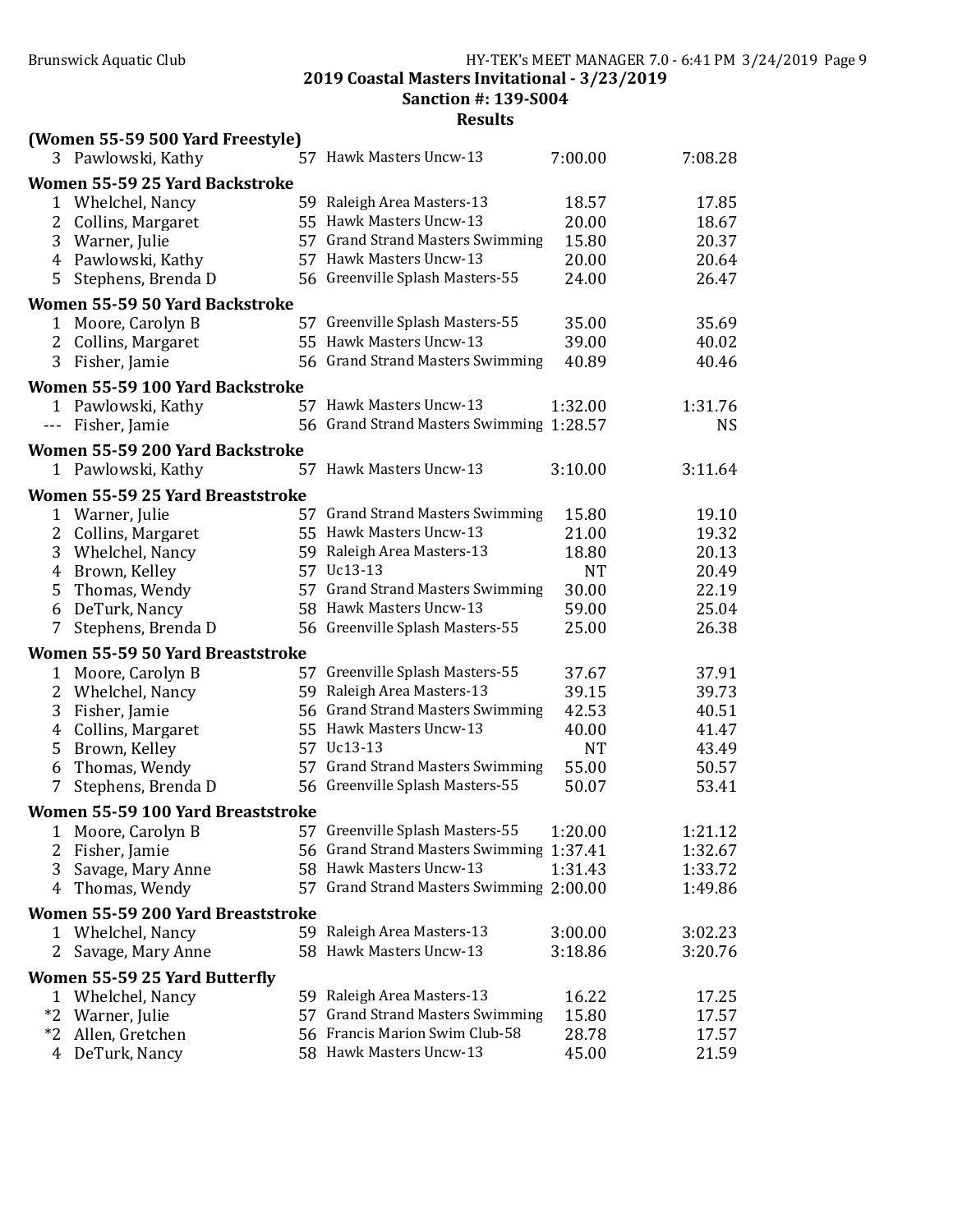#### Brunswick Aquatic Club HY-TEK's MEET MANAGER 7.0 - 6:41 PM 3/24/2019 Page 10 2019 Coastal Masters Invitational - 3/23/2019 Sanction #: 139-S004

|                | <b>Women 55-59 50 Yard Butterfly</b>              |                                          |           |           |
|----------------|---------------------------------------------------|------------------------------------------|-----------|-----------|
| $\mathbf{1}$   | Moore, Carolyn B                                  | 57 Greenville Splash Masters-55          | 32.10     | 32.55     |
| 2              | Savage, Mary Anne                                 | 58 Hawk Masters Uncw-13                  | 38.45     | 37.63     |
| ---            | DeTurk, Nancy                                     | 58 Hawk Masters Uncw-13                  | 1:30.00   | <b>NS</b> |
|                | Women 55-59 100 Yard Butterfly                    |                                          |           |           |
| 1              | Moore, Carolyn B                                  | 57 Greenville Splash Masters-55          | 1:10.58   | 1:12.99   |
| 2              | Savage, Mary Anne                                 | 58 Hawk Masters Uncw-13                  | 1:27.55   | 1:30.30   |
|                | <b>Women 55-59 100 Yard IM</b>                    |                                          |           |           |
| $\mathbf{1}$   | Moore, Carolyn B                                  | 57 Greenville Splash Masters-55          | 1:11.00   | 1:12.50   |
| 2              | Whelchel, Nancy                                   | 59 Raleigh Area Masters-13               | 1:14.61   | 1:15.73   |
| 3              | Savage, Mary Anne                                 | 58 Hawk Masters Uncw-13                  | 1:24.88   | 1:24.62   |
| $\overline{4}$ | Stephens, Brenda D                                | 56 Greenville Splash Masters-55          | 1:50.50   | 1:57.50   |
|                | <b>Women 55-59 200 Yard IM</b>                    |                                          |           |           |
| $\mathbf{1}$   | Moore, Carolyn B                                  | 57 Greenville Splash Masters-55          | 2:35.78   | 2:34.71   |
|                | 2 Warner, Julie                                   | 57 Grand Strand Masters Swimming 2:59.80 |           | 2:58.84   |
| 3              | Savage, Mary Anne                                 | 58 Hawk Masters Uncw-13                  | 3:00.91   | 3:02.30   |
|                | Women 60-64 25 Yard Freestyle                     |                                          |           |           |
| $\mathbf{1}$   | Burrell, Nina B                                   | 60 Hawk Masters Uncw-13                  | 14.08     | 16.30     |
| $\overline{2}$ | Graham, Patricia                                  | 61 YMCA Columbia Swim Club-55            | 18.44     | 18.79     |
| 3              | Cahill, Debbie                                    | 62 Uc13-13                               | <b>NT</b> | 22.32     |
| $---$          | Tooley, Marylou                                   | 61 Usms One Event Registration           | 20.00     | X18.56    |
|                | Women 60-64 50 Yard Freestyle                     |                                          |           |           |
| $\mathbf{1}$   | Burrell, Nina B                                   | 60 Hawk Masters Uncw-13                  | 33.23     | 37.33     |
|                | 2 Graham, Patricia                                | 61 YMCA Columbia Swim Club-55            | 37.86     | 38.74     |
| 3              | Levintow, Kathy                                   | 62 Hawk Masters Uncw-13                  | 40.00     | 41.18     |
|                | 4 Cahill, Debbie                                  | 62 Uc13-13                               | <b>NT</b> | 55.76     |
| $---$          | Tooley, Marylou                                   | 61 Usms One Event Registration           | 50.00     | X41.86    |
|                | Women 60-64 100 Yard Freestyle                    |                                          |           |           |
| 1              | Graham, Patricia                                  | 61 YMCA Columbia Swim Club-55            | 1:27.30   | 1:27.91   |
| ---            | Tooley, Marylou                                   | 61 Usms One Event Registration           | 1:45.00   | X1:36.12  |
|                | Women 60-64 200 Yard Freestyle                    |                                          |           |           |
| 1              | Thiel, Janet                                      | 61 Grand Strand Masters Swimming 2:55.00 |           | 2:41.62   |
| 2              | Allen, Pam                                        | 63 Hawk Masters Uncw-13                  | 3:15.00   | 3:03.75   |
| 3              | Levintow, Kathy                                   | 62 Hawk Masters Uncw-13                  | 3:00.50   | 3:05.84   |
|                | Women 60-64 500 Yard Freestyle                    |                                          |           |           |
| 1              | Thiel, Janet                                      | 61 Grand Strand Masters Swimming 7:10.00 |           | 7:05.97   |
|                | 2 Allen, Pam                                      | 63 Hawk Masters Uncw-13                  | 7:35.55   | 8:08.06   |
|                | Women 60-64 25 Yard Backstroke                    |                                          |           |           |
| 1              | Cahill, Debbie                                    | 62 Uc13-13                               | <b>NT</b> | 25.61     |
|                | Women 60-64 50 Yard Backstroke                    |                                          |           |           |
|                | 1 Graham, Patricia                                | 61 YMCA Columbia Swim Club-55            | 48.88     | 50.16     |
| 2              | Cahill, Debbie                                    | 62 Uc13-13                               | NT        | 1:01.77   |
|                |                                                   |                                          |           |           |
|                | Women 60-64 100 Yard Backstroke<br>1 Thiel, Janet | 61 Grand Strand Masters Swimming 1:40.00 |           | 1:35.86   |
|                | 2 Levintow, Kathy                                 | 62 Hawk Masters Uncw-13                  | 1:45.00   | 1:42.83   |
|                |                                                   |                                          |           |           |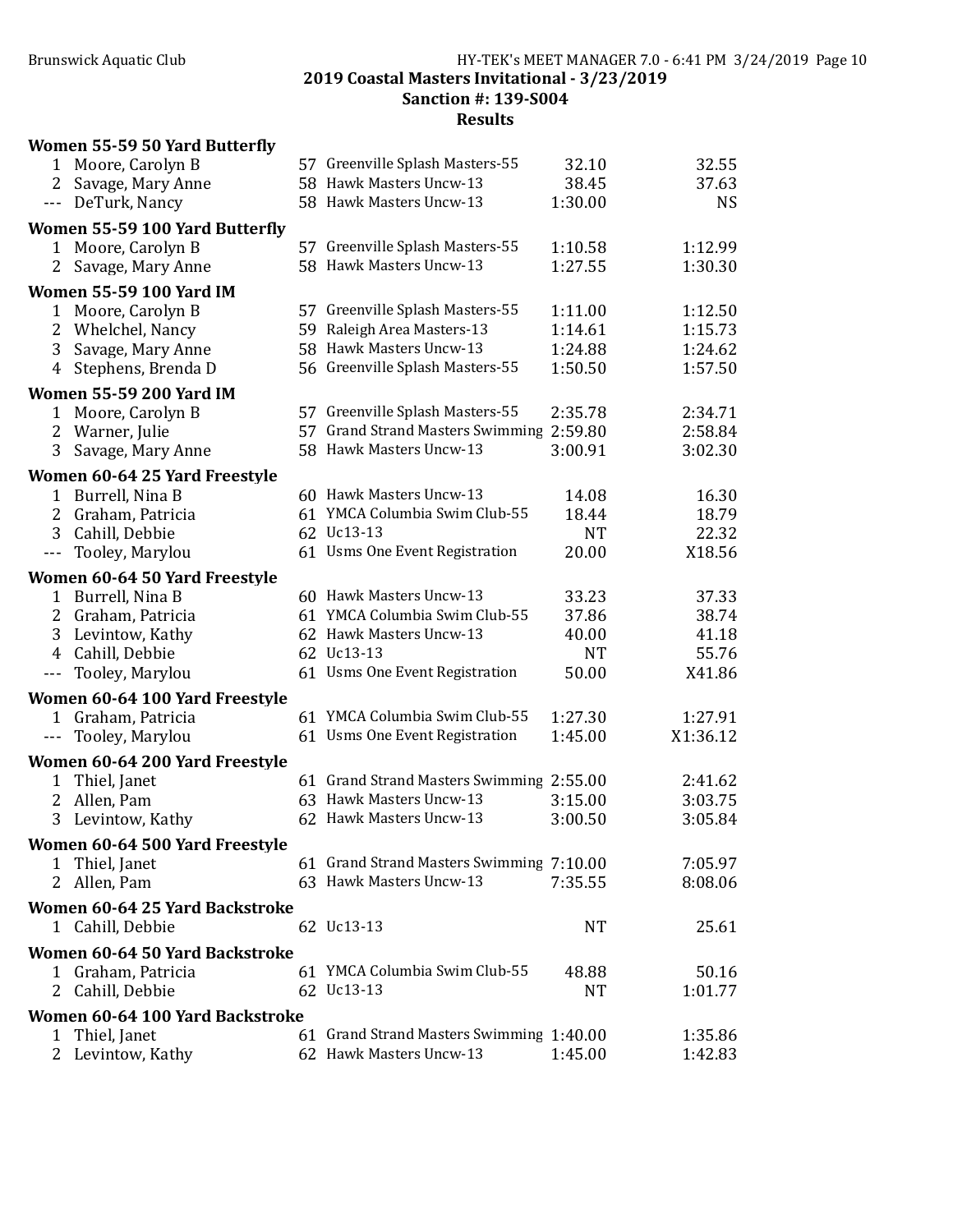Sanction #: 139-S004

| (Women 60-64 100 Yard Backstroke)         |                                          |         |           |
|-------------------------------------------|------------------------------------------|---------|-----------|
| 3 Graham, Patricia                        | 61 YMCA Columbia Swim Club-55            | 1:49.08 | 1:47.03   |
| Women 60-64 200 Yard Backstroke           |                                          |         |           |
| 1 Thiel, Janet                            | 61 Grand Strand Masters Swimming 3:40.00 |         | 3:43.73   |
| --- Levintow, Kathy                       | 62 Hawk Masters Uncw-13                  | 3:38.00 | <b>NS</b> |
| Women 60-64 25 Yard Breaststroke          |                                          |         |           |
| 1 Burrell, Nina B                         | 60 Hawk Masters Uncw-13                  | 21.56   | 21.16     |
| --- Tooley, Marylou                       | 61 Usms One Event Registration           | 25.00   | X24.53    |
| --- Allen, Pam                            | 63 Hawk Masters Uncw-13                  | 21.24   | <b>NS</b> |
| Women 60-64 50 Yard Breaststroke          |                                          |         |           |
| 1 Burrell, Nina B                         | 60 Hawk Masters Uncw-13                  | 43.42   | 46.08     |
| 2 Allen, Pam                              | 63 Hawk Masters Uncw-13                  | 43.51   | 47.02     |
| 3 Levintow, Kathy                         | 62 Hawk Masters Uncw-13                  | 52.00   | 51.33     |
| 4 Graham, Patricia                        | 61 YMCA Columbia Swim Club-55            | 53.24   | 54.06     |
| Tooley, Marylou<br>$\scriptstyle\cdots$ . | 61 Usms One Event Registration           | 1:05.00 | X53.93    |
| Women 60-64 100 Yard Breaststroke         |                                          |         |           |
| 1 Thiel, Janet                            | 61 Grand Strand Masters Swimming 1:45.00 |         | 1:38.49   |
| 2 Burrell, Nina B                         | 60 Hawk Masters Uncw-13                  | 1:35.71 | 1:41.02   |
| 3 Allen, Pam                              | 63 Hawk Masters Uncw-13                  | 1:45.00 | 1:41.51   |
| Women 60-64 200 Yard Breaststroke         |                                          |         |           |
| 1 Thiel, Janet                            | 61 Grand Strand Masters Swimming 3:40.00 |         | 3:35.62   |
| --- Allen, Pam                            | 63 Hawk Masters Uncw-13                  | 3:45.00 | <b>NS</b> |
|                                           |                                          |         |           |
| Women 60-64 25 Yard Butterfly             |                                          |         |           |
| 1 Burrell, Nina B                         | 60 Hawk Masters Uncw-13                  | 18.85   | 20.07     |
| Women 60-64 100 Yard Butterfly            |                                          |         |           |
| 1 Thiel, Janet                            | 61 Grand Strand Masters Swimming 1:45.00 |         | 1:42.22   |
| <b>Women 60-64 100 Yard IM</b>            |                                          |         |           |
| --- Levintow, Kathy                       | 62 Hawk Masters Uncw-13                  | 1:45.00 | <b>NS</b> |
| --- Allen, Pam                            | 63 Hawk Masters Uncw-13                  | 1:27.53 | <b>NS</b> |
| <b>Women 60-64 200 Yard IM</b>            |                                          |         |           |
| --- Thiel, Janet                          | 61 Grand Strand Masters Swimming 3:25.00 |         | DQ        |
| Women 70-74 25 Yard Freestyle             |                                          |         |           |
| 1 Caldwell, Carol                         | 72 Grand Strand Masters Swimming         | 29.30   | 24.07     |
| <b>Women 70-74 25 Yard Backstroke</b>     |                                          |         |           |
| 1 Caldwell, Carol                         | 72 Grand Strand Masters Swimming         | 36.40   | 30.17     |
| Women 70-74 25 Yard Breaststroke          |                                          |         |           |
| 1 Caldwell, Carol                         | 72 Grand Strand Masters Swimming         | 35.40   | 30.49     |
|                                           |                                          |         |           |
| Women 70-74 100 Yard Breaststroke         |                                          |         |           |
| 1 Caldwell, Carol                         | 72 Grand Strand Masters Swimming 2:20.59 |         | 2:21.67   |
| Women 75-79 50 Yard Freestyle             |                                          |         |           |
| 1 Brooks, SAM                             | 75 Carolina Aquatic Team-13              | 59.22   | 1:05.99   |
| Women 75-79 50 Yard Backstroke            |                                          |         |           |
| --- Brooks, SAM                           | 75 Carolina Aquatic Team-13              | 1:06.76 | <b>NS</b> |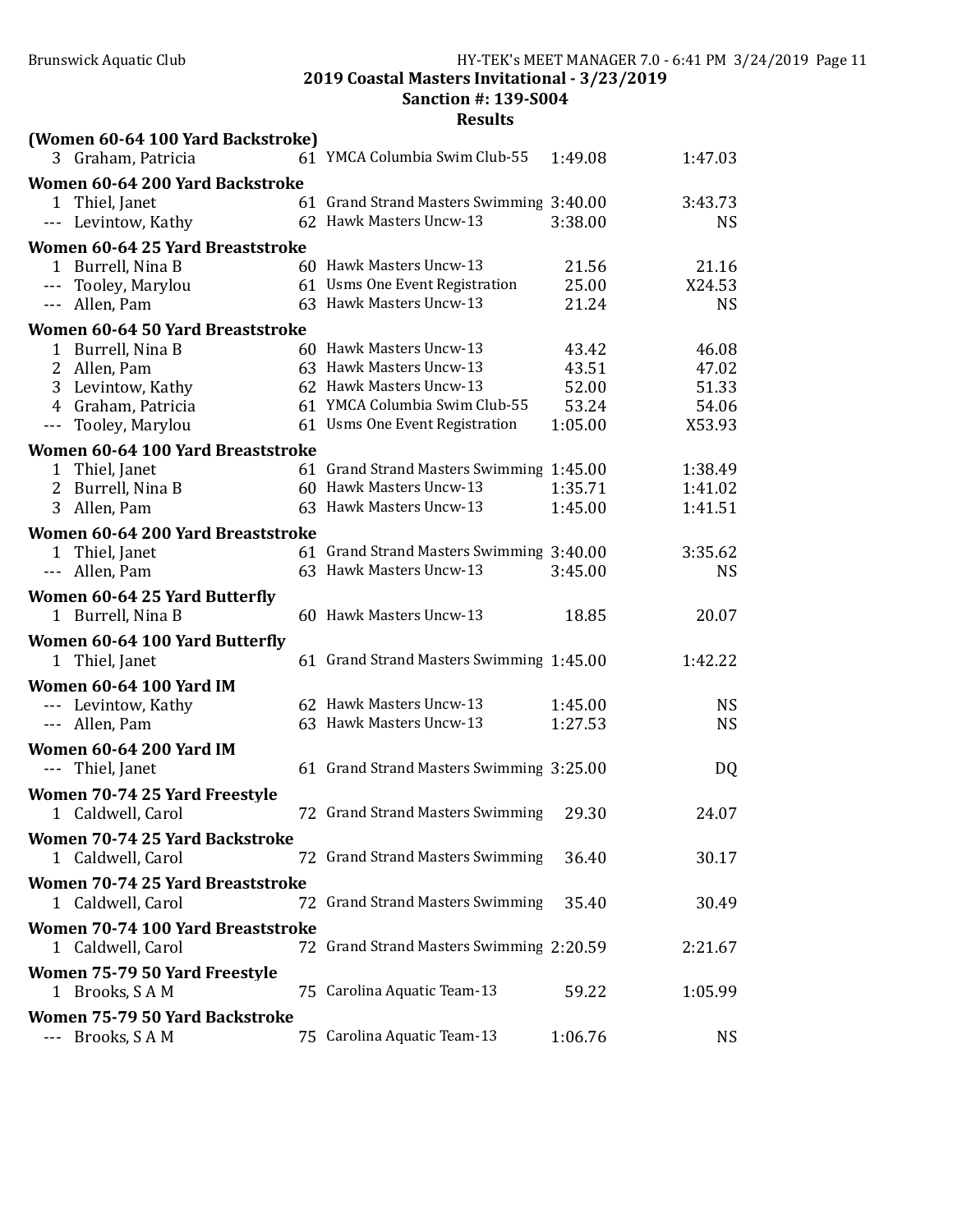# Brunswick Aquatic Club HY-TEK's MEET MANAGER 7.0 - 6:41 PM 3/24/2019 Page 12

2019 Coastal Masters Invitational - 3/23/2019

Sanction #: 139-S004

| Women 75-79 100 Yard Backstroke          |                                |           |            |
|------------------------------------------|--------------------------------|-----------|------------|
| 1 Brooks, SAM                            | 75 Carolina Aquatic Team-13    | 2:42.48   | 2:58.08    |
| Women 75-79 50 Yard Breaststroke         |                                |           |            |
| 1 Brooks, SAM                            | 75 Carolina Aquatic Team-13    | 1:14.62   | 1:16.08    |
| <b>Women 75-79 100 Yard IM</b>           |                                |           |            |
| 1 Brooks, SAM                            | 75 Carolina Aquatic Team-13    | 2:43.67   | 2:52.99    |
| Men 18-24 25 Yard Freestyle              |                                |           |            |
| 1 Piccirilli, Brian F                    | 24 Hawk Masters Uncw-13        | <b>NT</b> | 11.40      |
| 2 Villena, Roniel                        | 23 Fort Bragg Masters-13       | <b>NT</b> | 13.31      |
| Men 18-24 50 Yard Freestyle              |                                |           |            |
| 1 Piccirilli, Brian F                    | 24 Hawk Masters Uncw-13        | <b>NT</b> | 23.93      |
| 2 Villena, Roniel                        | 23 Fort Bragg Masters-13       | 30.00     | 28.78      |
| Men 18-24 100 Yard Freestyle             |                                |           |            |
| 1 Piccirilli, Brian F                    | 24 Hawk Masters Uncw-13        | <b>NT</b> | 55.27      |
| Men 18-24 25 Yard Backstroke             |                                |           |            |
| 1 Piccirilli, Brian F                    | 24 Hawk Masters Uncw-13        | <b>NT</b> | 14.04      |
| Men 18-24 50 Yard Backstroke             |                                |           |            |
| 1 Piccirilli, Brian F                    | 24 Hawk Masters Uncw-13        | <b>NT</b> | 30.04      |
| 2 Villena, Roniel                        | 23 Fort Bragg Masters-13       | 35.00     | 34.99      |
| Men 18-24 25 Yard Butterfly              |                                |           |            |
| 1 Piccirilli, Brian F                    | 24 Hawk Masters Uncw-13        | NT        | 12.58      |
| 2 Villena, Roniel                        | 23 Fort Bragg Masters-13       | <b>NT</b> | 15.87      |
| Men 18-24 50 Yard Butterfly              |                                |           |            |
| 1 Piccirilli, Brian F                    | 24 Hawk Masters Uncw-13        | <b>NT</b> | 26.33      |
| <b>Men 18-24 100 Yard IM</b>             |                                |           |            |
| 1 Piccirilli, Brian F                    | 24 Hawk Masters Uncw-13        | <b>NT</b> | 1:02.14    |
| 2 Villena, Roniel                        | 23 Fort Bragg Masters-13       | 1:30.00   | 1:18.33    |
| Men 25-29 25 Yard Freestyle              |                                |           |            |
| 1 Burns, Joseph E                        | 25 Hawk Masters Uncw-13        | 11.00     | 10.94      |
| --- Barin IV, Alejandro M                | 29 Usms One Event Registration | 14.00     | X12.39     |
| Men 25-29 50 Yard Freestyle              |                                |           |            |
| 1 Burns, Joseph E                        | 25 Hawk Masters Uncw-13        | 22.42     | 22.51      |
| --- Barin IV, Alejandro M                | 29 Usms One Event Registration | 27.25     | X26.29     |
| Men 25-29 100 Yard Freestyle             |                                |           |            |
| 1 Burns, Joseph E                        | 25 Hawk Masters Uncw-13        | 49.67     | 52.43      |
| Creidler, Nicholas<br>$\qquad \qquad -1$ | 27 Usms One Event Registration | 56.00     | <b>XNS</b> |
| Men 25-29 200 Yard Freestyle             |                                |           |            |
| Creidler, Nicholas                       | 27 Usms One Event Registration | 1:59.00   | X1:58.33   |
| Men 25-29 25 Yard Backstroke             |                                |           |            |
| --- Barin IV, Alejandro M                | 29 Usms One Event Registration | 19.00     | <b>XDQ</b> |
| Men 25-29 50 Yard Backstroke             |                                |           |            |
| --- Burns, Joseph E                      | 25 Hawk Masters Uncw-13        | 33.00     | <b>NS</b>  |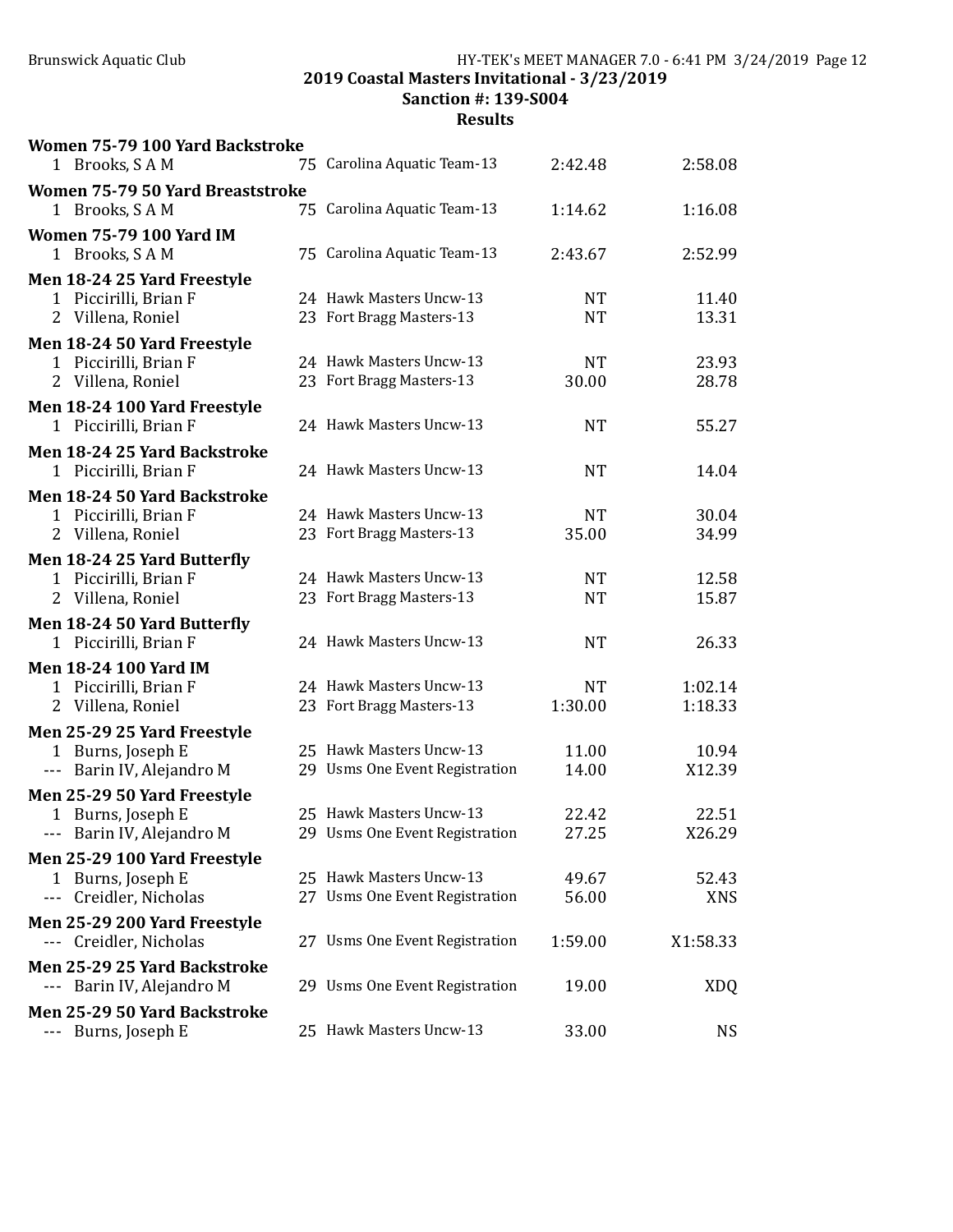#### Brunswick Aquatic Club HY-TEK's MEET MANAGER 7.0 - 6:41 PM 3/24/2019 Page 13 2019 Coastal Masters Invitational - 3/23/2019 Sanction #: 139-S004

| Men 25-29 100 Yard Backstroke                                                                                                                                                                                                                                                                                                                                                                                         |                                                           |                |                 |
|-----------------------------------------------------------------------------------------------------------------------------------------------------------------------------------------------------------------------------------------------------------------------------------------------------------------------------------------------------------------------------------------------------------------------|-----------------------------------------------------------|----------------|-----------------|
| 1 Burns, Joseph E                                                                                                                                                                                                                                                                                                                                                                                                     | 25 Hawk Masters Uncw-13                                   | 1:00.00        | 1:01.12         |
| Creidler, Nicholas<br>$\sim$ $\sim$ $\sim$                                                                                                                                                                                                                                                                                                                                                                            | 27 Usms One Event Registration                            | 1:05.00        | X1:08.62        |
| Men 25-29 25 Yard Breaststroke                                                                                                                                                                                                                                                                                                                                                                                        |                                                           |                |                 |
| Barin IV, Alejandro M                                                                                                                                                                                                                                                                                                                                                                                                 | 29 Usms One Event Registration                            | 19.00          | X16.43          |
| Men 25-29 50 Yard Breaststroke                                                                                                                                                                                                                                                                                                                                                                                        |                                                           |                |                 |
| --- Creidler, Nicholas                                                                                                                                                                                                                                                                                                                                                                                                | 27 Usms One Event Registration                            | 34.00          | X32.41          |
| Barin IV, Alejandro M<br>$\frac{1}{2} \frac{1}{2} \frac{1}{2} \frac{1}{2} \frac{1}{2} \frac{1}{2} \frac{1}{2} \frac{1}{2} \frac{1}{2} \frac{1}{2} \frac{1}{2} \frac{1}{2} \frac{1}{2} \frac{1}{2} \frac{1}{2} \frac{1}{2} \frac{1}{2} \frac{1}{2} \frac{1}{2} \frac{1}{2} \frac{1}{2} \frac{1}{2} \frac{1}{2} \frac{1}{2} \frac{1}{2} \frac{1}{2} \frac{1}{2} \frac{1}{2} \frac{1}{2} \frac{1}{2} \frac{1}{2} \frac{$ | 29 Usms One Event Registration                            | 37.97          | X35.57          |
| Men 25-29 200 Yard Breaststroke                                                                                                                                                                                                                                                                                                                                                                                       |                                                           |                |                 |
| --- Creidler, Nicholas                                                                                                                                                                                                                                                                                                                                                                                                | 27 Usms One Event Registration                            | 2:45.00        | X2:39.33        |
|                                                                                                                                                                                                                                                                                                                                                                                                                       |                                                           |                |                 |
| Men 25-29 25 Yard Butterfly                                                                                                                                                                                                                                                                                                                                                                                           |                                                           |                |                 |
| 1 Burns, Joseph E                                                                                                                                                                                                                                                                                                                                                                                                     | 25 Hawk Masters Uncw-13<br>29 Usms One Event Registration | 13.00<br>15.50 | 12.39<br>X13.33 |
| Barin IV, Alejandro M<br>$\scriptstyle\cdots$ .                                                                                                                                                                                                                                                                                                                                                                       |                                                           |                |                 |
| Men 25-29 50 Yard Butterfly                                                                                                                                                                                                                                                                                                                                                                                           |                                                           |                |                 |
| 1 Burns, Joseph E                                                                                                                                                                                                                                                                                                                                                                                                     | 25 Hawk Masters Uncw-13                                   | 25.01          | 25.36           |
| Barin IV, Alejandro M<br>$\scriptstyle\cdots$ .                                                                                                                                                                                                                                                                                                                                                                       | 29 Usms One Event Registration                            | 29.67          | X28.16          |
| Men 25-29 100 Yard Butterfly                                                                                                                                                                                                                                                                                                                                                                                          |                                                           |                |                 |
| --- Creidler, Nicholas                                                                                                                                                                                                                                                                                                                                                                                                | 27 Usms One Event Registration                            | 59.00          | X59.95          |
| <b>Men 25-29 100 Yard IM</b>                                                                                                                                                                                                                                                                                                                                                                                          |                                                           |                |                 |
| 1 Burns, Joseph E                                                                                                                                                                                                                                                                                                                                                                                                     | 25 Hawk Masters Uncw-13                                   | 1:00.10        | 1:03.48         |
| --- Creidler, Nicholas                                                                                                                                                                                                                                                                                                                                                                                                | 27 Usms One Event Registration                            | 1:04.00        | X1:03.52        |
| --- Barin IV, Alejandro M                                                                                                                                                                                                                                                                                                                                                                                             | 29 Usms One Event Registration                            | 1:11.12        | X1:09.17        |
| <b>Men 25-29 200 Yard IM</b>                                                                                                                                                                                                                                                                                                                                                                                          |                                                           |                |                 |
| --- Creidler, Nicholas                                                                                                                                                                                                                                                                                                                                                                                                | 27 Usms One Event Registration                            | 2:18.00        | X2:15.95        |
| Men 30-34 25 Yard Freestyle                                                                                                                                                                                                                                                                                                                                                                                           |                                                           |                |                 |
| 1 Connor, Greg                                                                                                                                                                                                                                                                                                                                                                                                        | 31 Hawk Masters Uncw-13                                   | 11.00          | 11.48           |
| Nelson, Keith<br>2                                                                                                                                                                                                                                                                                                                                                                                                    | 33 Uc13-13                                                | 11.00          | 12.26           |
| Men 30-34 50 Yard Freestyle                                                                                                                                                                                                                                                                                                                                                                                           |                                                           |                |                 |
| $*1$<br>Connor, Greg                                                                                                                                                                                                                                                                                                                                                                                                  | 31 Hawk Masters Uncw-13                                   | 24.50          | 24.20           |
| Nelson, Keith<br>$*1$                                                                                                                                                                                                                                                                                                                                                                                                 | 33 Uc13-13                                                | 24.00          | 24.20           |
| 3<br>De la Cruz, Juan J                                                                                                                                                                                                                                                                                                                                                                                               | 30 Hawk Masters Uncw-13                                   | 31.08          | 32.23           |
| Murphy, Davis<br>$- - -$                                                                                                                                                                                                                                                                                                                                                                                              | 32 Enfinity Aquatic Club-13                               | 26.00          | <b>NS</b>       |
| Men 30-34 100 Yard Freestyle                                                                                                                                                                                                                                                                                                                                                                                          |                                                           |                |                 |
| Heijnen, Michel<br>1                                                                                                                                                                                                                                                                                                                                                                                                  | 32 Hawk Masters Uncw-13                                   | 51.12          | 51.36           |
| Connor, Greg<br>2                                                                                                                                                                                                                                                                                                                                                                                                     | 31 Hawk Masters Uncw-13                                   | 55.00          | 54.68           |
| De la Cruz, Juan J<br>3                                                                                                                                                                                                                                                                                                                                                                                               | 30 Hawk Masters Uncw-13                                   | 1:16.17        | 1:14.22         |
| Murphy, Davis<br>---                                                                                                                                                                                                                                                                                                                                                                                                  | 32 Enfinity Aquatic Club-13                               | 56.15          | <b>NS</b>       |
| Men 30-34 200 Yard Freestyle                                                                                                                                                                                                                                                                                                                                                                                          |                                                           |                |                 |
| 1 Connor, Greg                                                                                                                                                                                                                                                                                                                                                                                                        | 31 Hawk Masters Uncw-13                                   | 1:58.00        | 2:00.99         |
|                                                                                                                                                                                                                                                                                                                                                                                                                       |                                                           |                |                 |
| Men 30-34 500 Yard Freestyle                                                                                                                                                                                                                                                                                                                                                                                          | 30 Hawk Masters Uncw-13                                   |                |                 |
| 1 De la Cruz, Juan J                                                                                                                                                                                                                                                                                                                                                                                                  |                                                           | <b>NT</b>      | 8:19.36         |
| Men 30-34 25 Yard Backstroke                                                                                                                                                                                                                                                                                                                                                                                          |                                                           |                |                 |
| 1 Connor, Greg                                                                                                                                                                                                                                                                                                                                                                                                        | 31 Hawk Masters Uncw-13                                   | 13.50          | 13.89           |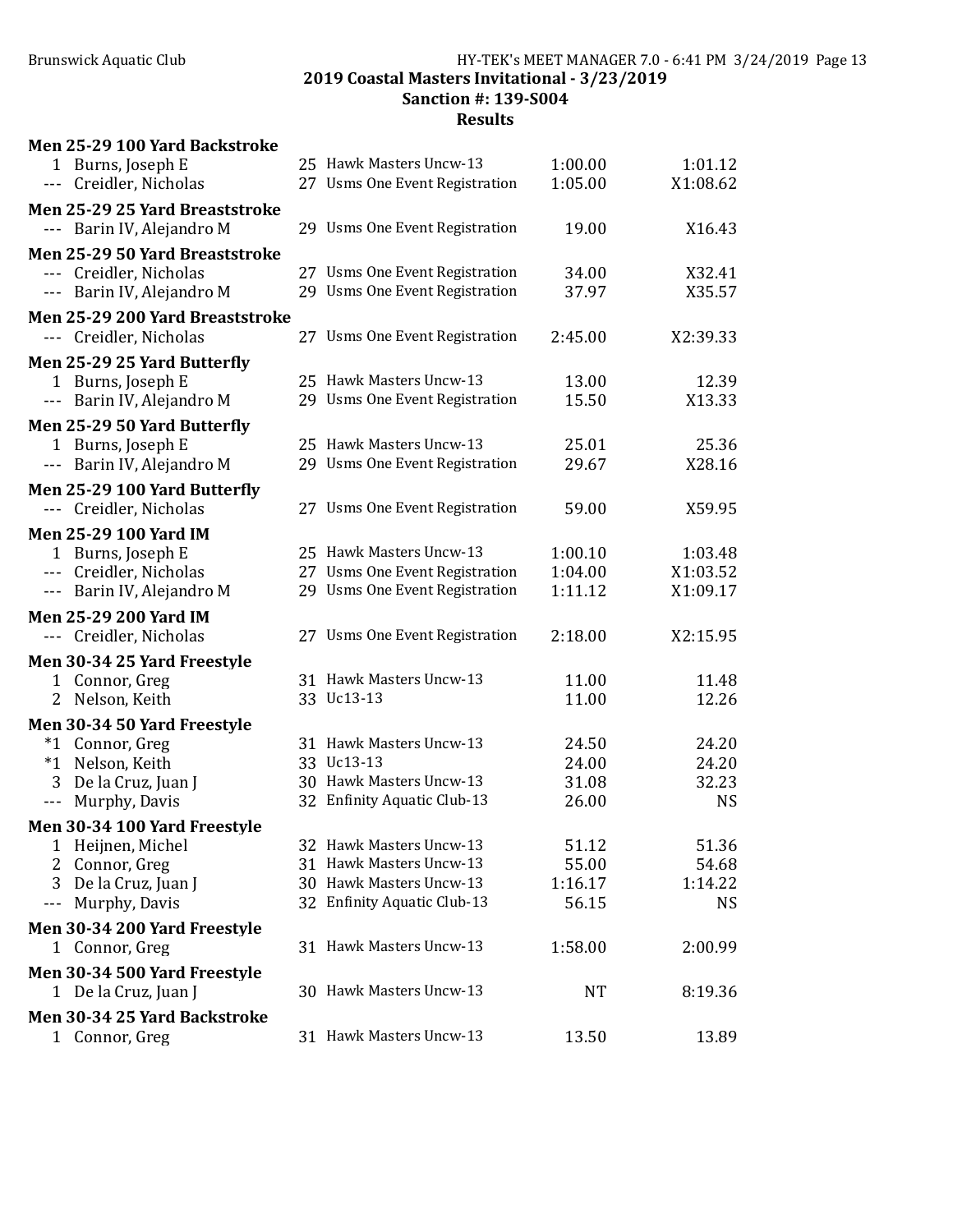# Brunswick Aquatic Club **HY-TEK's MEET MANAGER 7.0 - 6:41 PM 3/24/2019** Page 14

2019 Coastal Masters Invitational - 3/23/2019

Sanction #: 139-S004

| Men 30-34 100 Yard Backstroke           |                                     |           |           |
|-----------------------------------------|-------------------------------------|-----------|-----------|
| 1 Heijnen, Michel                       | 32 Hawk Masters Uncw-13             | 1:00.15   | 1:00.14   |
| Men 30-34 25 Yard Breaststroke          |                                     |           |           |
| 1 Nelson, Keith                         | 33 Uc13-13                          | 13.00     | 14.88     |
| 2 Connor, Greg                          | 31 Hawk Masters Uncw-13             | 14.00     | 15.75     |
| Men 30-34 50 Yard Breaststroke          |                                     |           |           |
| 1 Nelson, Keith                         | 33 Uc13-13                          | 28.00     | 28.92     |
| Murphy, Davis<br>$\sim$ $\sim$ $\sim$   | 32 Enfinity Aquatic Club-13         | 33.51     | <b>NS</b> |
| Men 30-34 100 Yard Breaststroke         |                                     |           |           |
| 1 Nelson, Keith                         | 33 Uc13-13                          | 1:06.00   | 1:03.73   |
| --- Murphy, Davis                       | 32 Enfinity Aquatic Club-13         | 1:14.43   | <b>NS</b> |
| Men 30-34 25 Yard Butterfly             |                                     |           |           |
| 1 Connor, Greg                          | 31 Hawk Masters Uncw-13             | 12.50     | 12.87     |
| 2 Nelson, Keith                         | 33 Uc13-13                          | 12.00     | 13.06     |
| --- De la Cruz, Juan J                  | 30 Hawk Masters Uncw-13             | 18.33     | <b>NS</b> |
| Men 30-34 50 Yard Butterfly             |                                     |           |           |
| 1 Nelson, Keith                         | 33 Uc13-13                          | 27.00     | 25.92     |
| 2 De la Cruz, Juan J                    | 30 Hawk Masters Uncw-13             | 39.12     | 36.77     |
| Men 30-34 100 Yard Butterfly            |                                     |           |           |
| 1 Heijnen, Michel                       | 32 Hawk Masters Uncw-13             | 58.95     | 59.34     |
| 2 De la Cruz, Juan J                    | 30 Hawk Masters Uncw-13             | 1:45.00   | 1:31.92   |
| <b>Men 30-34 100 Yard IM</b>            |                                     |           |           |
| 1 Nelson, Keith                         | 33 Uc13-13                          | 1:00.00   | 58.78     |
| 2<br>Heijnen, Michel                    | 32 Hawk Masters Uncw-13             | 59.92     | 59.06     |
| 3 Connor, Greg                          | 31 Hawk Masters Uncw-13             | 1:02.00   | 1:02.39   |
| 4 De la Cruz, Juan J                    | 30 Hawk Masters Uncw-13             | 1:32.45   | 1:32.07   |
| Murphy, Davis<br>$\scriptstyle\cdots$ . | 32 Enfinity Aquatic Club-13         | 1:04.85   | <b>NS</b> |
| <b>Men 30-34 200 Yard IM</b>            |                                     |           |           |
| 1 Heijnen, Michel                       | 32 Hawk Masters Uncw-13             | 2:06.06   | 2:10.08   |
| --- De la Cruz, Juan J                  | 30 Hawk Masters Uncw-13             | 3:34.70   | DQ        |
| --- Murphy, Davis                       | 32 Enfinity Aquatic Club-13         | 2:22.85   | <b>NS</b> |
| Men 35-39 25 Yard Freestyle             |                                     |           |           |
| --- Claypool, Charlie                   | 37 Usms One Event Registration      | <b>NT</b> | X15.63    |
| Men 35-39 50 Yard Freestyle             |                                     |           |           |
| Gilmore, Kelsey<br>1                    | 39 Uc13-13                          | 29.01     | 26.90     |
| Claypool, Charlie<br>$---$              | 37 Usms One Event Registration      | <b>NT</b> | X33.94    |
| Men 35-39 100 Yard Freestyle            |                                     |           |           |
| Hayn, Jed<br>1                          | 37 East Carolina Aquatics Masters-1 | 54.85     | 51.79     |
| Claypool, Charlie<br>$---$              | 37 Usms One Event Registration      | NT        | X1:17.66  |
| Naylor, James                           | 38 Hawk Masters Uncw-13             | 1:10.00   | <b>NS</b> |
| Men 35-39 200 Yard Freestyle            |                                     |           |           |
| Claypool, Charlie                       | 37 Usms One Event Registration      | NT        | X3:01.53  |
| Men 35-39 500 Yard Freestyle            |                                     |           |           |
| 1 Naylor, James                         | 38 Hawk Masters Uncw-13             | 6:50.00   | 6:49.13   |
|                                         |                                     |           |           |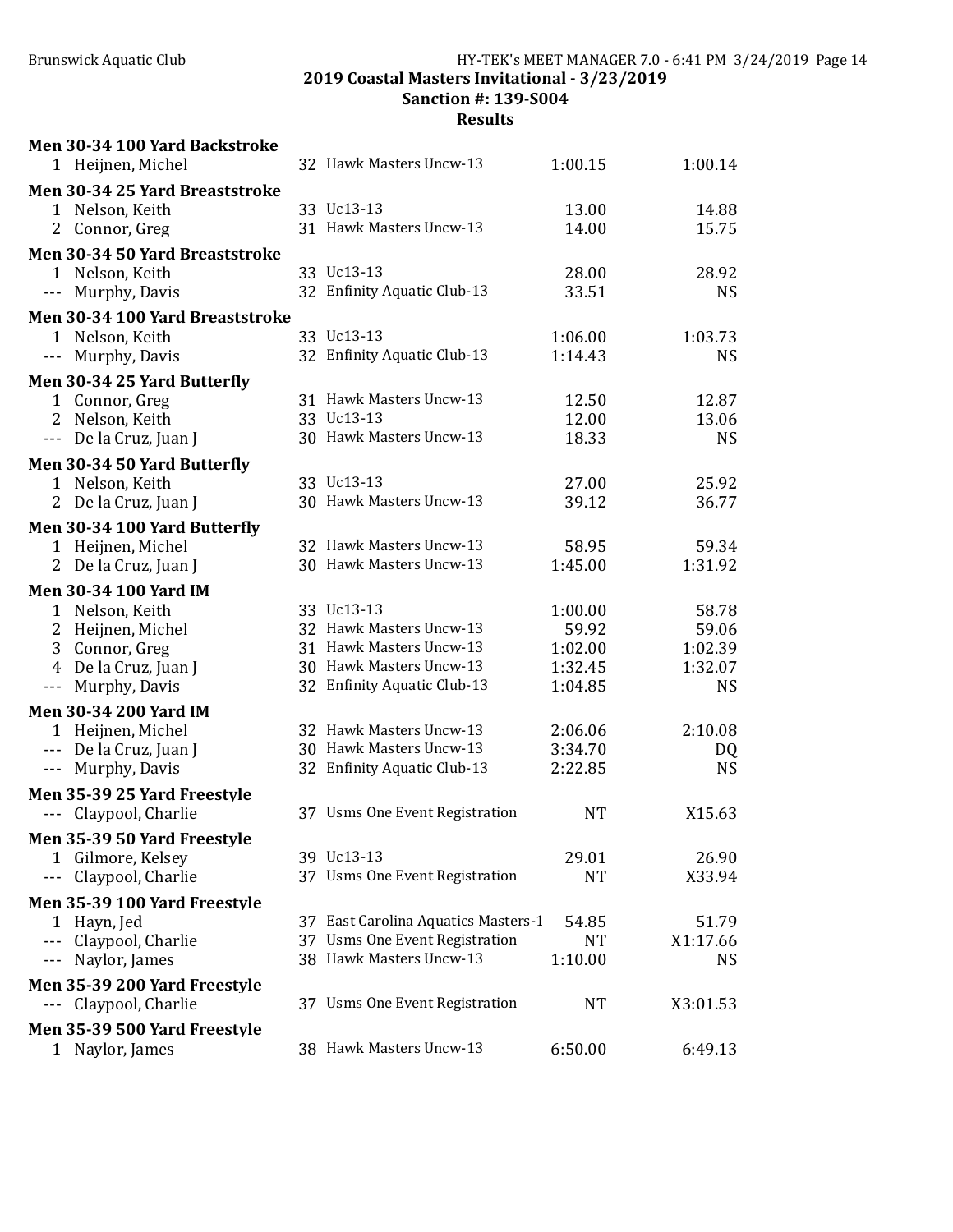Brunswick Aquatic Club HY-TEK's MEET MANAGER 7.0 - 6:41 PM 3/24/2019 Page 15

2019 Coastal Masters Invitational - 3/23/2019

Sanction #: 139-S004

|            | Men 35-39 50 Yard Backstroke<br>1 Hayn, Jed                                     | 37 East Carolina Aquatics Masters-1                          | 26.00              | 28.08                  |
|------------|---------------------------------------------------------------------------------|--------------------------------------------------------------|--------------------|------------------------|
|            | Men 35-39 25 Yard Breaststroke<br>1 Gilmore, Kelsey                             | 39 Uc13-13                                                   | 19.01              | 15.78                  |
|            | Men 35-39 50 Yard Breaststroke<br>1 Gilmore, Kelsey                             | 39 Uc13-13                                                   | 38.01              | 34.17                  |
|            | Men 35-39 100 Yard Breaststroke<br>1 Gilmore, Kelsey<br>--- Hayn, Jed           | 39 Uc13-13<br>37 East Carolina Aquatics Masters-1 1:08.00    | 1:22.01            | 1:19.55<br><b>NS</b>   |
|            | Men 35-39 25 Yard Butterfly<br>1 Hayn, Jed                                      | 37 East Carolina Aquatics Masters-1                          | 11.00              | 12.07                  |
|            | Men 35-39 100 Yard Butterfly<br>1 Hayn, Jed                                     | 37 East Carolina Aquatics Masters-1                          | 59.68              | 57.34                  |
|            | <b>Men 35-39 100 Yard IM</b><br>1 Gilmore, Kelsey<br>2 Naylor, James            | 39 Uc13-13<br>38 Hawk Masters Uncw-13                        | 1:17.01<br>1:20.00 | 1:10.91<br>1:19.53     |
|            | Men 40-44 25 Yard Freestyle<br>1 Hendricks, Roberto<br>--- Wurtzbacher, Scott A | 44 Fort Bragg Masters-13<br>44 Usms One Event Registration   | 13.71<br><b>NT</b> | 14.19<br>X16.05        |
|            | Men 40-44 50 Yard Freestyle<br>1 Hendricks, Roberto<br>--- Wurtzbacher, Scott A | 44 Fort Bragg Masters-13<br>44 Usms One Event Registration   | 30.43<br><b>NT</b> | 30.00<br>X34.82        |
|            | Men 40-44 100 Yard Freestyle<br>1 Hendricks, Roberto                            | 44 Fort Bragg Masters-13                                     | 1:14.25            | 1:13.20                |
|            | Men 40-44 25 Yard Breaststroke<br>1 Hendricks, Roberto                          | 44 Fort Bragg Masters-13                                     | 25.00              | 25.74                  |
|            | Men 40-44 50 Yard Breaststroke<br>--- Hendricks, Roberto                        | 44 Fort Bragg Masters-13                                     | 54.81              | <b>NS</b>              |
|            | Men 40-44 25 Yard Butterfly<br>1 Hendricks, Roberto<br>--- Wurtzbacher, Scott A | 44 Fort Bragg Masters-13<br>44 Usms One Event Registration   | 25.00<br><b>NT</b> | 19.58<br>X17.73        |
|            | Men 40-44 50 Yard Butterfly<br>Wurtzbacher, Scott A                             | 44 Usms One Event Registration                               | NT                 | X45.69                 |
| $---$      | <b>Men 40-44 100 Yard IM</b><br>Hendricks, Roberto                              | 44 Fort Bragg Masters-13                                     | 1:48.98            | DQ                     |
|            | Men 45-49 25 Yard Freestyle                                                     |                                                              |                    |                        |
| 1          | Benchoff, Peter                                                                 | 48 Fort Bragg Masters-13                                     | 15.00              | 11.71                  |
| 2          | Erdem, Burak                                                                    | 45 Hawk Masters Uncw-13                                      | 11.60              | 12.07                  |
| 3          | Long, Joseph E                                                                  | 45 Fort Bragg Masters-13                                     | 14.00              | 14.43                  |
| 4          | Robling, Steve                                                                  | 49 SwimMAC Masters - Charlotte-1                             | 13.09              | 24.49                  |
| ---<br>--- | Hawthorne, Robert<br>Dunson, David                                              | 48 Hawk Masters Uncw-13<br>46 North Carolina Masters Swimmir | 14.20<br>12.00     | <b>NS</b><br><b>NS</b> |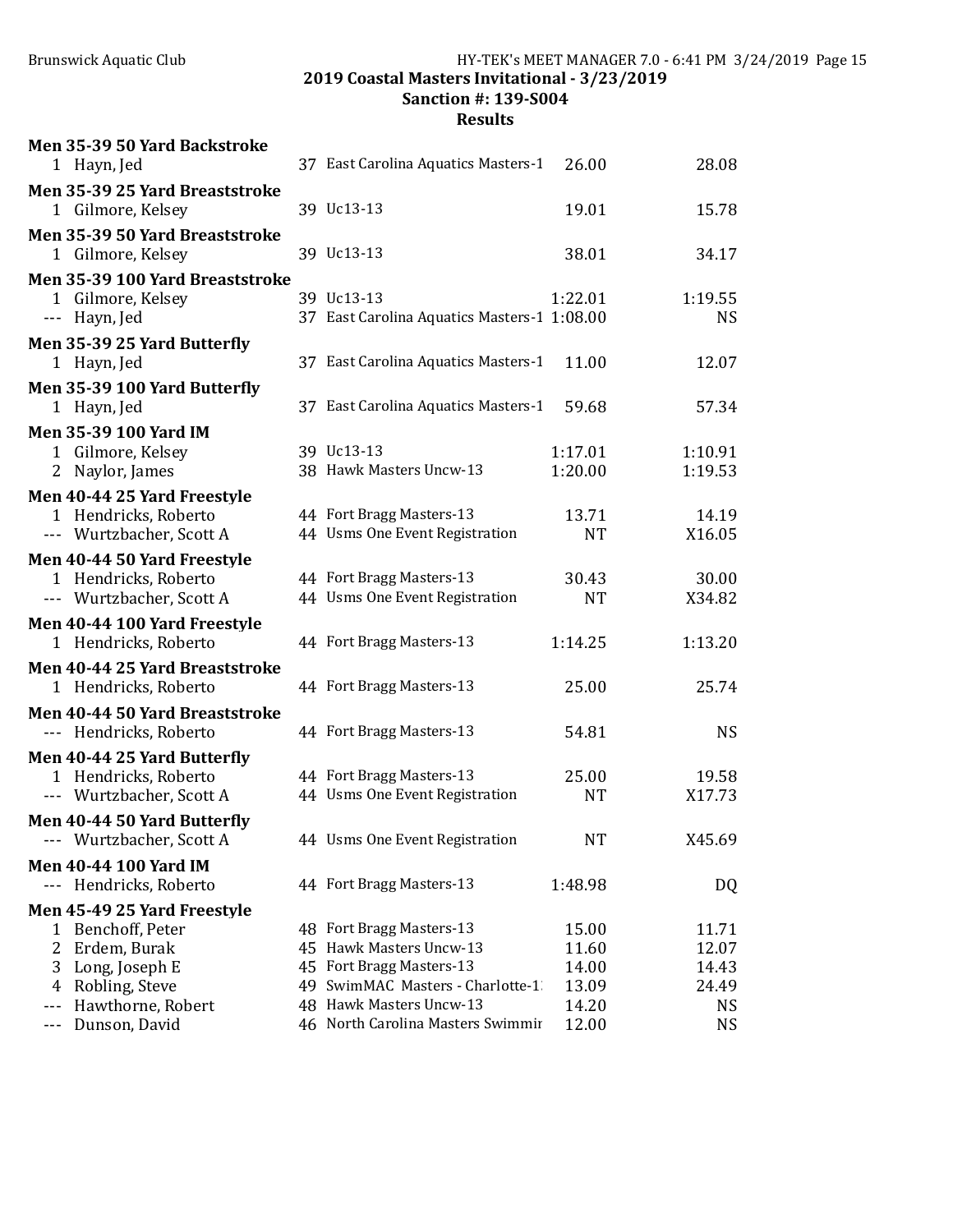| $\mathbf{1}$         | Benchoff, Peter                                  | 48 Fort Bragg Masters-13                  | 24.50     | 24.27     |
|----------------------|--------------------------------------------------|-------------------------------------------|-----------|-----------|
| 2                    | Robling, Steve                                   | 49 SwimMAC Masters - Charlotte-1          | 26.00     | 25.85     |
| 3                    | Long, Joseph E                                   | 45 Fort Bragg Masters-13                  | 31.38     | 33.24     |
| $\sim$ $\sim$ $\sim$ | Sandrin, Alan                                    | 45 Uc13-13                                | 29.99     | <b>NS</b> |
| $\cdots$             | Hawthorne, Robert                                | 48 Hawk Masters Uncw-13                   | 30.72     | <b>NS</b> |
|                      | Men 45-49 100 Yard Freestyle                     |                                           |           |           |
|                      | 1 Benchoff, Peter                                | 48 Fort Bragg Masters-13                  | 54.17     | 53.23     |
| 2                    | Robling, Steve                                   | 49 SwimMAC Masters - Charlotte-1          | 57.00     | 58.29     |
|                      | 3 Long, Joseph E                                 | 45 Fort Bragg Masters-13                  | 1:11.08   | 1:08.37   |
| $- - -$              | Sandrin, Alan                                    | 45 Uc13-13                                | 1:05.00   | <b>NS</b> |
|                      | --- Hawthorne, Robert                            | 48 Hawk Masters Uncw-13                   | 1:12.32   | <b>NS</b> |
|                      |                                                  |                                           |           |           |
|                      | Men 45-49 200 Yard Freestyle<br>1 Long, Joseph E | 45 Fort Bragg Masters-13                  | 2:44.98   | 2:47.30   |
| $\sim$ $\sim$ $\sim$ | Sandrin, Alan                                    | 45 Uc13-13                                | 2:25.00   | <b>NS</b> |
|                      |                                                  |                                           |           |           |
|                      | Men 45-49 500 Yard Freestyle                     |                                           |           |           |
|                      | 1 Long, Joseph E                                 | 45 Fort Bragg Masters-13                  | 8:30.00   | 8:20.99   |
|                      | Men 45-49 25 Yard Backstroke                     |                                           |           |           |
|                      | 1 Erdem, Burak                                   | 45 Hawk Masters Uncw-13                   | 12.75     | 12.98     |
| 2                    | Haynes, Greg                                     | 48 East Carolina Aquatics Masters-1       | <b>NT</b> | 31.89     |
|                      | Men 45-49 50 Yard Backstroke                     |                                           |           |           |
|                      | 1 Erdem, Burak                                   | 45 Hawk Masters Uncw-13                   | 26.00     | 26.93     |
|                      | Hawthorne, Robert                                | 48 Hawk Masters Uncw-13                   | 48.36     | <b>NS</b> |
|                      | Men 45-49 100 Yard Backstroke                    |                                           |           |           |
|                      | 1 Erdem, Burak                                   | 45 Hawk Masters Uncw-13                   | 58.00     | 59.54     |
| $\sim$ $\sim$ $\sim$ | Sandrin, Alan                                    | 45 Uc13-13                                | <b>NT</b> | <b>NS</b> |
|                      | --- Hawthorne, Robert                            | 48 Hawk Masters Uncw-13                   | <b>NT</b> | <b>NS</b> |
|                      |                                                  |                                           |           |           |
|                      | Men 45-49 200 Yard Backstroke                    |                                           |           |           |
|                      | 1 Erdem, Burak                                   | 45 Hawk Masters Uncw-13                   | 2:12.00   | 2:14.87   |
|                      | Men 45-49 25 Yard Breaststroke                   |                                           |           |           |
| $\mathbf{1}$         | Erdem, Murat                                     | 47 Hawk Masters Uncw-13                   | 14.50     | 15.47     |
| 2                    | Erdem, Burak                                     | 45 Hawk Masters Uncw-13                   | 14.50     | 15.78     |
| 3                    | Robling, Steve                                   | 49 SwimMAC Masters - Charlotte-1          | 16.67     | 17.35     |
| $\overline{4}$       | Haynes, Greg                                     | 48 East Carolina Aquatics Masters-1       | <b>NT</b> | 30.71     |
| $-$                  | Dunson, David                                    | 46 North Carolina Masters Swimmir         | 14.50     | <b>NS</b> |
|                      | Men 45-49 50 Yard Breaststroke                   |                                           |           |           |
| 1                    | Dunson, David                                    | 46 North Carolina Masters Swimmir         | 30.00     | 30.38     |
|                      | 2 Erdem, Murat                                   | 47 Hawk Masters Uncw-13                   | 31.00     | 32.94     |
| 3                    | Robling, Steve                                   | 49 SwimMAC Masters - Charlotte-1          | 35.01     | 36.65     |
|                      | Men 45-49 100 Yard Breaststroke                  |                                           |           |           |
|                      |                                                  | 46 North Carolina Masters Swimmir 1:07.00 |           |           |
|                      | 1 Dunson, David                                  |                                           |           | 1:09.86   |
|                      | Men 45-49 200 Yard Breaststroke                  |                                           |           |           |
|                      | Dunson, David                                    | 46 North Carolina Masters Swimmir 2:30.00 |           | <b>NS</b> |
|                      | Men 45-49 25 Yard Butterfly                      |                                           |           |           |
|                      | 1 Erdem, Burak                                   | 45 Hawk Masters Uncw-13                   | 12.00     | 12.30     |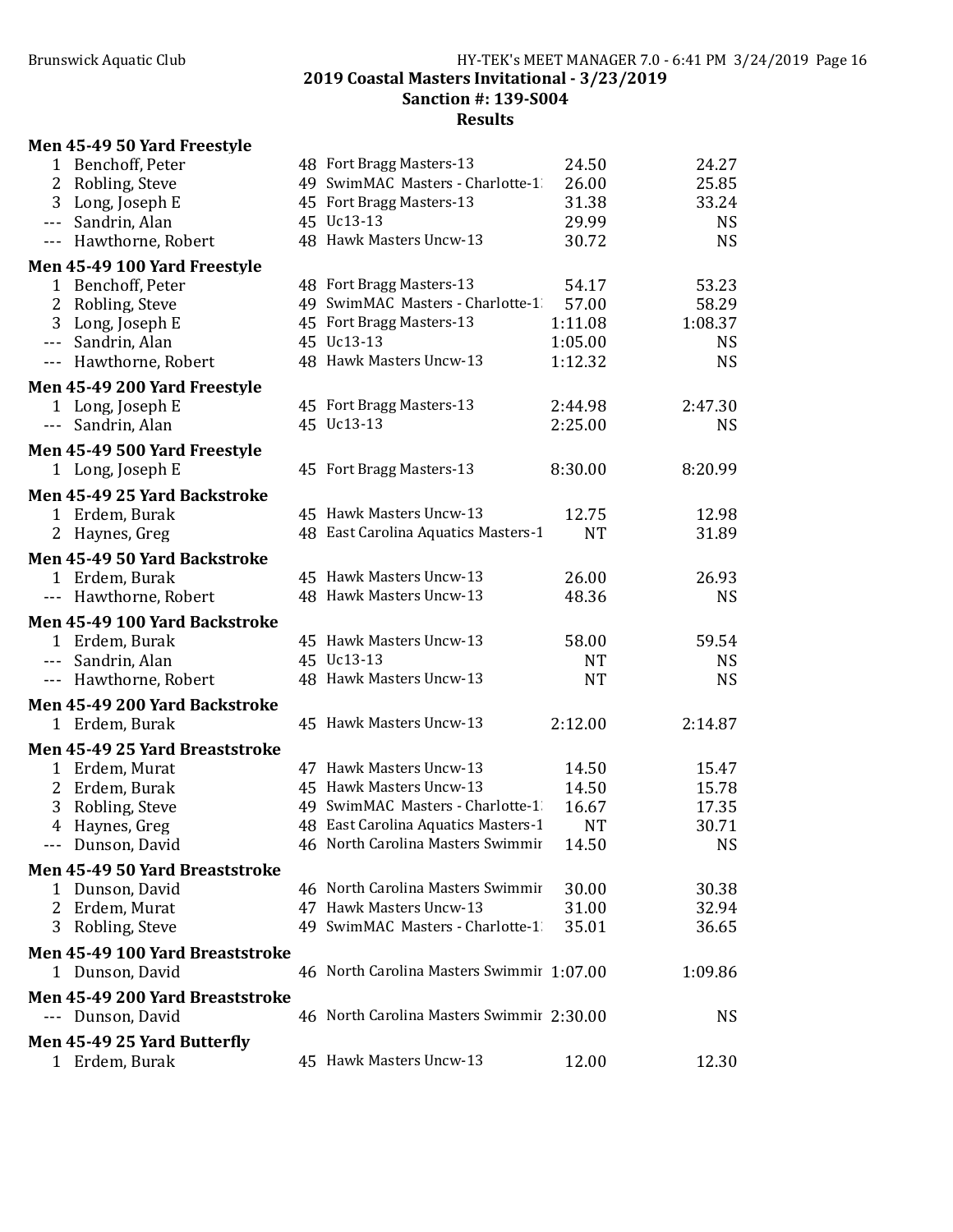Sanction #: 139-S004

|                    | (Men 45-49 25 Yard Butterfly) |                                           |           |           |
|--------------------|-------------------------------|-------------------------------------------|-----------|-----------|
| 2                  | Benchoff, Peter               | 48 Fort Bragg Masters-13                  | 15.00     | 12.99     |
| 3                  | Erdem, Murat                  | 47 Hawk Masters Uncw-13                   | 12.50     | 13.07     |
| 4                  | Robling, Steve                | 49 SwimMAC Masters - Charlotte-1          | 14.17     | 13.73     |
| $- - -$            | Hawthorne, Robert             | 48 Hawk Masters Uncw-13                   | 16.95     | <b>NS</b> |
| $- - -$            | Dunson, David                 | 46 North Carolina Masters Swimmir         | 12.50     | <b>NS</b> |
|                    | Men 45-49 50 Yard Butterfly   |                                           |           |           |
| 1                  | Erdem, Burak                  | 45 Hawk Masters Uncw-13                   | 25.99     | 26.85     |
| 2                  | Erdem, Murat                  | 47 Hawk Masters Uncw-13                   | 27.50     | 27.16     |
| 3                  | Robling, Steve                | 49 SwimMAC Masters - Charlotte-1          | 28.64     | 28.95     |
| $\qquad \qquad -$  | Sandrin, Alan                 | 45 Uc13-13                                | <b>NT</b> | <b>NS</b> |
| $- - -$            | Dunson, David                 | 46 North Carolina Masters Swimmir         | 27.00     | <b>NS</b> |
| $---$              | Hawthorne, Robert             | 48 Hawk Masters Uncw-13                   | <b>NT</b> | <b>NS</b> |
|                    | <b>Men 45-49 100 Yard IM</b>  |                                           |           |           |
| 1                  | Benchoff, Peter               | 48 Fort Bragg Masters-13                  | 1:02.64   | 1:01.98   |
| 2                  | Erdem, Murat                  | 47 Hawk Masters Uncw-13                   | 1:08.00   | 1:04.65   |
| 3                  | Robling, Steve                | 49 SwimMAC Masters - Charlotte-1 1:10.00  |           | 1:08.48   |
| $\qquad \qquad -1$ | Sandrin, Alan                 | 45 Uc13-13                                | 1:20.00   | <b>NS</b> |
| $- - -$            | Dunson, David                 | 46 North Carolina Masters Swimmir 1:02.00 |           | <b>NS</b> |
|                    | <b>Men 45-49 200 Yard IM</b>  |                                           |           |           |
| $- - -$            | Sandrin, Alan                 | 45 Uc13-13                                | <b>NT</b> | <b>NS</b> |
|                    | Men 50-54 25 Yard Freestyle   |                                           |           |           |
| 1                  | Anderson, Earl                | 54 Hawk Masters Uncw-13                   | 11.58     | 12.19     |
| 2                  | Hutcheson, Burke              | 51 Patty Shoaf Coaching Masters-13        | 13.00     | 13.45     |
| 3                  | Shannon, Tim                  | 52 Francis Marion Swim Club-58            | 13.00     | 13.71     |
| 4                  | Sakara, Michael               | 50 Sumter YMCA Swordfish Masters-55       | <b>NT</b> | 13.87     |
| 5                  | Dalpiaz, Steve                | 53 Grand Strand Masters Swimming          | 13.00     | 13.89     |
| 6                  | Vankuilenburg, Scott          | 54 New England Masters Swim Club          | 15.65     | 14.23     |
| 7                  | Kaczynski, Scott              | 52 Uc13-13                                | 16.00     | 15.35     |
|                    | Men 50-54 50 Yard Freestyle   |                                           |           |           |
| $\mathbf{1}$       | Guillou, Tom                  | 50 Uc13-13                                | 28.55     | 25.73     |
| 2                  | Shannon, Tim                  | 52 Francis Marion Swim Club-58            | 27.50     | 26.78     |
| 3                  | Hutcheson, Burke              | 51 Patty Shoaf Coaching Masters-13        | 26.48     | 26.97     |
| $\overline{4}$     | Dalpiaz, Steve                | 53 Grand Strand Masters Swimming          | 28.00     | 27.92     |
| 5                  | Sakara, Michael               | 50 Sumter YMCA Swordfish Masters-5528.18  |           | 29.07     |
|                    | 6 Kaczynski, Scott            | 52 Uc13-13                                | 32.00     | 32.61     |
|                    | Men 50-54 100 Yard Freestyle  |                                           |           |           |
| 1                  | Guillou, Tom                  | 50 Uc13-13                                | 1:02.99   | 58.45     |
| 2                  | Hutcheson, Burke              | 51 Patty Shoaf Coaching Masters-13        | 59.91     | 1:00.79   |
| 3                  | Shannon, Tim                  | 52 Francis Marion Swim Club-58            | 1:05.00   | 1:03.30   |
| 4                  | Dalpiaz, Steve                | 53 Grand Strand Masters Swimming 1:03.00  |           | 1:04.70   |
| 5                  | Sakara, Michael               | 50 Sumter YMCA Swordfish Masters-5510.27  |           | 1:08.09   |
| 6                  | Kaczynski, Scott              | 52 Uc13-13                                | 1:18.00   | 1:12.06   |
|                    | Men 50-54 200 Yard Freestyle  |                                           |           |           |
| $\mathbf{1}$       | Martin, Chris                 | 52 Hawk Masters Uncw-13                   | 1:59.59   | 1:59.94   |
| 2                  | Anderson, Earl                | 54 Hawk Masters Uncw-13                   | 2:04.98   | 2:02.14   |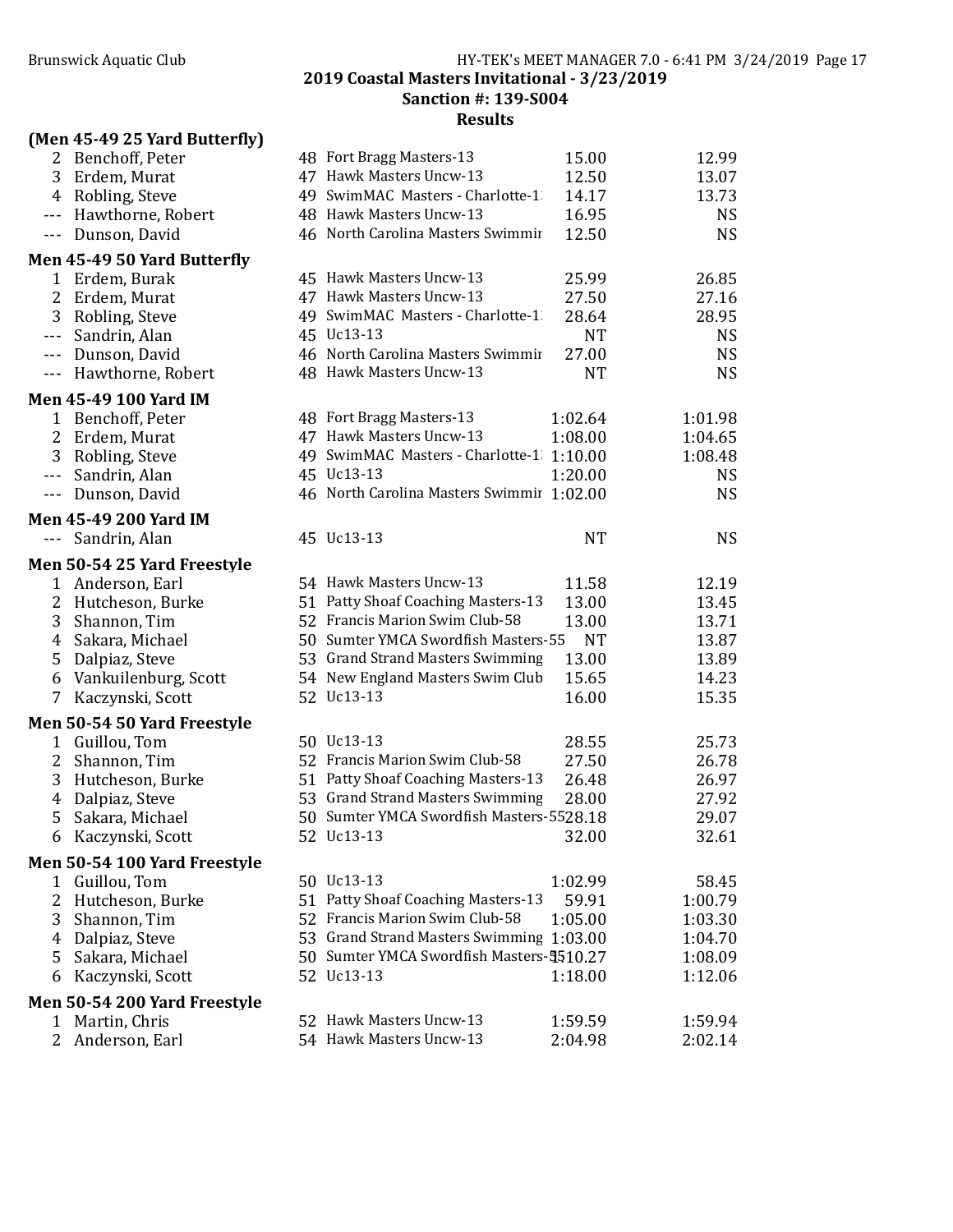Men 50-54 500 Yard Freestyle

# Brunswick Aquatic Club HY-TEK's MEET MANAGER 7.0 - 6:41 PM 3/24/2019 Page 18

2019 Coastal Masters Invitational - 3/23/2019

Sanction #: 139-S004

|                | 1 Martin, Chris                                         | 52 Hawk Masters Uncw-13                   | 5:30.30   | 5:25.47 |
|----------------|---------------------------------------------------------|-------------------------------------------|-----------|---------|
|                | Men 50-54 25 Yard Backstroke                            |                                           |           |         |
|                | 1 Dalpiaz, Steve                                        | 53 Grand Strand Masters Swimming          | 16.00     | 16.94   |
|                | 2 Shannon, Tim                                          | 52 Francis Marion Swim Club-58            | 18.00     | 17.34   |
|                | Men 50-54 50 Yard Backstroke                            |                                           |           |         |
|                | 1 Guillou, Tom                                          | 50 Uc13-13                                | 31.55     | 31.96   |
|                | 2 Hutcheson, Burke                                      | 51 Patty Shoaf Coaching Masters-13        | 33.39     | 34.00   |
|                | 3 Dalpiaz, Steve                                        | 53 Grand Strand Masters Swimming          | 35.00     | 35.86   |
|                | Men 50-54 100 Yard Backstroke                           |                                           |           |         |
|                | 1 Martin, Chris                                         | 52 Hawk Masters Uncw-13                   | 1:05.05   | 1:03.11 |
|                | 2 Anderson, Earl                                        | 54 Hawk Masters Uncw-13                   | 1:08.33   | 1:07.50 |
|                | Men 50-54 200 Yard Backstroke                           |                                           |           |         |
|                | 1 Vankuilenburg, Scott                                  | 54 New England Masters Swim Club 3:05.65  |           | 2:44.00 |
|                | Men 50-54 25 Yard Breaststroke                          |                                           |           |         |
| $\mathbf{1}$   | Anderson, Earl                                          | 54 Hawk Masters Uncw-13                   | 15.02     | 15.32   |
| $\overline{2}$ | Dalpiaz, Steve                                          | 53 Grand Strand Masters Swimming          | 16.00     | 18.61   |
|                | 3 Shannon, Tim                                          | 52 Francis Marion Swim Club-58            | 20.00     | 18.69   |
|                | 4 Sakara, Michael                                       | 50 Sumter YMCA Swordfish Masters-55       | <b>NT</b> | 19.88   |
| 5              | Kaczynski, Scott                                        | 52 Uc13-13                                | 30.00     | 20.30   |
|                | Men 50-54 50 Yard Breaststroke                          |                                           |           |         |
| $\mathbf{1}$   | Guillou, Tom                                            | 50 Uc13-13                                | 34.55     | 33.50   |
| 2              | Vankuilenburg, Scott                                    | 54 New England Masters Swim Club          | 37.60     | 34.09   |
| 3              | Shannon, Tim                                            | 52 Francis Marion Swim Club-58            | 40.00     | 37.58   |
| 4              | Dalpiaz, Steve                                          | 53 Grand Strand Masters Swimming          | 38.00     | 38.96   |
| 5              | Sakara, Michael                                         | 50 Sumter YMCA Swordfish Masters-5541.18  |           | 40.77   |
| 6              | Kaczynski, Scott                                        | 52 Uc13-13                                | 46.00     | 43.29   |
|                |                                                         |                                           |           |         |
| $\mathbf{1}$   | Men 50-54 100 Yard Breaststroke<br>Vankuilenburg, Scott | 54 New England Masters Swim Club 1:20.65  |           | 1:15.30 |
| 2              | Sakara, Michael                                         | 50 Sumter YMCA Swordfish Masters-5536.72  |           | 1:30.43 |
|                |                                                         |                                           |           |         |
|                | Men 50-54 200 Yard Breaststroke                         | 50 Sumter YMCA Swordfish Masters-\$559.23 |           | 3:35.82 |
|                | 1 Sakara, Michael                                       |                                           |           |         |
|                | Men 50-54 25 Yard Butterfly                             |                                           |           |         |
|                | 1 Anderson, Earl                                        | 54 Hawk Masters Uncw-13                   | 12.99     | 13.10   |
|                | 2 Shannon, Tim                                          | 52 Francis Marion Swim Club-58            | 16.00     | 14.30   |
| 3              | Hutcheson, Burke                                        | 51 Patty Shoaf Coaching Masters-13        | 15.00     | 14.34   |
|                | 4 Dalpiaz, Steve                                        | 53 Grand Strand Masters Swimming          | 15.00     | 15.49   |
|                | Men 50-54 50 Yard Butterfly                             |                                           |           |         |
|                | 1 Shannon, Tim                                          | 52 Francis Marion Swim Club-58            | 31.00     | 30.73   |
| $--$           | Sakara, Michael                                         | 50 Sumter YMCA Swordfish Masters-5538.48  |           | DQ      |
|                | <b>Men 50-54 100 Yard IM</b>                            |                                           |           |         |
|                | 1 Guillou, Tom                                          | 50 Uc13-13                                | 1:09.55   | 1:05.94 |
|                | Men 55-59 25 Yard Freestyle                             |                                           |           |         |
| 1              | Moore, John                                             | 57 Hawk Masters Uncw-13                   | 11.30     | 12.69   |
| 2              | O'Reilly, Patrick                                       | 57 Uc13-13                                | 14.00     | 13.74   |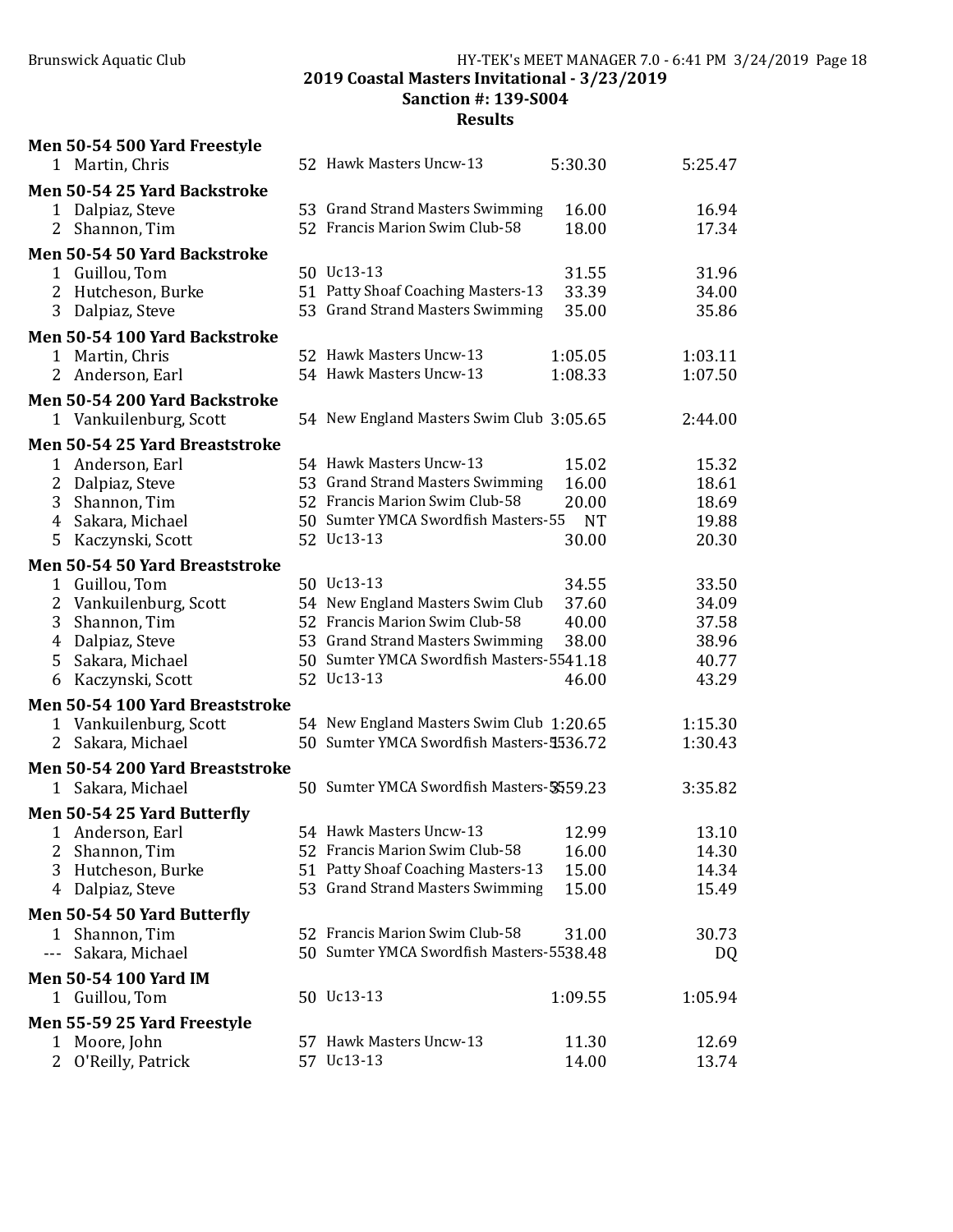## Sanction #: 139-S004

| (Men 55-59 25 Yard Freestyle)<br>3 Buchanan, Bill              | 59 Hawk Masters Uncw-13                   | 15.00          | 14.22          |
|----------------------------------------------------------------|-------------------------------------------|----------------|----------------|
| Holtz, Fred<br>4                                               | 55 North Carolina Masters Swimmir         | 20.00          | 16.79          |
| 5<br>Cheng, Lawrence                                           | 56 Hawk Masters Uncw-13                   | 16.00          | 17.06          |
| Litwak, Anthony<br>$\sim$ $\sim$ $\sim$                        | 59 Usms One Event Registration            | 13.00          | X12.20         |
| Uhl, Gregory A<br>$\sim$ $\sim$ $\sim$                         | 58 Hawk Masters Uncw-13                   | 17.70          | <b>NS</b>      |
|                                                                |                                           |                |                |
| Men 55-59 50 Yard Freestyle                                    | 57 Hawk Masters Uncw-13                   |                |                |
| Moore, John<br>1<br>2                                          | 57 Uc13-13                                | 25.00          | 25.29          |
| O'Reilly, Patrick                                              | 56 Grand Strand Masters Swimming          | 30.00          | 28.08          |
| 3<br>Majewski, Guy                                             | 55 North Carolina Masters Swimmir         | 29.00<br>40.00 | 31.07<br>34.41 |
| Holtz, Fred<br>4                                               | 56 Hawk Masters Uncw-13                   | 35.00          | 34.74          |
| 5<br>Cheng, Lawrence                                           | 57 Fort Bragg Masters-13                  | 37.22          | 38.29          |
| Manley, Donald<br>6                                            | 59 Usms One Event Registration            | 27.00          |                |
| Litwak, Anthony<br>$- - -$                                     | 59 Hawk Masters Uncw-13                   |                | X26.27         |
| Buchanan, Bill<br>$\sim$ $\sim$ $\sim$<br>$\sim$ $\sim$ $\sim$ | 58 Hawk Masters Uncw-13                   | 27.82<br>37.12 | DQ             |
| Uhl, Gregory A                                                 |                                           |                | <b>NS</b>      |
| Men 55-59 100 Yard Freestyle                                   |                                           |                |                |
| Moore, John<br>1                                               | 57 Hawk Masters Uncw-13                   | 56.00          | 57.12          |
| 2<br>O'Reilly, Patrick                                         | 57 Uc13-13                                | 58.00          | 1:02.37        |
| 3<br>Buchanan, Bill                                            | 59 Hawk Masters Uncw-13                   | 1:08.88        | 1:06.46        |
| Majewski, Guy<br>4                                             | 56 Grand Strand Masters Swimming 1:08.00  |                | 1:10.46        |
| 5<br>Cheng, Lawrence                                           | 56 Hawk Masters Uncw-13                   | 1:22.00        | 1:19.23        |
| Manley, Donald<br>6                                            | 57 Fort Bragg Masters-13                  | 1:24.80        | 1:31.41        |
| Uhl, Gregory A<br>$- - -$                                      | 58 Hawk Masters Uncw-13                   | 1:27.15        | <b>NS</b>      |
| Men 55-59 200 Yard Freestyle                                   |                                           |                |                |
| Moore, John<br>1                                               | 57 Hawk Masters Uncw-13                   | 2:05.00        | 2:06.55        |
| 2<br>Buchanan, Bill                                            | 59 Hawk Masters Uncw-13                   | 2:24.24        | 2:34.25        |
| 3<br>Majewski, Guy                                             | 56 Grand Strand Masters Swimming 2:37.00  |                | 2:46.68        |
| Cheng, Lawrence<br>4                                           | 56 Hawk Masters Uncw-13                   | 3:00.00        | 2:53.84        |
| 5<br>Manley, Donald                                            | 57 Fort Bragg Masters-13                  | 3:29.72        | 3:31.74        |
| Men 55-59 500 Yard Freestyle                                   |                                           |                |                |
| $\mathbf{1}$<br>Moore, John                                    | 57 Hawk Masters Uncw-13                   | 5:45.00        | 5:45.04        |
| 2<br>Holtz, Fred                                               | 55 North Carolina Masters Swimmir 8:00.00 |                | 7:23.13        |
| 3<br>Cheng, Lawrence                                           | 56 Hawk Masters Uncw-13                   | 8:08.00        | 7:54.57        |
| Manley, Donald<br>4                                            | 57 Fort Bragg Masters-13                  | 9:06.86        | 9:30.58        |
|                                                                |                                           |                |                |
| Men 55-59 25 Yard Backstroke                                   |                                           |                |                |
| 1 Manley, Donald                                               | 57 Fort Bragg Masters-13                  | 1:00.00        | 25.33          |
| Litwak, Anthony<br>$--$                                        | 59 Usms One Event Registration            | 15.00          | X15.27         |
| Men 55-59 50 Yard Backstroke                                   |                                           |                |                |
| Litwak, Anthony<br>$\qquad \qquad -$                           | 59 Usms One Event Registration            | 31.00          | X34.47         |
| Men 55-59 25 Yard Breaststroke                                 |                                           |                |                |
| Buchanan, Bill<br>1                                            | 59 Hawk Masters Uncw-13                   | 18.00          | 19.34          |
| 2<br>Holtz, Fred                                               | 55 North Carolina Masters Swimmir         | 30.00          | 19.43          |
| Men 55-59 50 Yard Breaststroke                                 |                                           |                |                |
| Buchanan, Bill<br>1                                            | 59 Hawk Masters Uncw-13                   | 37.56          | 38.88          |
| Manley, Donald                                                 | 57 Fort Bragg Masters-13                  | 3:00.00        | DQ             |
|                                                                |                                           |                |                |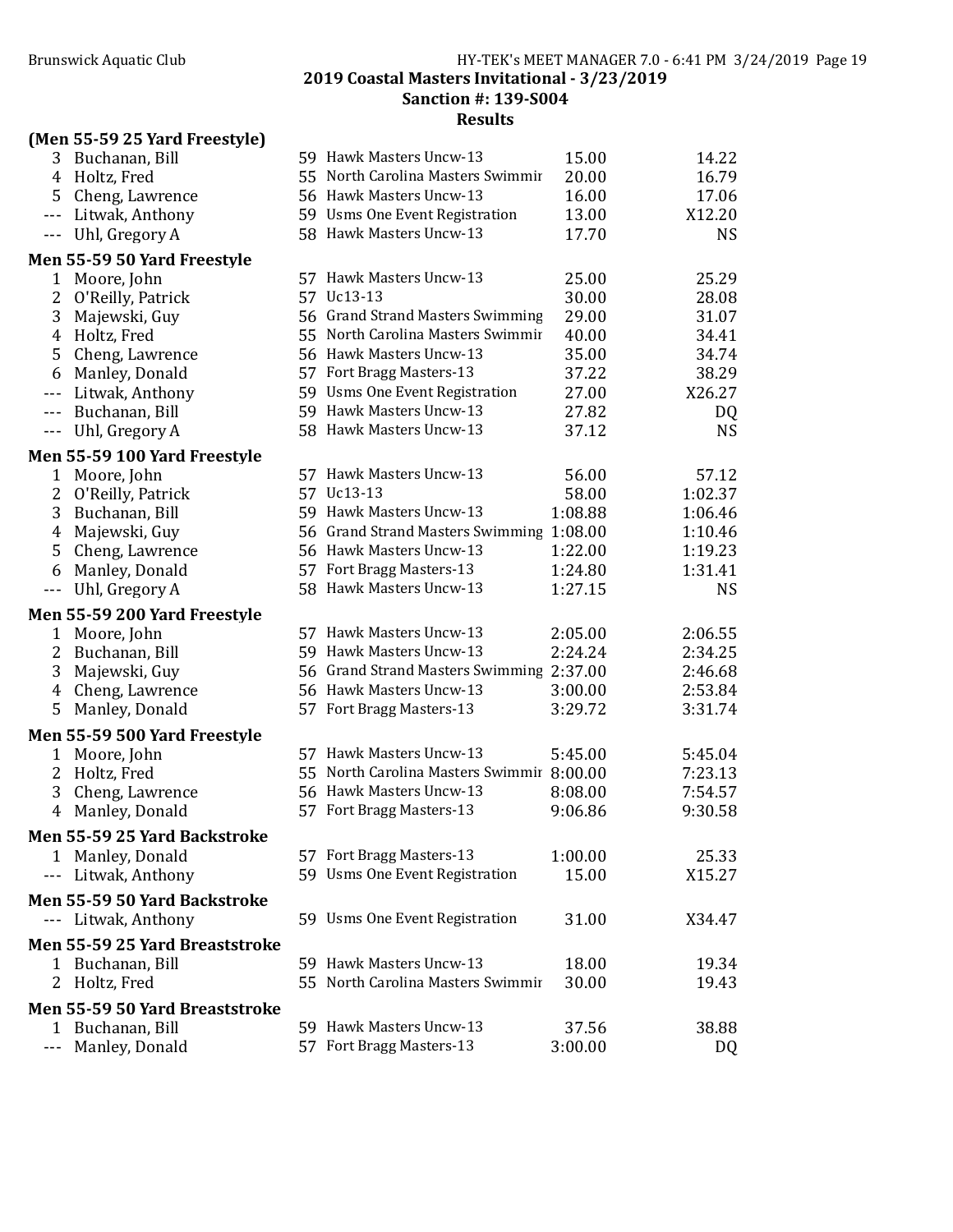#### Brunswick Aquatic Club HY-TEK's MEET MANAGER 7.0 - 6:41 PM 3/24/2019 Page 20 2019 Coastal Masters Invitational - 3/23/2019 Sanction #: 139-S004 Results

#### Men 55-59 25 Yard Butterfly

| 1                                                                                                                                                                                                                                                                                                                                                                                            | Moore, John                        | 57 Hawk Masters Uncw-13                   | 13.00   | 13.26     |
|----------------------------------------------------------------------------------------------------------------------------------------------------------------------------------------------------------------------------------------------------------------------------------------------------------------------------------------------------------------------------------------------|------------------------------------|-------------------------------------------|---------|-----------|
| 2                                                                                                                                                                                                                                                                                                                                                                                            | O'Reilly, Patrick                  | 57 Uc13-13                                | 16.00   | 14.67     |
| 3                                                                                                                                                                                                                                                                                                                                                                                            | Buchanan, Bill                     | 59 Hawk Masters Uncw-13                   | 17.00   | 15.36     |
| 4                                                                                                                                                                                                                                                                                                                                                                                            | Majewski, Guy                      | 56 Grand Strand Masters Swimming          | 22.00   | 19.47     |
| 5                                                                                                                                                                                                                                                                                                                                                                                            | Manley, Donald                     | 57 Fort Bragg Masters-13                  | 1:00.00 | 25.51     |
| $- - -$                                                                                                                                                                                                                                                                                                                                                                                      | Litwak, Anthony                    | 59 Usms One Event Registration            | 14.00   | X13.43    |
| $- - -$                                                                                                                                                                                                                                                                                                                                                                                      | Uhl, Gregory A                     | 58 Hawk Masters Uncw-13                   | 22.63   | <b>NS</b> |
|                                                                                                                                                                                                                                                                                                                                                                                              | Men 55-59 50 Yard Butterfly        |                                           |         |           |
| 1                                                                                                                                                                                                                                                                                                                                                                                            | O'Reilly, Patrick                  | 57 Uc13-13                                | 32.00   | 31.90     |
| 2                                                                                                                                                                                                                                                                                                                                                                                            | Majewski, Guy                      | 56 Grand Strand Masters Swimming          | 50.00   | 41.61     |
| $\sim$ $\sim$ $\sim$                                                                                                                                                                                                                                                                                                                                                                         | Litwak, Anthony                    | 59 Usms One Event Registration            | 30.00   | X29.90    |
|                                                                                                                                                                                                                                                                                                                                                                                              | Men 55-59 100 Yard Butterfly       |                                           |         |           |
|                                                                                                                                                                                                                                                                                                                                                                                              | 1 Majewski, Guy                    | 56 Grand Strand Masters Swimming 1:40.00  |         | 1:42.86   |
|                                                                                                                                                                                                                                                                                                                                                                                              | <b>Men 55-59 100 Yard IM</b>       |                                           |         |           |
|                                                                                                                                                                                                                                                                                                                                                                                              | 1 Buchanan, Bill                   | 59 Hawk Masters Uncw-13                   | 1:19.22 | 1:25.07   |
| $\sim$ $\sim$ $\sim$                                                                                                                                                                                                                                                                                                                                                                         | Manley, Donald                     | 57 Fort Bragg Masters-13                  | 4:00.00 | DQ        |
|                                                                                                                                                                                                                                                                                                                                                                                              | --- Uhl, Gregory A                 | 58 Hawk Masters Uncw-13                   | 1:43.82 | <b>NS</b> |
|                                                                                                                                                                                                                                                                                                                                                                                              | <b>Men 55-59 200 Yard IM</b>       |                                           |         |           |
| $\mathbf{1}$                                                                                                                                                                                                                                                                                                                                                                                 | Moore, John                        | 57 Hawk Masters Uncw-13                   | 2:30.00 | 2:25.98   |
|                                                                                                                                                                                                                                                                                                                                                                                              | <b>Men 60-64 25 Yard Freestyle</b> |                                           |         |           |
| 1                                                                                                                                                                                                                                                                                                                                                                                            | Denison, Paul W                    | 61 Hawk Masters Uncw-13                   | 12.00   | 12.31     |
| 2                                                                                                                                                                                                                                                                                                                                                                                            | Kurtzman, Andrew                   | 63 North Carolina Masters Swimmir         | 15.79   | 13.88     |
| 3                                                                                                                                                                                                                                                                                                                                                                                            | Thompson, Michael                  | 63 Uc13-13                                | 15.10   | 14.40     |
| 4                                                                                                                                                                                                                                                                                                                                                                                            | White, Warren                      | 64 SwimMAC Masters - Charlotte-1          | 14.00   | 14.61     |
| 5                                                                                                                                                                                                                                                                                                                                                                                            | Kleint, Don J.                     | 64 Uc06-6                                 | 20.00   | 16.14     |
| $\overline{a}$                                                                                                                                                                                                                                                                                                                                                                               | Carroll, John                      | 61 Usms One Event Registration            | 17.00   | X18.28    |
| $- - -$                                                                                                                                                                                                                                                                                                                                                                                      | Klein, Jonathan                    | 61 North Carolina Masters Swimmir         | 11.80   | <b>NS</b> |
|                                                                                                                                                                                                                                                                                                                                                                                              | <b>Men 60-64 50 Yard Freestyle</b> |                                           |         |           |
|                                                                                                                                                                                                                                                                                                                                                                                              | 1 Denison, Paul W                  | 61 Hawk Masters Uncw-13                   | 25.00   | 25.09     |
| 2                                                                                                                                                                                                                                                                                                                                                                                            | Thompson, Michael                  | 63 Uc13-13                                | 32.00   | 31.58     |
| 3                                                                                                                                                                                                                                                                                                                                                                                            | Kleint, Don J.                     | 64 Uc06-6                                 | 40.00   | 34.46     |
| $- - -$                                                                                                                                                                                                                                                                                                                                                                                      | Axe, Randy                         | 63 Usms One Event Registration            | 31.50   | X30.96    |
| $\frac{1}{2} \frac{1}{2} \frac{1}{2} \frac{1}{2} \frac{1}{2} \frac{1}{2} \frac{1}{2} \frac{1}{2} \frac{1}{2} \frac{1}{2} \frac{1}{2} \frac{1}{2} \frac{1}{2} \frac{1}{2} \frac{1}{2} \frac{1}{2} \frac{1}{2} \frac{1}{2} \frac{1}{2} \frac{1}{2} \frac{1}{2} \frac{1}{2} \frac{1}{2} \frac{1}{2} \frac{1}{2} \frac{1}{2} \frac{1}{2} \frac{1}{2} \frac{1}{2} \frac{1}{2} \frac{1}{2} \frac{$ | Carroll, John                      | 61 Usms One Event Registration            | 39.00   | X38.71    |
|                                                                                                                                                                                                                                                                                                                                                                                              | Men 60-64 100 Yard Freestyle       |                                           |         |           |
| 1                                                                                                                                                                                                                                                                                                                                                                                            | Denison, Paul W                    | 61 Hawk Masters Uncw-13                   | 55.00   | 56.22     |
| 2                                                                                                                                                                                                                                                                                                                                                                                            | Kurtzman, Andrew                   | 63 North Carolina Masters Swimmir 1:02.50 |         | 1:04.40   |
| 3                                                                                                                                                                                                                                                                                                                                                                                            | Kleint, Don J.                     | 64 Uc06-6                                 | 1:30.00 | 1:15.45   |
| ---                                                                                                                                                                                                                                                                                                                                                                                          | Axe, Randy                         | 63 Usms One Event Registration            | 1:02.50 | X1:10.49  |
| ---                                                                                                                                                                                                                                                                                                                                                                                          | Carroll, John                      | 61 Usms One Event Registration            | 1:30.00 | X1:29.16  |
| ---                                                                                                                                                                                                                                                                                                                                                                                          | Treman, Michael                    | 62 Hawk Masters Uncw-13                   | 1:12.00 | NS.       |
|                                                                                                                                                                                                                                                                                                                                                                                              | Men 60-64 200 Yard Freestyle       |                                           |         |           |
| 1                                                                                                                                                                                                                                                                                                                                                                                            | Kurtzman, Andrew                   | 63 North Carolina Masters Swimmir 2:30.73 |         | 2:26.27   |
| ---                                                                                                                                                                                                                                                                                                                                                                                          | Carroll, John                      | 61 Usms One Event Registration            | 3:29.00 | X3:25.99  |
|                                                                                                                                                                                                                                                                                                                                                                                              | Men 60-64 500 Yard Freestyle       |                                           |         |           |
| ---                                                                                                                                                                                                                                                                                                                                                                                          | Carroll, John                      | 61 Usms One Event Registration            | 9:05.00 | X9:23.06  |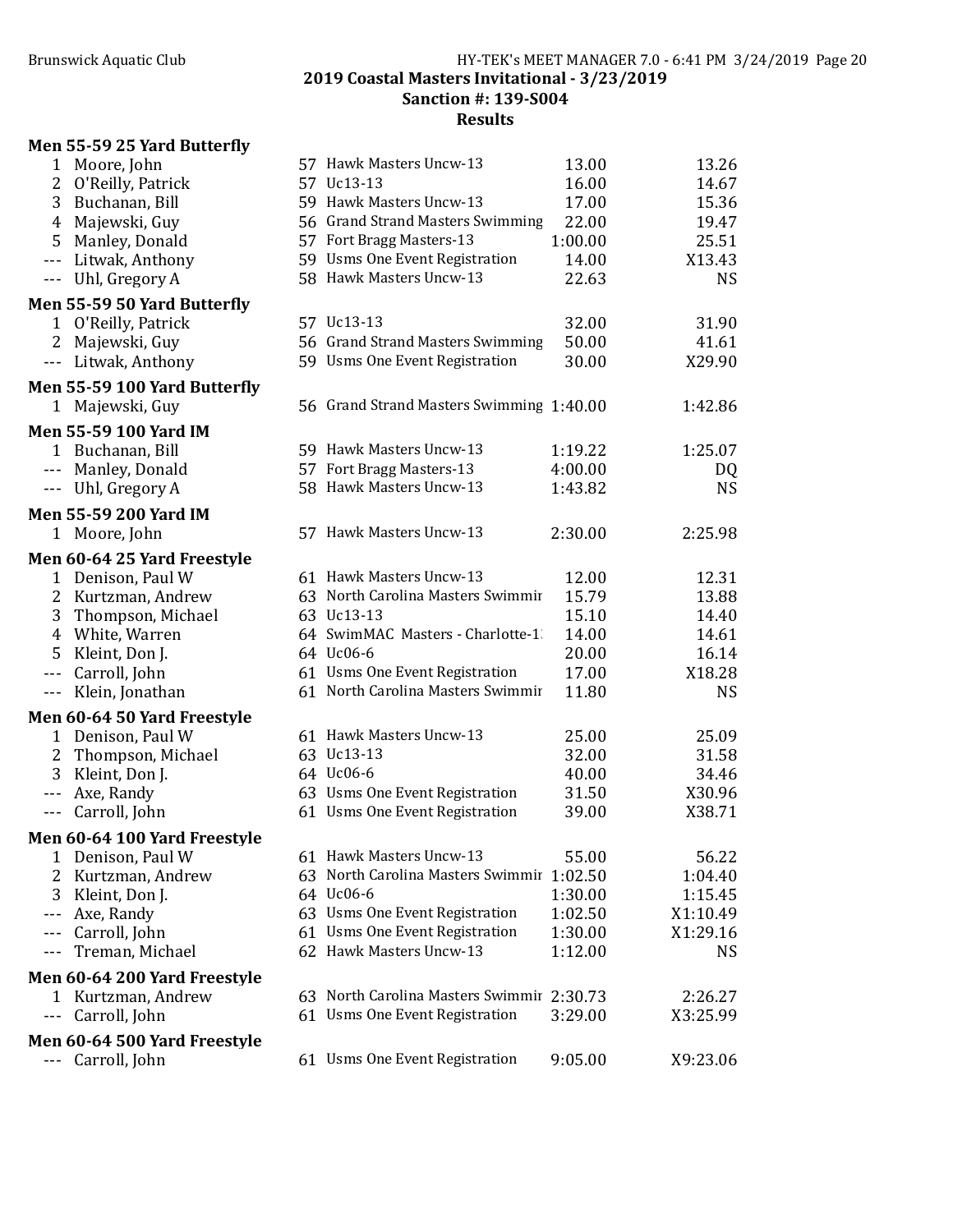|                        | Men 60-64 25 Yard Backstroke    |                                           |         |           |
|------------------------|---------------------------------|-------------------------------------------|---------|-----------|
|                        | 1 White, Warren                 | 64 SwimMAC Masters - Charlotte-1          | 15.00   | 15.58     |
| 2                      | Miller, Eric                    | 62 Grand Strand Masters Swimming          | 16.00   | 20.09     |
| 3                      | Kleint, Don J.                  | 64 Uc06-6                                 | 30.00   | 22.37     |
| $---$                  | Clasby, Brad                    | 64 North Carolina Masters Swimmir         | 20.51   | <b>NS</b> |
|                        | Men 60-64 50 Yard Backstroke    |                                           |         |           |
|                        | 1 Klein, Jonathan               | 61 North Carolina Masters Swimmir         | 28.00   | 29.82     |
| $\overline{2}$         | Miller, Eric                    | 62 Grand Strand Masters Swimming          | 39.92   | 39.07     |
| 3                      | Clasby, Brad                    | 64 North Carolina Masters Swimmir         | 42.51   | 42.37     |
| $\scriptstyle\cdots$ . | White, Warren                   | 64 SwimMAC Masters - Charlotte-1          | 32.97   | DQ        |
|                        | Men 60-64 100 Yard Backstroke   |                                           |         |           |
|                        | 1 Klein, Jonathan               | 61 North Carolina Masters Swimmir 1:01.00 |         | 1:02.17   |
| 2                      | White, Warren                   | 64 SwimMAC Masters - Charlotte-1 1:13.90  |         | 1:18.13   |
| 3                      | Miller, Eric                    | 62 Grand Strand Masters Swimming 1:26.53  |         | 1:24.94   |
|                        | Men 60-64 200 Yard Backstroke   |                                           |         |           |
|                        | 1 Klein, Jonathan               | 61 North Carolina Masters Swimmir 2:14.00 |         | 2:59.39   |
|                        | --- White, Warren               | 64 SwimMAC Masters - Charlotte-1 2:49.90  |         | <b>NS</b> |
|                        | Men 60-64 25 Yard Breaststroke  |                                           |         |           |
| $\mathbf{1}$           | Denison, Paul W                 | 61 Hawk Masters Uncw-13                   | 16.00   | 16.07     |
| 2                      | Thompson, Michael               | 63 Uc13-13                                | 18.90   | 18.95     |
| 3                      | Miller, Eric                    | 62 Grand Strand Masters Swimming          | 18.00   | 20.01     |
| 4                      | Kleint, Don J.                  | 64 Uc06-6                                 | 30.00   | 21.69     |
| 5                      | Clasby, Brad                    | 64 North Carolina Masters Swimmir         | 22.63   | 22.82     |
|                        | Men 60-64 50 Yard Breaststroke  |                                           |         |           |
|                        | 1 Miller, Eric                  | 62 Grand Strand Masters Swimming          | 39.90   | 40.61     |
| 2                      | Thompson, Michael               | 63 Uc13-13                                | 45.00   | 42.44     |
| 3                      | Kleint, Don J.                  | 64 Uc06-6                                 | 1:00.00 | 47.10     |
| 4                      | Clasby, Brad                    | 64 North Carolina Masters Swimmir         | 45.60   | 49.16     |
|                        | Men 60-64 100 Yard Breaststroke |                                           |         |           |
|                        | 1 Miller, Eric                  | 62 Grand Strand Masters Swimming 1:31.01  |         | 1:35.69   |
|                        | Men 60-64 25 Yard Butterfly     |                                           |         |           |
| $\mathbf{1}$           | Denison, Paul W                 | 61 Hawk Masters Uncw-13                   | 12.00   | 13.23     |
| 2                      | Kurtzman, Andrew                | 63 North Carolina Masters Swimmir         | 17.79   | 14.68     |
| 3                      | Kleint, Don J.                  | 64 Uc06-6                                 | 30.00   | 16.63     |
| 4                      | Miller, Eric                    | 62 Grand Strand Masters Swimming          | 16.00   | 17.27     |
| 5                      | Clasby, Brad                    | 64 North Carolina Masters Swimmir         | 19.41   | 18.34     |
| ---                    | Axe, Randy                      | 63 Usms One Event Registration            | 25.25   | X16.39    |
| ---                    | Klein, Jonathan                 | 61 North Carolina Masters Swimmir         | 12.50   | <b>NS</b> |
|                        | Men 60-64 50 Yard Butterfly     |                                           |         |           |
|                        | 1 Denison, Paul W               | 61 Hawk Masters Uncw-13                   | 27.00   | 26.80     |
| 2                      | Kurtzman, Andrew                | 63 North Carolina Masters Swimmir         | 33.60   | 32.27     |
|                        | Men 60-64 100 Yard Butterfly    |                                           |         |           |
|                        | 1 Kurtzman, Andrew              | 63 North Carolina Masters Swimmir 1:11.83 |         | 1:12.95   |
|                        | <b>Men 60-64 100 Yard IM</b>    |                                           |         |           |
|                        | 1 Denison, Paul W               | 61 Hawk Masters Uncw-13                   | 1:05.00 | 1:03.61   |
| 2                      | Miller, Eric                    | 62 Grand Strand Masters Swimming 1:21.47  |         | 1:23.24   |
|                        |                                 |                                           |         |           |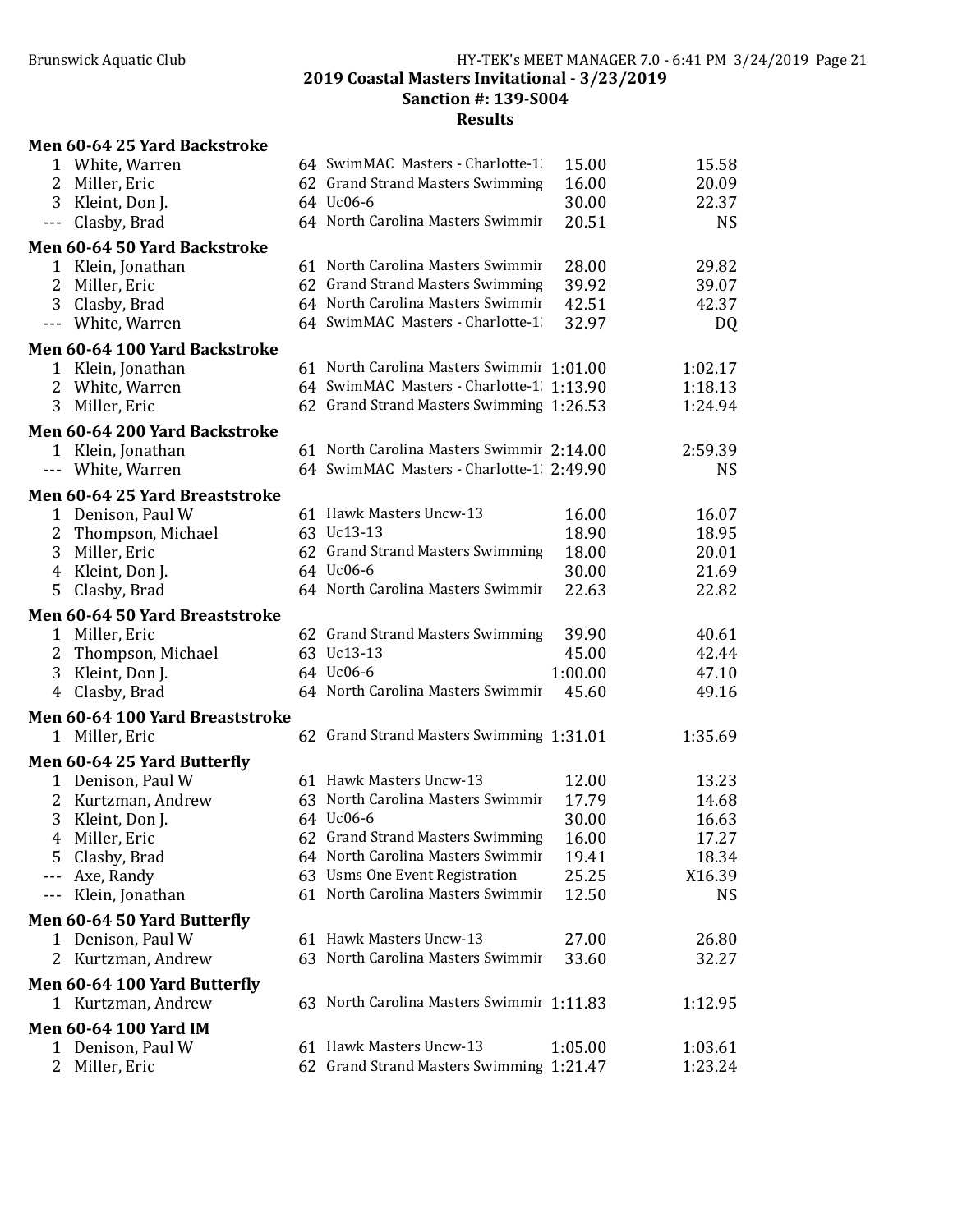|                | (Men 60-64 100 Yard IM)        |                                           |          |            |
|----------------|--------------------------------|-------------------------------------------|----------|------------|
|                | 3 Kleint, Don J.               | 64 Uc06-6                                 | 2:00.00  | 1:32.29    |
| $---$          | Axe, Randy                     | 63 Usms One Event Registration            | 1:17.00  | <b>XDQ</b> |
|                | <b>Men 60-64 200 Yard IM</b>   |                                           |          |            |
|                | 1 Denison, Paul W              | 61 Hawk Masters Uncw-13                   | 2:20.00  | 2:20.73    |
|                | Men 65-69 25 Yard Freestyle    |                                           |          |            |
|                | 1 Weber, Gregory               | 65 Grand Strand Masters Swimming          | 13.29    | 14.37      |
| 2              | Anderson, Daniel               | 65 Uc13-13                                | 15.00    | 14.77      |
| 3              | Cook, Richard                  | 67 Hanover Area YMCA Sr. Stingray-        | 15.00    | 15.58      |
|                | 4 Byer, Allan                  | 65 Greenville Splash Masters-55           | 23.00    | 20.69      |
|                | --- Forrester, Daniel          | 66 Hawk Masters Uncw-13                   | 15.04    | <b>NS</b>  |
|                | Men 65-69 50 Yard Freestyle    |                                           |          |            |
|                | 1 Weber, Gregory               | 65 Grand Strand Masters Swimming          | 29.00    | 28.65      |
|                | 2 Forrester, Daniel            | 66 Hawk Masters Uncw-13                   | 30.93    | 30.91      |
|                | 3 Cook, Richard                | 67 Hanover Area YMCA Sr. Stingray-        | 34.00    | 33.05      |
| 4              | Byer, Allan                    | 65 Greenville Splash Masters-55           | 43.92    | 47.35      |
|                | Men 65-69 100 Yard Freestyle   |                                           |          |            |
|                | 1 Weber, Gregory               | 65 Grand Strand Masters Swimming 1:05.00  |          | 1:04.68    |
|                | 2 Forrester, Daniel            | 66 Hawk Masters Uncw-13                   | 1:10.56  | 1:11.30    |
|                | 3 Cook, Richard                | 67 Hanover Area YMCA Sr. Stingray 1:35.00 |          | 1:18.27    |
|                | 4 Byer, Allan                  | 65 Greenville Splash Masters-55           | 1:41.04  | 1:48.58    |
|                | Men 65-69 200 Yard Freestyle   |                                           |          |            |
|                | 1 Weber, Gregory               | 65 Grand Strand Masters Swimming 2:30.00  |          | 2:32.34    |
|                | 2 Forrester, Daniel            | 66 Hawk Masters Uncw-13                   | 2:37.67  | 2:39.06    |
|                | --- Byer, Allan                | 65 Greenville Splash Masters-55           | 3:52.76  | <b>NS</b>  |
|                | Men 65-69 500 Yard Freestyle   |                                           |          |            |
|                | 1 Forrester, Daniel            | 66 Hawk Masters Uncw-13                   | NT       | 7:04.63    |
| 2 <sup>1</sup> | Byer, Allan                    | 65 Greenville Splash Masters-55           | 10:23.63 | 11:01.05   |
|                |                                |                                           |          |            |
|                | Men 65-69 25 Yard Backstroke   |                                           |          |            |
|                | 1 Bober, Richard               | 68 North Carolina Masters Swimmir         | 14.00    | 15.76      |
| 2              | Anderson, Daniel               | 65 Uc13-13                                | 18.00    | 18.72      |
| 3              | Weber, Gregory                 | 65 Grand Strand Masters Swimming          | 23.15    | 20.18      |
|                | Men 65-69 50 Yard Backstroke   |                                           |          |            |
| 1              | Bober, Richard                 | 68 North Carolina Masters Swimmir         | 33.00    | 32.91      |
|                | 2 Anderson, Daniel             | 65 Uc13-13                                | 39.00    | 40.43      |
|                | Men 65-69 100 Yard Backstroke  |                                           |          |            |
|                | 1 Bober, Richard               | 68 North Carolina Masters Swimmir 1:12.00 |          | 1:13.78    |
|                | 2 Anderson, Daniel             | 65 Uc13-13                                | 1:20.00  | 1:29.61    |
|                | Men 65-69 200 Yard Backstroke  |                                           |          |            |
|                | 1 Bober, Richard               | 68 North Carolina Masters Swimmir 2:45.00 |          | 2:47.09    |
| $---$          | Anderson, Daniel               | 65 Uc13-13                                | 3:15.00  | <b>NS</b>  |
|                | Men 65-69 25 Yard Breaststroke |                                           |          |            |
|                | 1 Weber, Gregory               | 65 Grand Strand Masters Swimming          | 18.26    | 19.69      |
| 2              | Anderson, Daniel               | 65 Uc13-13                                | 40.00    | 21.93      |
| 3              | Byer, Allan                    | 65 Greenville Splash Masters-55           | 30.00    | 29.98      |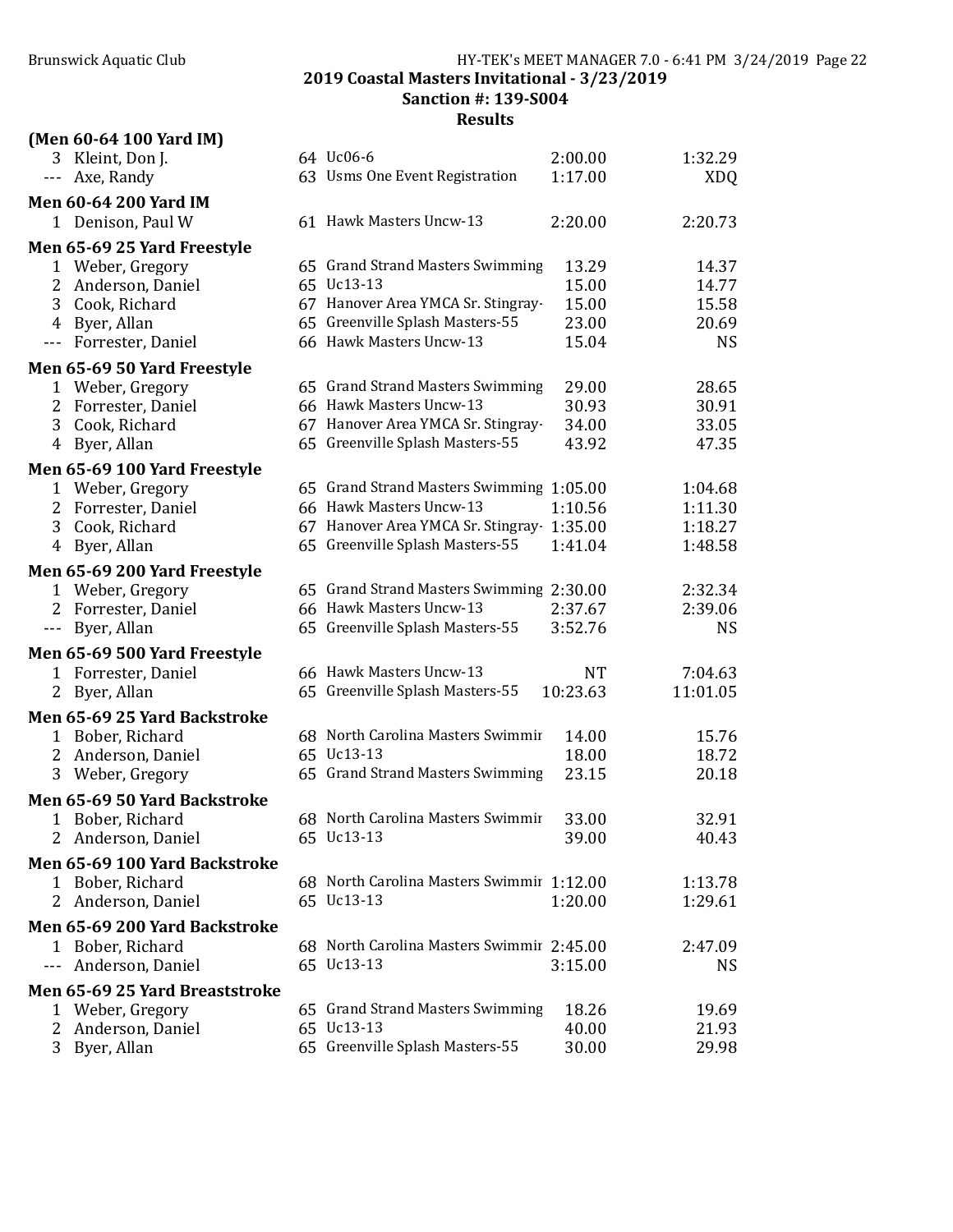# Results

#### Men 65-69 50 Yard Breaststroke

| 1 Weber, Gregory                                   | 65 Grand Strand Masters Swimming           | 42.00   | 41.09     |
|----------------------------------------------------|--------------------------------------------|---------|-----------|
| 2 Byer, Allan                                      | 65 Greenville Splash Masters-55            | 1:00.13 | 1:05.83   |
| Men 65-69 25 Yard Butterfly                        |                                            |         |           |
| 1 Alderson, Pat                                    | 66 Grand Strand Masters Swimming           | 13.15   | 13.61     |
| 2 Anderson, Daniel                                 | 65 Uc13-13                                 | 17.00   | 15.99     |
| 3 Cook, Richard                                    | 67 Hanover Area YMCA Sr. Stingray          | 15.00   | 16.97     |
| 4 Weber, Gregory                                   | 65 Grand Strand Masters Swimming           | 17.03   | 17.31     |
| Men 65-69 50 Yard Butterfly                        |                                            |         |           |
| 1 Alderson, Pat                                    | 66 Grand Strand Masters Swimming           | 28.00   | 28.77     |
| Men 65-69 100 Yard Butterfly                       |                                            |         |           |
| 1 Alderson, Pat                                    | 66 Grand Strand Masters Swimming 1:08.00   |         | 1:09.74   |
| 2 Forrester, Daniel                                | 66 Hawk Masters Uncw-13                    | 1:38.17 | 1:40.23   |
| Men 65-69 100 Yard IM                              |                                            |         |           |
| 1 Anderson, Daniel                                 | 65 Uc13-13                                 | 1:34.00 | 1:23.45   |
| 2 Forrester, Daniel                                | 66 Hawk Masters Uncw-13                    | 1:28.04 | 1:27.59   |
| 3<br>Cook, Richard                                 | 67 Hanover Area YMCA Sr. Stingray 1:45.00  |         | 1:36.97   |
| <b>Men 65-69 200 Yard IM</b>                       |                                            |         |           |
| 1 Forrester, Daniel                                | 66 Hawk Masters Uncw-13                    | 3:10.31 | 3:12.62   |
| Men 70-74 25 Yard Freestyle                        |                                            |         |           |
| --- Gordon, Pete                                   | 73 Sun City Hilton Head Masters-55         | 16.00   | <b>NS</b> |
| Men 70-74 50 Yard Freestyle                        |                                            |         |           |
| --- Gordon, Pete                                   | 73 Sun City Hilton Head Masters-55         | 37.00   | <b>NS</b> |
| Men 70-74 100 Yard Freestyle                       |                                            |         |           |
| --- Gordon, Pete                                   | 73 Sun City Hilton Head Masters-55 1:25.00 |         | <b>NS</b> |
| Men 70-74 200 Yard Freestyle                       |                                            |         |           |
| --- Gordon, Pete                                   | 73 Sun City Hilton Head Masters-55 3:15.00 |         | <b>NS</b> |
| Men 70-74 50 Yard Backstroke                       |                                            |         |           |
| --- Gordon, Pete                                   | 73 Sun City Hilton Head Masters-55         | 20.00   | <b>NS</b> |
|                                                    |                                            |         |           |
| Men 70-74 25 Yard Breaststroke<br>--- Gordon, Pete | 73 Sun City Hilton Head Masters-55         | 30.00   | <b>NS</b> |
|                                                    |                                            |         |           |
| Men 75-79 25 Yard Freestyle                        | 77 Hawk Masters Uncw-13                    |         |           |
| 1 Norling, Timothy K                               |                                            | 23.00   | 21.57     |
| Men 75-79 50 Yard Freestyle                        |                                            |         |           |
| 1 Norling, Timothy K                               | 77 Hawk Masters Uncw-13                    | 44.00   | 44.09     |
| Men 75-79 100 Yard Freestyle                       |                                            |         |           |
| 1 Norling, Timothy K                               | 77 Hawk Masters Uncw-13                    | 1:45.10 | 1:41.07   |
| Men 75-79 25 Yard Breaststroke                     |                                            |         |           |
| 1 Norling, Timothy K                               | 77 Hawk Masters Uncw-13                    | 25.00   | 24.20     |
| Men 75-79 50 Yard Breaststroke                     |                                            |         |           |
| 1 Norling, Timothy K                               | 77 Hawk Masters Uncw-13                    | 47.00   | 52.20     |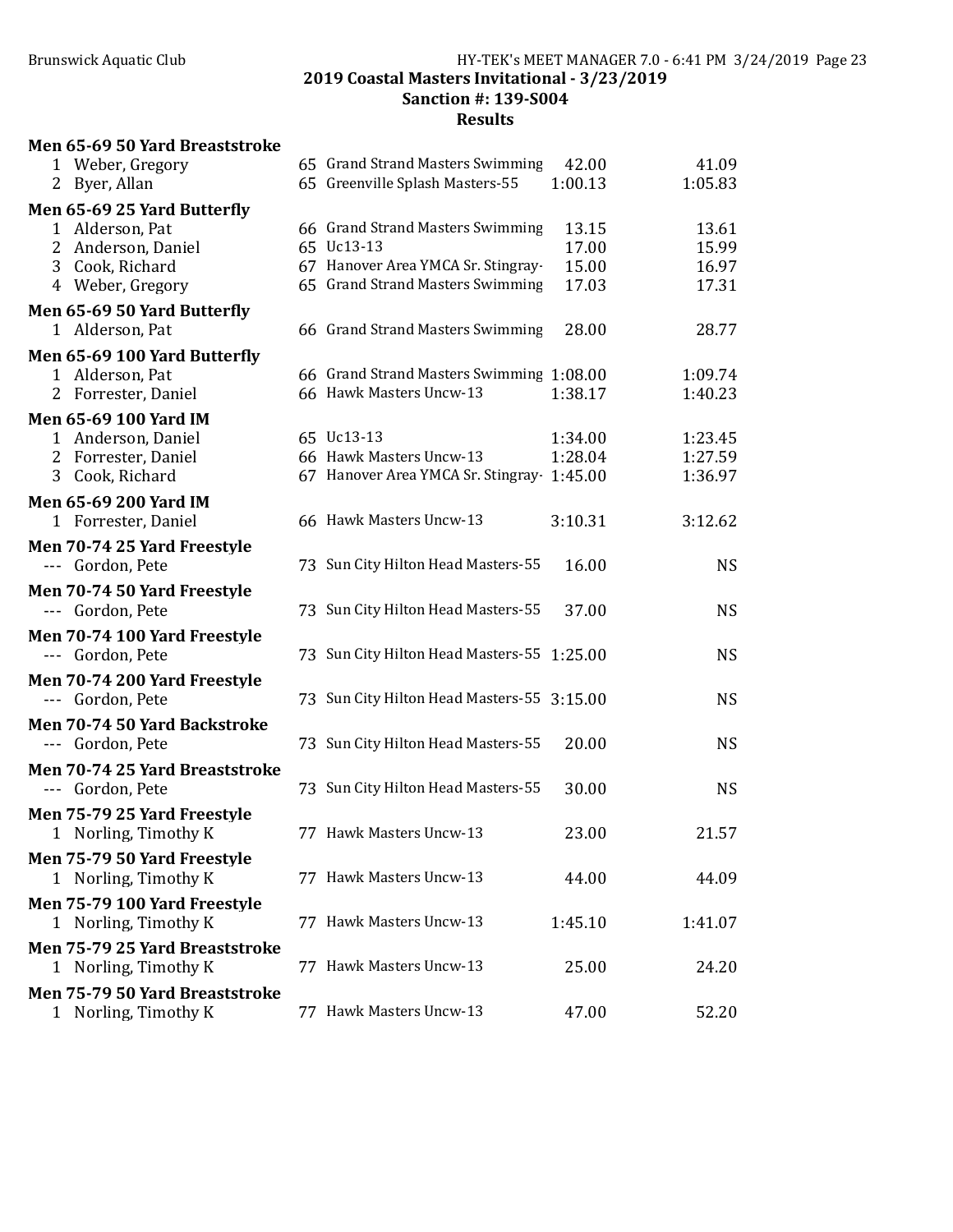Brunswick Aquatic Club HY-TEK's MEET MANAGER 7.0 - 6:41 PM 3/24/2019 Page 24

2019 Coastal Masters Invitational - 3/23/2019

Sanction #: 139-S004

|    | Men 85-89 25 Yard Freestyle<br>--- Barrett, Steve | 85 North Carolina Masters Swimmir         | 20.00                         | <b>NS</b>                             |  |  |  |  |  |
|----|---------------------------------------------------|-------------------------------------------|-------------------------------|---------------------------------------|--|--|--|--|--|
|    | Men 85-89 50 Yard Freestyle<br>1 Barrett, Steve   | 85 North Carolina Masters Swimmir         | 47.50                         | 45.74                                 |  |  |  |  |  |
|    | Men 85-89 100 Yard Freestyle<br>1 Barrett, Steve  | 85 North Carolina Masters Swimmir 1:46.50 |                               | 1:46.00                               |  |  |  |  |  |
|    | Men 85-89 25 Yard Backstroke                      |                                           |                               |                                       |  |  |  |  |  |
|    | 1 Barrett, Steve                                  | 85 North Carolina Masters Swimmir         | 25.50                         | 25.63                                 |  |  |  |  |  |
|    | Men 85-89 25 Yard Breaststroke                    |                                           |                               |                                       |  |  |  |  |  |
|    | 1 Barrett, Steve                                  | 85 North Carolina Masters Swimmir         | 23.50                         | 26.09                                 |  |  |  |  |  |
|    | Men 85-89 50 Yard Breaststroke                    |                                           |                               |                                       |  |  |  |  |  |
|    | 1 Barrett, Steve                                  | 85 North Carolina Masters Swimmir         | 57.00                         | 59.20                                 |  |  |  |  |  |
|    | Men 85-89 25 Yard Butterfly                       |                                           |                               |                                       |  |  |  |  |  |
|    | Barrett, Steve                                    | 85 North Carolina Masters Swimmir         | 25.50                         | <b>NS</b>                             |  |  |  |  |  |
|    | Mixed 18+100 Yard Freestyle Relay                 |                                           |                               |                                       |  |  |  |  |  |
|    | 1 USA Masters-13                                  | D                                         | <b>NT</b>                     | 49.32                                 |  |  |  |  |  |
|    | 1) Anderson, Earl M54                             | 2) Dalpiaz, Steve M53                     | 3) Guillou, Tom M50           | 4) Hewitt, Jacquelyn W25              |  |  |  |  |  |
|    | <b>USA Masters-13</b>                             |                                           | <b>NT</b>                     | 52.29                                 |  |  |  |  |  |
|    | 1) Holland, Irish W38                             | 2) Phillips, Bridget W42                  | 3) Piccirilli, Brian F M24    | 4) Robling, Steve M49                 |  |  |  |  |  |
|    | <b>USA Masters-13</b>                             | P                                         | <b>NT</b>                     | 52.76                                 |  |  |  |  |  |
|    | 1) Driscoll, Maureen W34<br>4 USA Masters-13      | 2) Dunson, David M46<br>E                 | 3) Edwards, Ashley W31<br>NT  | 4) Erdem, Burak M45<br>53.52          |  |  |  |  |  |
|    | 1) Weinberg, Betsy W47                            | 2) Wolff, Celia W53                       | 3) York, Miki W45             | 4) Alderson, Pat M66                  |  |  |  |  |  |
| 5  | <b>USA Masters-13</b>                             | C                                         | <b>NT</b>                     | 53.65                                 |  |  |  |  |  |
|    | 1) Kaczynski, Scott M52                           | 2) Thompson, Michael M63                  | 3) Axe, Randy M63             | 4) Nelson, Keith M33                  |  |  |  |  |  |
|    | 6 USA Masters-13                                  | N                                         | <b>NT</b>                     | 54.05                                 |  |  |  |  |  |
|    | 1) Gilmore, Kelsey M39                            | 2) Harrison, Caroline W33                 | 3) Haynes, Marsha W49         | 4) Heijnen, Michel M32                |  |  |  |  |  |
|    | 7 USA Masters-13                                  |                                           | <b>NT</b>                     | 54.67                                 |  |  |  |  |  |
| 8. | 1) Smith, Meghan W26<br><b>USA Masters-13</b>     | 2) Scott, Leslie W54<br>K                 | 3) Shank, Elise W22<br>NT.    | 4) Barin IV, Alejandro M M29<br>55.00 |  |  |  |  |  |
|    | 1) Moore, Carolyn B W57                           | 2) Moore, John M57                        | 3) Naylor, James M38          | 4) O'Reilly, Patrick M57              |  |  |  |  |  |
| 9  | <b>USA Masters-13</b>                             | $\mathsf{R}$                              | <b>NT</b>                     | 56.41                                 |  |  |  |  |  |
|    | 1) Cheng, Lawrence M56                            | 2) Connor, Greg M31                       | 3) Cook, Richard M67          | 4) Creidler, Nicholas M27             |  |  |  |  |  |
| 10 | <b>USA Masters-13</b>                             | L                                         | NT                            | 56.79                                 |  |  |  |  |  |
|    | 1) Long, Joseph E M45                             | 2) Uhl, Gregory A M58                     | 3) Miller, Eric M62           | 4) Miller, Jenna L W27                |  |  |  |  |  |
|    | 11 USA Masters-13                                 | B                                         | <b>NT</b>                     | 57.06                                 |  |  |  |  |  |
|    | 1) Brown, Kelley W57<br>12 USA Masters-13         | 2) Hawthorne, Robert M48<br>F             | 3) Litwak, Anthony M59<br>NT  | 4) Pawlowski, Kathy W57<br>57.20      |  |  |  |  |  |
|    | 1) Uhl, Alicia W42                                | 2) Manley, Donald M57                     | 3) Villena, Roniel M23        | 4) Weber, Gregory M65                 |  |  |  |  |  |
| 13 | <b>Francis Marion Swim Club-5</b>                 | A                                         | <b>NT</b>                     | 57.86                                 |  |  |  |  |  |
|    | 1) Allen, Gretchen W56                            | 2) Ioffreda, Kelsey W19                   | 3) Perner, Annabelle W24      | 4) Shannon, Tim M52                   |  |  |  |  |  |
|    | 14 USA Masters-13                                 | Q                                         | <b>NT</b>                     | 58.08                                 |  |  |  |  |  |
|    | 1) De la Cruz, Juan J M30                         | 2) Denison, Paul W M61                    | 3) DeTurk, Nancy W58          | 4) Devers, Jennifer B W41             |  |  |  |  |  |
| 15 | <b>USA Masters-13</b>                             | M                                         | NT                            | 59.80                                 |  |  |  |  |  |
| 16 | 1) Klein, Jonathan M61<br>USA Masters-13          | 2) Knapp, Jammie W41<br>G                 | 3) Kurtzman, Andrew M63<br>NT | 4) Law, Amanda W43<br>1:00.95         |  |  |  |  |  |
|    | 1) Sverrisdottir, Sigrun W29                      | 2) Hendricks, Roberto M44                 | 3) Thiel, Janet W61           | 4) Thomas, Wendy W57                  |  |  |  |  |  |
| 17 | <b>USA Masters-13</b>                             | H                                         | NT                            | 1:01.52                               |  |  |  |  |  |
|    | 1) Savage, Mary Anne W58                          | 2) Smith, Nicole W36                      | 3) Stephens, Brenda D W56     | 4) Stump, Karen W40                   |  |  |  |  |  |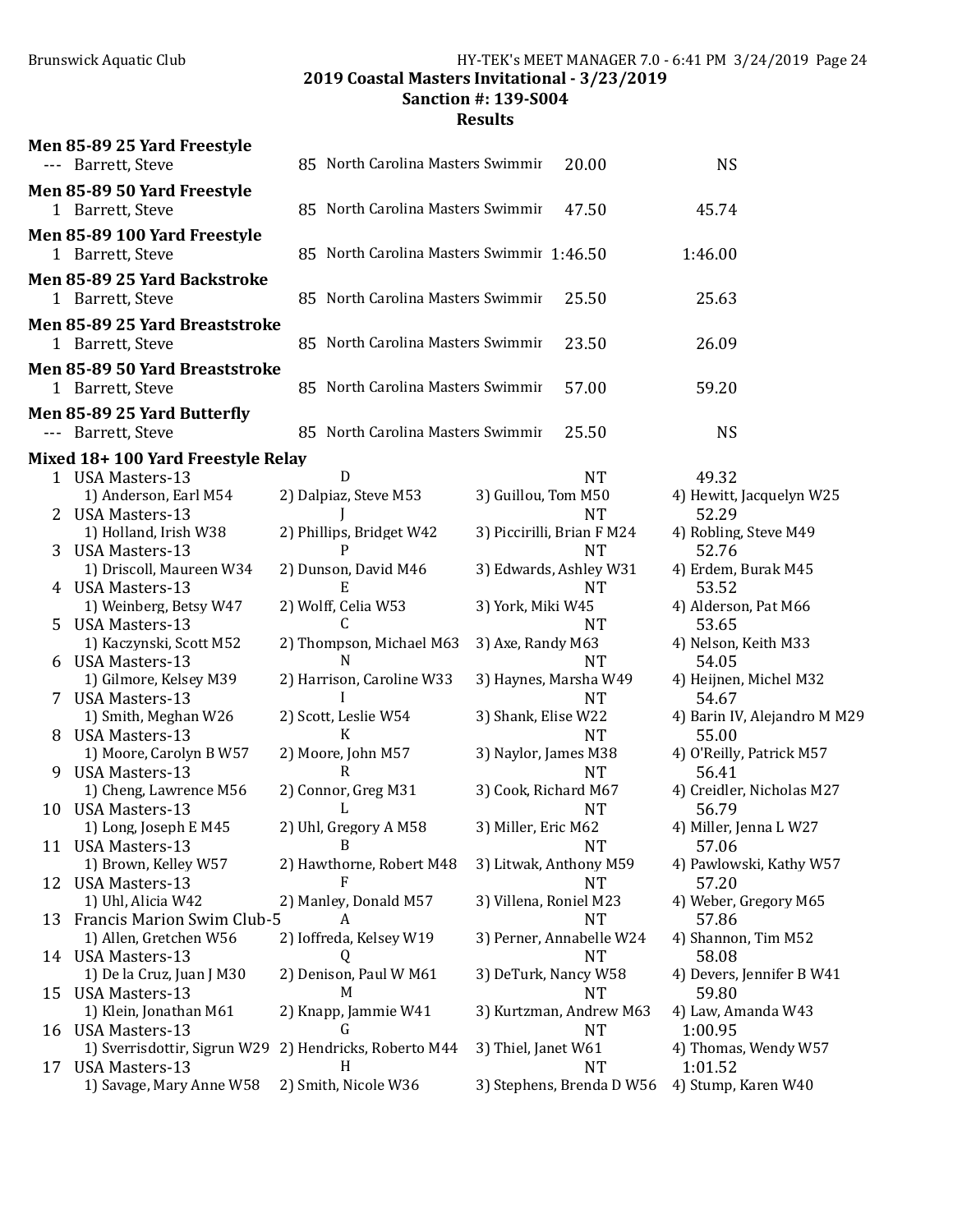## Brunswick Aquatic Club **HY-TEK's MEET MANAGER 7.0 - 6:41 PM 3/24/2019** Page 25 2019 Coastal Masters Invitational - 3/23/2019

Sanction #: 139-S004

Results

# (Mixed 18+ 100 Yard Freestyle Relay)

|              | $(0.126)$ Too Taru Freescy to Ketay J               |                                                  |                           |                              |
|--------------|-----------------------------------------------------|--------------------------------------------------|---------------------------|------------------------------|
|              | 18 USA Masters-13                                   | $\Omega$                                         | <b>NT</b>                 | 1:01.94                      |
|              | 1) Erdem, Murat M47                                 | 2) Fisher, Jamie W56                             | 3) Flynn, Maureen W41     | 4) Fox, Carrie W37           |
| 19           | <b>USA Masters-13</b>                               |                                                  | <b>NT</b>                 | 1:08.26                      |
|              | 1) Hendricks, Kamesha W39 2) Taylor, Sharon C W33   |                                                  | 3) Hoard, Sarah W27       |                              |
| 20           | <b>USA Masters-13</b>                               |                                                  | <b>NT</b>                 | 1:16.60                      |
|              | 1) Buchanan, Bill M59                               | 2) Burrell, Nina B W60                           | 3) Byer, Allan M65        | 4) Caldwell, Carol W72       |
|              | <b>USA Masters-13</b>                               | A                                                | <b>NT</b>                 | <b>NS</b>                    |
|              | 1) Sakara, Michael M50                              | 2) Tooley, Marylou W61                           | 3) Majewski, Guy M56      | 4) Burns, Joseph E M25       |
|              | Mixed 18+ 100 Yard Butterfly Floaty Relay Relay     |                                                  |                           |                              |
|              | 1 USA Masters-13                                    | M                                                | <b>NT</b>                 | 1:08.35                      |
|              | 1) Moore, John M57                                  | 2) Naylor, James M38                             | 3) O'Reilly, Patrick M57  | 4) York, Miki W45            |
| 2            | <b>USA Masters-13</b>                               | K                                                | <b>NT</b>                 | 1:36.30                      |
|              | 1) Knapp, Jammie W41                                | 2) Kurtzman, Andrew M63                          | 3) Law, Amanda W43        | 4) Long, Joseph E M45        |
| 3            | <b>USA Masters-13</b>                               | N                                                | <b>NT</b>                 | 1:41.70                      |
|              | 1) Phillips, Bridget W42                            | 2) Piccirilli, Brian F M24                       | 3) Robling, Steve M49     | 4) Savage, Mary Anne W58     |
|              | 4 USA Masters-13                                    | G                                                | <b>NT</b>                 | 1:43.36                      |
|              | 1) Dunson, David M46                                | 2) Edwards, Ashley W31                           | 3) Erdem, Burak M45       | 4) Erdem, Murat M47          |
| 5            | <b>USA Masters-13</b>                               | R                                                | <b>NT</b>                 | 1:44.12                      |
|              | 1) Uhl, Gregory A M58                               | 2) Villena, Roniel M23                           | 3) Weber, Gregory M65     | 4) Weinberg, Betsy W47       |
| 6            | <b>USA Masters-13</b>                               | Q                                                | <b>NT</b>                 | 1:45.48                      |
|              | 1) Taylor, Sharon C W33                             | 2) Thiel, Janet W61                              | 3) Thomas, Wendy W57      | 4) Uhl, Alicia W42           |
| 7            | <b>USA Masters-13</b>                               | H                                                | <b>NT</b>                 | 1:50.58                      |
|              | 1) Fisher, Jamie W56                                | 2) Flynn, Maureen W41                            | 3) Fox, Carrie W37        | 4) Gilmore, Kelsey M39       |
| 8            | <b>USA Masters-13</b>                               | Е                                                | <b>NT</b>                 | 1:53.45                      |
|              | 1) Connor, Greg M31                                 | 2) Cook, Richard M67                             | 3) Creidler, Nicholas M27 | 4) De la Cruz, Juan J M30    |
| 9            | <b>USA Masters-13</b>                               | P                                                | <b>NT</b>                 | 1:53.88                      |
|              | 1) Smith, Nicole W36                                | 2) Stephens, Brenda D W56                        | 3) Stump, Karen W40       | 4) Sverrisdottir, Sigrun W29 |
| 10           | <b>USA Masters-13</b>                               | F                                                | <b>NT</b>                 | 1:57.49                      |
|              | 1) Denison, Paul W M61                              | 2) DeTurk, Nancy W58                             | 3) Devers, Jennifer B W41 | 4) Driscoll, Maureen W34     |
| 11           | <b>USA Masters-13</b>                               | 0                                                | <b>NT</b>                 | 1:58.78                      |
|              | 1) Scott, Leslie W54                                | 2) Shank, Elise W22                              | 3) Holland, Irish W38     | 4) Smith, Meghan W26         |
| 12           | USA Masters-13                                      | L                                                | <b>NT</b>                 | 2:02.18                      |
|              | 1) Manley, Donald M57                               | 2) Miller, Eric M62                              | 3) Miller, Jenna L W27    | 4) Moore, Carolyn B W57      |
| 13           | <b>USA Masters-13</b>                               | B                                                | <b>NT</b>                 | 2:05.36                      |
|              | 1) Allen, Gretchen W56                              | 2) Ioffreda, Kelsey W19                          | 3) Perner, Annabelle W24  | 4) Shannon, Tim M52          |
|              | 14 USA Masters-13                                   |                                                  | <b>NT</b>                 | 2:15.58                      |
|              | 1) Harrison, Caroline W33                           | 2) Haynes, Marsha W49                            | 3) Heijnen, Michel M32    | 4) Hendricks, Kamesha W39    |
|              | 15 USA Masters-13                                   |                                                  | NT                        | 2:16.52                      |
|              | 1) Norling, Timothy K M77                           | 2) Barin IV, Alejandro M M29 3) Wolff, Celia W53 |                           | 4) Buchanan, Bill M59        |
|              | 16 USA Masters-13                                   | A                                                | NT                        | 2:23.07                      |
|              | 1) Graham, Patricia W61                             | 2) Sakara, Michael M50                           | 3) Tooley, Marylou W61    | 4) Haynes, Greg M48          |
|              | 17 USA Masters-13                                   | D                                                | <b>NT</b>                 | 2:46.27                      |
|              | 1) Burrell, Nina B W60                              | 2) Byer, Allan M65                               | 3) Caldwell, Carol W72    | 4) Cheng, Lawrence M56       |
|              | <b>USA Masters-13</b>                               |                                                  | <b>NT</b>                 | DQ                           |
|              | 1) Hendricks, Roberto M44                           | 2) Hoard, Sarah W27                              | 3) Burns, Joseph E M25    | 4) Klein, Jonathan M61       |
|              |                                                     |                                                  |                           |                              |
|              | Mixed 18+ 100 Yard Medley Relay<br>1 USA Masters-13 |                                                  | <b>NT</b>                 | 1:01.63                      |
|              | 1) Dalpiaz, Steve M53                               | 2) Guillou, Tom M50                              | 3) Hewitt, Jacquelyn W25  | 4) Litwak, Anthony M59       |
| $\mathbf{Z}$ | YMCA Columbia Swim Club-                            | A                                                | NT                        | 1:02.20                      |
|              | 1) Anderson, Daniel M65                             | 2) Thompson, Michael M63                         | 3) Axe, Randy M63         | 4) Nelson, Keith M33         |
|              |                                                     |                                                  |                           |                              |